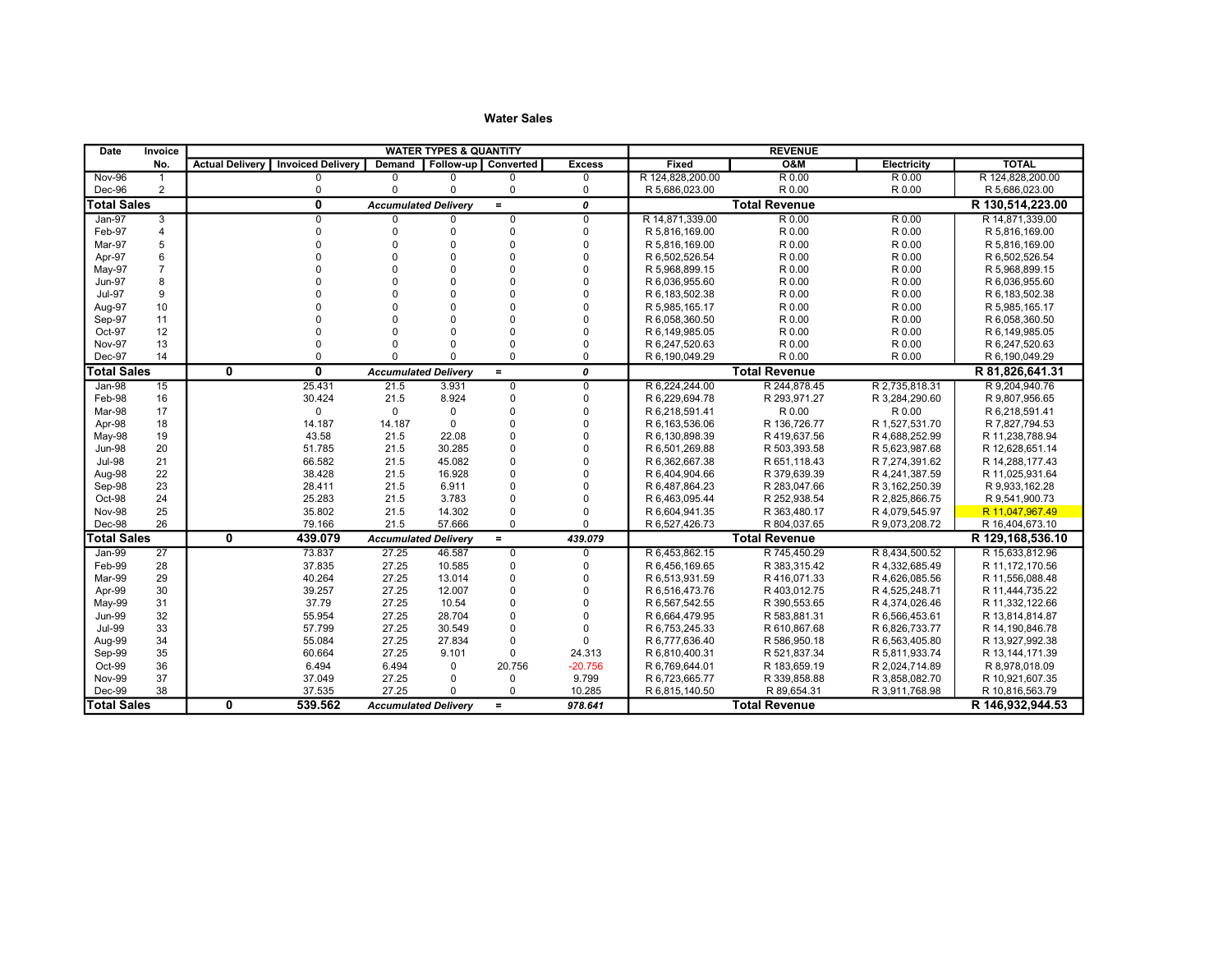| Date               | <b>Invoice</b> | <b>WATER TYPES &amp; QUANTITY</b> |                          |                             |                     |             |               |                 | <b>REVENUE</b>       |                  |                   |
|--------------------|----------------|-----------------------------------|--------------------------|-----------------------------|---------------------|-------------|---------------|-----------------|----------------------|------------------|-------------------|
|                    | No.            | <b>Actual Delivery</b>            | <b>Invoiced Delivery</b> | <b>Demand</b>               | Follow-up Converted |             | <b>Excess</b> | Fixed           | <b>O&amp;M</b>       | Electricity      | <b>TOTAL</b>      |
| $Jan-00$           | 39             |                                   | 39.043                   | $33.\overline{16}$          | $\Omega$            | $\Omega$    | 5.883         | R 6.927.332.24  | R 390,005.19         | R 4.397.257.02   | R 11.714.594.45   |
| Feb-00             | 40             |                                   | 37.409                   | 33.16                       | $\mathbf 0$         | $\Omega$    | 4.249         | R 6.976.829.04  | R 280, 273.14        | R 4,321,119.74   | R 11,578,221.92   |
| Mar-00             | 41             |                                   | 41.427                   | 33.16                       | $\Omega$            | $\Omega$    | 8.267         | R 7.114.210.70  | R 615,003.07         | R 4.620.094.37   | R 12,349,308.14   |
| Apr-00             | 42             |                                   | 45.767                   | 33.16                       | $\mathbf 0$         | $\Omega$    | 12.607        | R 7.129.010.03  | R 376,790.98         | R 4,915,068.17   | R 12,420,869.18   |
| $May-00$           | 43             |                                   | 56.642                   | 33.16                       | $\Omega$            | $\Omega$    | 23.482        | R 7,170,239.25  | R 581,048.89         | R 5,622,039.78   | R 13,373,327.92   |
| Jun-00             | 44             |                                   | 61.54                    | 33.16                       | $\Omega$            | $\Omega$    | 28.380        | R 7,338,741.67  | R 452,643.52         | R 6,031,746.76   | R 13,823,131.95   |
| $Jul-00$           | 45             |                                   | 64.74                    | 33.16                       | $\Omega$            | $\Omega$    | 31.580        | R 7.316.436.21  | R 533,919.12         | R 6.244.830.35   | R 14.095.185.68   |
| Aug-00             | 46             |                                   | 61.453                   | 33.16                       | $\Omega$            | $\Omega$    | 28.293        | R 7,348,502.79  | R 284, 163.41        | R 6,079,930.91   | R 13,712,597.11   |
| Sep-00             | 47             |                                   | 53.621                   | 33.16                       | $\Omega$            | $\mathbf 0$ | 20.461        | R 7.344.106.75  | R 338,750.23         | R 5,613,596.93   | R 13,296,453.91   |
| Oct-00             | 48             |                                   | 44.281                   | 33.16                       | $\mathbf 0$         | $\Omega$    | 11.121        | R 7,525,711.98  | R 135,441.87         | R 5,084,947.33   | R 12,746,101.18   |
| Nov-00             | 49             |                                   | 25.894                   | 25.894                      | $\Omega$            | 7.266       | (7.266)       | R 7,655,106.52  | R 446,741.80         | R 3,906,650.43   | R 12,008,498.75   |
| $Dec-00$           | 50             | 38.494                            | 38.494                   | 33.24                       | $\Omega$            | $\Omega$    | 5.254         | R 8,142,200.51  | R 460,442.18         | R 3,516,039.74   | R 12,118,682.43   |
| <b>Total Sales</b> |                | 38.494                            | 570.311                  | <b>Accumulated Delivery</b> |                     | $=$         | 1548.952      |                 | <b>Total Revenue</b> |                  | R 153,236,972.62  |
| $Jan-01$           | 51             | 41.363                            | 41.363                   | 39.16                       | $\Omega$            | $\mathbf 0$ | 2.203         | R 7.988.424.63  | R 503.066.82         | R 5,039,862.95   | R 13.531.354.40   |
| Feb-01             | 52             | 39.989                            | 39.989                   | 39.16                       | $\Omega$            | $\Omega$    | 0.829         | R 7.969.655.40  | R 496,904.50         | R 4,978,234.50   | R 13,444,794.40   |
| Mar-01             | 53             | 40.293                            | 40.293                   | 39.16                       | $\mathbf 0$         | $\Omega$    | 1.133         | R 7,947,192.12  | R 498,107.49         | R 5,016,429.06   | R 13,461,728.67   |
| Apr-01             | 54             | 4.965                             | 4.965                    | 4.965                       | $\mathbf 0$         | 4.165       | (4.165)       | R 7.917.058.16  | R 104.037.62         | R 892.454.69     | R 8,913,550.47    |
| May-01             | 55             | 57.663                            | 57.663                   | 39.16                       | 18.503              | $\mathbf 0$ | 18.503        | R 8,300,200.38  | R 739,632.64         | R 7,378,244.94   | R 16,418,077.96   |
| $Jun-01$           | 56             | 60.466                            | 60.466                   | 39.16                       | 11.527              | $\Omega$    | 21.306        | R 8,269,669.25  | R 706,260.00         | R 7,157,964.59   | R 16, 133, 893.84 |
| $Jul-01$           | 57             | 69.472                            | 69.472                   | 39.16                       | $\mathbf 0$         | $\Omega$    | 30.312        | R 8,330,844.91  | R 700,942.20         | R 7,047,776.21   | R 16,079,563.32   |
| Aug-01             | 58             | 67.138                            | 67.138                   | 39.16                       | $\mathbf 0$         | $\Omega$    | 27.978        | R 8,314,773.85  | R 692,093.71         | R 6,934,629.66   | R 15,941,497.22   |
| Sep-01             | 59             | 55.481                            | 55.481                   | 39.16                       | $\Omega$            | $\Omega$    | 16.321        | R 8.491.309.55  | R 626,919.83         | R 6,213,914.56   | R 15,332,143.94   |
| Oct-01             | 60             | 49.57                             | 49.57                    | 39.16                       | $\Omega$            | $\Omega$    | 10.410        | R 7,915,510.48  | R 552,125.36         | R 5,825,811.65   | R 14,293,447.49   |
| Nov-01             | 61             | 52.969                            | 52.969                   | 39.16                       | $\Omega$            | $\Omega$    | 13.809        | R 9,077,923.26  | R 661,208.25         | R 6, 142, 979.29 | R 15,882,110.80   |
| Dec-01             | 62             | 48.162                            | 48.162                   | 39.24                       | $\Omega$            | $\Omega$    | 8.922         | R 8,850,398.98  | R 610,953.88         | R 5,885,493.20   | R 15,346,846.06   |
| <b>Total Sales</b> |                | 587.531                           | 587.531                  | <b>Accumulated Delivery</b> |                     | $\equiv$    | 2136.483      |                 | <b>Total Revenue</b> |                  | R 174,779,008.57  |
| $Jan-02$           | 63             | 43.411                            | 43.411                   | 43.411                      | $\mathbf 0$         | $\Omega$    | 0.000         | R 8,702,589.86  | R 596,150.71         | R 5,882,912.15   | R 15,181,652.72   |
| Feb-02             | 64             | 40.509                            | 40.509                   | 40.509                      | $\mathbf 0$         | $\Omega$    | 0.000         | R 10.278.307.21 | R 669.825.14         | R 5,684,138.67   | R 16,632,271.02   |
| Mar-02             | 65             | 43.367                            | 43.367                   | 43.367                      | $\Omega$            | $\Omega$    | 0.000         | R 10.016.692.23 | R 686,647.07         | R 6.199.687.12   | R 16.903.026.42   |
| Apr-02             | 66             | 51.813                            | 51.813                   | 45.25                       | 6.563               | $\Omega$    | 0.000         | R 9.592.634.32  | R 770.851.65         | R 7,487,965.88   | R 17,851,451.85   |
| May-02             | 67             | 55.697                            | 55.697                   | 45.25                       | 1.9                 | $\Omega$    | 8.547         | R 10,018,064.49 | R 797,604.41         | R 7,555,125.47   | R 18,370,794.37   |
| $Jun-02$           | 68             | 57.171                            | 57.171                   | 45.25                       | $\mathbf 0$         | $\Omega$    | 11.921        | R 9.683.288.60  | R 774,771.87         | R 7,579,153.86   | R 18.037.214.33   |
| <b>Jul-02</b>      | 69             | 60.013                            | 60.013                   | 45.25                       | $\Omega$            | $\Omega$    | 14.763        | R 9,407,213.13  | R 775,182.08         | R 7,814,731.81   | R 17,997,127.02   |
| Aug-02             | 70             | 59.508                            | 59.508                   | 45.25                       | $\Omega$            | $\Omega$    | 14.258        | R 9,931,860.86  | R 811,792.76         | R 7,871,548.28   | R 18,615,201.90   |
| Sep-02             | 71             | 50.927                            | 50.927                   | 45.25                       | $\Omega$            | $\Omega$    | 5.677         | R 9,927,093.86  | R 751,257.51         | R 7,284,491.10   | R 17,962,842.47   |
| Oct-02             | 72             | 47.776                            | 47.776                   | 45.25                       | $\Omega$            | $\Omega$    | 2.526         | R 9,534,178.50  | R 698,563.22         | R 7,056,999.02   | R 17,289,740.74   |
| Nov-02             | 73             | 48.013                            | 48.013                   | 45.25                       | $\Omega$            | $\Omega$    | 2.763         | R 9.871.793.86  | R 725.531.72         | R 7.010.131.19   | R 17.607.456.77   |
| $Dec-02$           | 74             | 53.417                            | 53.417                   | 45.25                       |                     | $\Omega$    | 8.167         | R 9,803,882.68  | R 759,044.95         | R 7,445,453.20   | R 18,008,380.83   |
| <b>Total Sales</b> |                | 611.622                           | 611.622                  | <b>Accumulated Deliverv</b> |                     | $=$         | 2748.105      |                 | <b>Total Revenue</b> |                  | R 210,457,160.44  |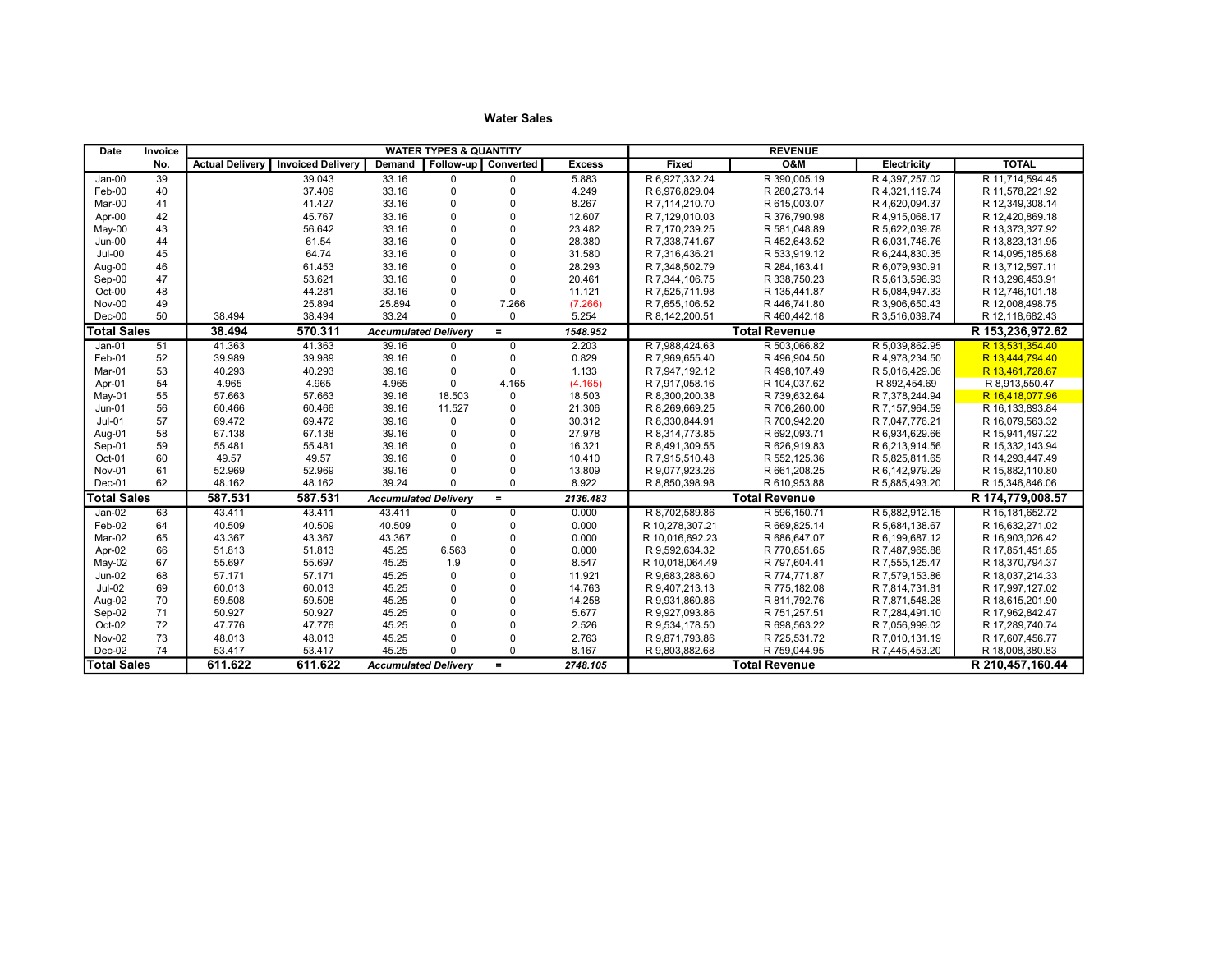| Date               | Invoice    |                        |                          |                             | <b>WATER TYPES &amp; QUANTITY</b> |                      |                   |                                  |                              |                                   |                                    |
|--------------------|------------|------------------------|--------------------------|-----------------------------|-----------------------------------|----------------------|-------------------|----------------------------------|------------------------------|-----------------------------------|------------------------------------|
|                    | No.        | <b>Actual Delivery</b> | <b>Invoiced Delivery</b> | <b>Demand</b>               |                                   | Follow-up Converted  | <b>Excess</b>     | Fixed                            | <b>O&amp;M</b>               | Electricity                       | <b>TOTAL</b>                       |
| $Jan-03$           | 75         | 50.044                 | 50.044                   | 50.044                      | $\Omega$                          | $\mathbf 0$          | 0.000             | R 9,100,260.96                   | R 717,357.59                 | R 7,499,494.55                    | R 17,317,113.10                    |
| Feb-03             | 76         | 0.008                  | 0.008                    | 0.008                       | $\pmb{0}$                         | $\Omega$             | 0.000             | R 9.121.079.83                   | -R 4.497.80                  | R 1.194.14                        | R 9,117,776.17                     |
| Mar-03             | 77         | 50.661                 | 50.661                   | 50.661                      | $\mathbf 0$                       | $\Omega$             | 0.000             | R 9,416,873.05                   | R 749,272.62                 | R 7,568,026.43                    | R 17,734,172.10                    |
| Apr-03             | 78         | 49.575                 | 49.575                   | 49.575                      | $\mathbf 0$                       | $\Omega$             | 0.000             | R 9,187,808.83                   | R 716,284.33                 | R 6,684,877.41                    | R 16,588,970.57                    |
| $May-03$           | 79         | 72.086                 | 72.086                   | 51.5                        | 20.586                            | $\Omega$             | 0.000             | R 9,166,303.58                   | R 1,035,497.00               | R 9,712,660.34                    | R 19,914,460.92                    |
| $Jun-03$           | 80         | 71.043                 | 71.043                   | 51.5                        | 19.543                            | $\Omega$             | 0.000             | R 8,795,805.71                   | R 990,838.36                 | R 9,443,390.43                    | R 19,230,034.50                    |
| $Jul-03$           | 81         | 76.742                 | 76.742                   | 51.5                        | 15.583                            | $\Omega$             | 9.659             | R 9,346,259.49                   | R 1,050,860.70               | R 9,704,614.59                    | R 20,101,734.78                    |
| Aug-03             | 82         | 73.24                  | 73.24                    | 51.5                        | 0                                 | $\Omega$             | 21.740            | R 9,449,331.65                   | R 930,741.09                 | R 8,450,093.11                    | R 18,830,165.85                    |
| $Sep-03$           | 83         | 67.778                 | 67.778                   | 51.5                        | $\mathbf 0$                       | $\Omega$             | 16.278            | R 9,136,105.26                   | R 857,518.85                 | R 7,233,951.11                    | R 17,227,575.22                    |
| $Oct-03$           | 84         | 54.624                 | 54.624                   | 51.5                        | $\mathbf 0$                       | $\Omega$             | 3.124             | R 8,828,156.10                   | R 733,306.60                 | R 7,124,295.77                    | R 16,685,758.47                    |
| Nov-03             | 85         | 44.19                  | 44.19                    | 44.19                       | $\mathbf 0$                       | 7.31                 | (7.310)           | R 8,953,595.81                   | R 673,028.22                 | R 6,418,707.55                    | R 16,045,331.58                    |
| $Dec-03$           | 86         | 42.604                 | 42.604                   | 42.604                      | $\Omega$                          | 8.896                | (8.896)           | R 8,979,838.78                   | R 664,976.96                 | R 6,292,122.18                    | R 15,936,937.92                    |
| <b>Total Sales</b> |            | 652.595                | 652.595                  | <b>Accumulated Delivery</b> |                                   | $=$                  | 3400.7            |                                  | <b>Total Revenue</b>         |                                   | R 204,730,031.18                   |
| $Jan-04$           | 87         | 49.246                 | 49.246                   | 49.246                      | $\mathbf 0$                       | $\overline{0}$       | 0.000             | R 9,014,274.84                   | R 698,988.32                 | R 6,585,519.19                    | R 16,298,782.35                    |
| Feb-04             | 88         | 41.154                 | 41.154                   | 41.154                      | $\mathbf 0$                       | $\Omega$             | 0.000             | R 9,048,285.62                   | R 586,615.24                 | R 5,503,400.42                    | R 15,138,301.28                    |
| Mar-04             | 89         | 44.909                 | 44.909                   | 44.909                      | $\mathbf 0$                       | $\Omega$             | 0.000             | R 9,173,545.35                   | R 648,949.34                 | R 6,034,464.40                    | R 15,856,959.09                    |
| Apr-04             | 90         | 46.804                 | 46.804                   | 46.804                      | $\mathbf 0$                       | $\Omega$             | 0.000             | R 9,091,157.96                   | R 669,488.40                 | R 6,279,050.85                    | R 16,039,697.21                    |
| May-04             | 91         | 58.625                 | 58.625                   | 57.9                        | 0.725                             | $\pmb{0}$            | 0.000             | R 9,349,480.58                   | R 856,944.81                 | R 7,946,707.40                    | R 18, 153, 132.79                  |
| Jun-04             | 92         | 69.334                 | 69.334                   | 57.9                        | 11.434                            | $\Omega$             | 0.000             | R 9,272,006.71                   | R 1,006,067.26               | R 15,685,494.11                   | R 25,963,568.08                    |
| $Jul-04$           | 93         | 72.466                 | 72.466                   | 57.9                        | 14.566                            | $\Omega$             | 0.000             | R 9,622,466.02                   | R 1,085,376.63               | R 10,865,888.01                   | R 21,573,730.66                    |
| Aug-04             | 94         | 66.477                 | 66.477                   | 57.9                        | 8.577                             | $\mathbf 0$          | 0.000             | R 9,404,755.36                   | R 983,778.90                 | R 9,944,562.02                    | R 20,333,096.28                    |
| Sep-04             | 95         | 60.298                 | 60.298                   | 57.9                        | 2.398                             | $\Omega$             | 0.000             | R 9,252,331.62                   | R 877,918.57                 | R 9,013,173.50                    | R 19,143,423.69                    |
| Oct-04             | 96         | 52.267                 | 52.267                   | 52.267                      | $\mathbf 0$                       | $\Omega$             | 0.000             | R 9,036,816.37                   | R 740,394.90                 | R 7,745,529.38                    | R 17,522,740.65                    |
| Nov-04             | 97         | 49.635                 | 49.635                   | 49.635                      | $\mathbf 0$                       | $\Omega$             | 0.000             | R 9,250,520.41                   | R 724,349.41                 | R 7,390,294.29                    | R 17,365,164.11                    |
| Dec-04             | 98         | 50.125                 | 50.125                   | 50.125                      | $\Omega$                          | $\Omega$             | 0.000             | R 9,364,932.63                   | R 740,354.60                 | R 7,480,826.15                    | R 17,586,113.38                    |
| <b>Total Sales</b> |            | 661.34                 | 661.34                   | <b>Accumulated Delivery</b> |                                   | $=$                  | 4062.04           |                                  | <b>Total Revenue</b>         |                                   | R 220,974,709.57                   |
| $Jan-05$           | 99         | 56.746                 | 56.746                   | 56.746                      | $\mathbf 0$                       | $\overline{0}$       | $\overline{0}$    | R 9,139,843.89                   | R 816,569.97                 | R 8,422,543.33                    | R 18,378,957.19                    |
| Feb-05             | 100        | 52.42                  | 52.42                    | 52.42                       | $\mathbf 0$                       | $\Omega$             | $\mathbf 0$       | R 9,036,393.48                   | R 745,790.58                 | R 7,743,697.32                    | R 17,525,881.38                    |
| Mar-05             | 101        | 57.789                 | 57.789                   | 57.789                      | $\mathbf 0$                       | $\Omega$             | $\mathbf 0$       | R 9,198,419.03                   | R 835,724.30                 | R 8,557,089.47                    | R 18,591,232.80                    |
| Apr-05             | 102        | 62.83                  | 62.656                   | 62.656                      | $\Omega$                          | $\mathbf 0$          | $\mathbf 0$       | R 9,370,824.76                   | R 921,814.52                 | R 9,329,027.48                    | R 19,621,666.76                    |
| $May-05$           | 103        | 74.298                 | 74.298                   | 64.3                        | 9.998                             | $\Omega$             | $\Omega$          | R 9,581,986.27                   | R 1,111,523.41               | R 11,166,636.29                   | R 21,860,145.97                    |
| $Jun-05$           | 104        | 77.213                 | 77.213                   | 64.3                        | 12.913                            | $\Omega$             | $\Omega$          | R 9,586,329.54                   | R 1,158,118.43               | R 11,667,914.30                   | R 22,412,362.27                    |
| $Jul-05$           | 105        | 73.205                 | 73.205                   | 64.3                        | 4.678                             | $\Omega$             | 4.227             | R 9,875,622.86                   | R 1,134,081.65               | R 11,224,806.39                   | R 22,234,510.90                    |
| Aug-05             | 106        | 73.58                  | 73.58                    | 64.3                        | $\mathbf 0$<br>$\mathbf 0$        | $\Omega$             | 9.28              | R 9.989.352.75                   | R 1,157,600.78               | R 11,402,697.07                   | R 22.549.650.60                    |
| Sep-05<br>Oct-05   | 107<br>108 | 60.889<br>65.712       | 60.889<br>65.712         | 60.889<br>64.3              | $\mathbf 0$                       | 3.411<br>$\mathbf 0$ | $-3.411$<br>1.412 | R 9,902,284.56<br>R 9,578,232.08 | R 954,801.95<br>R 990,584.01 | R 9,485,784.85<br>R 10,183,392.63 | R 20,342,871.36<br>R 20,752,208.72 |
| Nov-05             | 109        | 58.114                 | 58.114                   | 58.114                      | $\mathbf 0$                       | 6.186                | $-6.186$          | R 9,595,527.40                   | R 878,784.16                 | R 9,012,721.91                    | R 19,487,033.47                    |
| Dec-05             | 110        | 55.133                 | 55.133                   | 55.133                      | $\Omega$                          | 5.322                | $-5.322$          | R 9,803,695.33                   | R 852,973.71                 | R 10,386,932.65                   | R 21,043,601.69                    |
| <b>Total Sales</b> |            | 767.929                | 767.755                  | <b>Accumulated Delivery</b> |                                   | $=$                  | 4829.795          |                                  | <b>Total Revenue</b>         |                                   | R 244,800,123.11                   |
| $Jan-06$           | 111        | 69.547                 | 69.547                   | 65                          | $\mathbf 0$                       | $\overline{0}$       | 4.547             | R 9,761,469.78                   | R 1,066,903.03               | R 10,669,725.18                   | R 21,498,097.99                    |
| Feb-06             | 112        | 54.69                  | 54.69                    | 54.69                       | $\pmb{0}$                         | 4.547                | $-4.547$          | R 9,680,762.34                   | R 833,565.73                 | R 8,384,116.80                    | R 18,898,444.87                    |
| Mar-06             | 113        | 58.039                 | 63.029                   | 63.029                      | $\mathbf 0$                       | $\Omega$             | $\mathbf 0$       | R 9,747,187.12                   | R 966,060.17                 | R 9,684,236.59                    | R 20,397,483.88                    |
| Apr-06             | 114        | 57.964                 | 52.72                    | 52.72                       | $\Omega$                          | $\Omega$             | $\mathbf 0$       | R 9,870,366.96                   | R 821,509.36                 | R 8,136,637.74                    | R 18,828,514.06                    |
| May-06             | 115        | 75.172                 | 75.172                   | 65                          | 10.172                            | $\Omega$             | $\mathbf{0}$      | R 10,122,805.18                  | R 1,189,725.69               | R 11,722,750.44                   | R 23,035,281.31                    |
| Jun-06             | 116        | 75.623                 | 75.623                   | 65                          | 9.842                             | $\Omega$             | 0.781             | R 10,229,302.58                  | R 1,207,298.90               | R 11,897,368.60                   | R 23,333,970.08                    |
| <b>Jul-06</b>      | 117        | 75.716                 | 75.716                   | 65                          | $\mathbf 0$                       | $\Omega$             | 10.716            | R 10,965,973.02                  | R 1,292,547.77               | R 12,268,750.72                   | R 24,527,271.51                    |
| Aug-06             | 118        | 77.244                 | 77.244                   | 65                          | $\mathbf 0$                       | $\mathbf 0$          | 12.244            | R 11,108,613.63                  | R 1,346,158.40               | R 12,729,386.52                   | R 25,184,158.55                    |
| Sep-06             | 119        | 64.833                 | 64.833                   | 64.833                      | $\mathbf 0$                       | 0.167                | $-0.167$          | R 11,091,617.10                  | R 1,141,107.60               | R 10,840,583.97                   | R 23,073,308.67                    |
| Oct-06             | 120        | 59.56                  | 59.56                    | 59.56                       | $\mathbf 0$                       | 5.44                 | $-5.44$           | R 10,504,194.95                  | R 986,589.23                 | R 9,890,451.16                    | R 21,381,235.34                    |
| Nov-06             | 121        | 57.085                 | 57.085                   | 57.085                      | $\mathbf 0$                       | 7.915                | $-7.915$          | R 10,763,422.45                  | R 973,196.85                 | R 9,577,858.74                    | R 21,314,478.04                    |
| Dec-06             | 122        | 54.846                 | 54.846                   | 54.846                      | $\Omega$                          | 10.154               | $-10.154$         | R 10,904,872.80                  | R 945,220.67                 | R 9,594,836.82                    | R 21,444,930.29                    |
| <b>Total Sales</b> |            | 780.319                | 780.065                  | <b>Accumulated Delivery</b> |                                   | $=$                  | 5609.86           |                                  | <b>Total Revenue</b>         |                                   | R 262,917,174.59                   |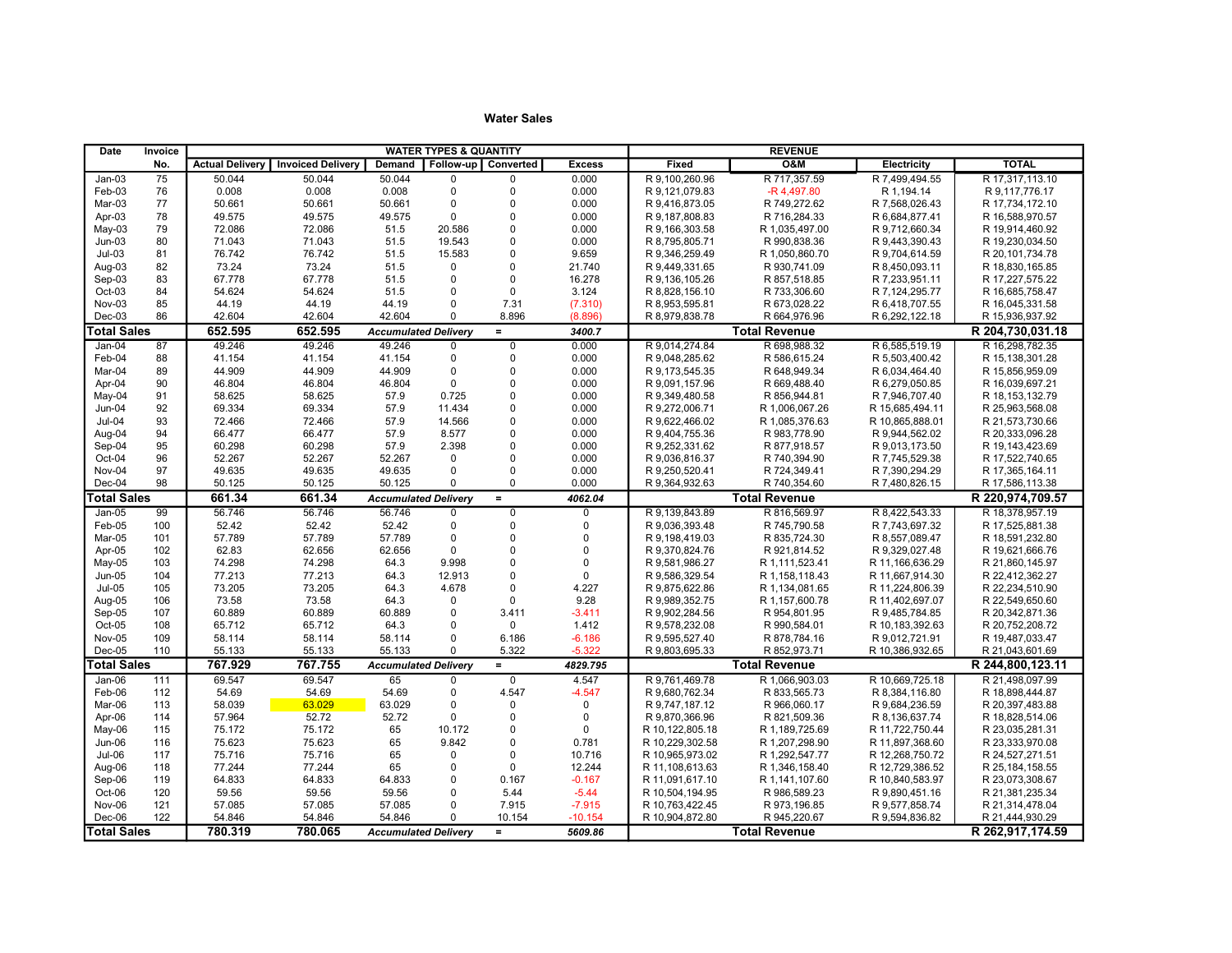| <b>TOTAL</b><br>No.<br><b>Invoiced Delivery</b><br>Follow-up   Converted<br><b>Excess</b><br>Fixed<br><b>O&amp;M</b><br><b>Electricity</b><br><b>Actual Delivery</b><br>Demand<br>55.524<br>R 10,522,265.36<br>R 919,402.94<br>123<br>55.524<br>55.524<br>$\mathbf 0$<br>R 9,376,502.37<br>R 20,818,170.67<br>Jan-07<br>$\Omega$<br>$\Omega$<br>Feb-07<br>124<br>50.85<br>50.85<br>50.85<br>$\pmb{0}$<br>$\mathbf 0$<br>$\mathbf 0$<br>R 10.663.782.85<br>R 854,421.42<br>R 8,622,504.16<br>R 20,140,708.43<br>56.438<br>56.438<br>$\mathbf 0$<br>$\Omega$<br>$\Omega$<br>R 10,663,040.06<br>R 21,173,495.30<br>Mar-07<br>125<br>56.438<br>R 946,940.69<br>R 9,563,514.55<br>$\mathbf 0$<br>$\Omega$<br>$\mathbf 0$<br>Apr-07<br>126<br>59.666<br>59.666<br>59.666<br>R 11,003,003.99<br>R 1,030,333.07<br>R 10,234,814.08<br>R 22,268,151.14<br>$\Omega$<br>$\Omega$<br>$\mathbf 0$<br>127<br>73.759<br>73.759<br>73.759<br>R 11.477.965.77<br>R 12.865.690.60<br>R 25.657.607.63<br>May-07<br>R 1,313,951.26<br>$\Omega$<br>$\Omega$<br>78.619<br>78.619<br>77.7<br>0.919<br>R 11,522,079.61<br>R 26,798,886.99<br>Jun-07<br>128<br>R 1,408,696.26<br>R 13,868,111.12<br>$\Omega$<br><b>Jul-07</b><br>129<br>82.353<br>82.353<br>77.7<br>4.653<br>$\Omega$<br>R 11,927,923.37<br>R 1,528,430.81<br>R 14,831,799.56<br>R 28,288,153.74<br>$\Omega$<br>$\mathbf 0$<br>83.048<br>83.048<br>77.7<br>Aug-07<br>130<br>5.348<br>R 12, 121, 376.41<br>R 1,575,451.95<br>R 15,197,280.47<br>R 28,894,108.83<br>66.503<br>$\Omega$<br>$\Omega$<br>R 11,935,324.82<br>R 1,258,391.11<br>Sep-07<br>131<br>66.503<br>66.503<br>$\mathbf 0$<br>R 12,254,317.58<br>R 25,448,033.51<br>132<br>75.012<br>75.012<br>75.012<br>$\Omega$<br>$\Omega$<br>R 11,402,883.39<br>Oct-07<br>$\mathbf 0$<br>R 1,345,978.44<br>R 13,939,427.82<br>R 26,688,289.65<br>$\mathbf 0$<br>$\mathbf 0$<br>Nov-07<br>133<br>60.731<br>60.731<br>60.731<br>$\mathbf 0$<br>R 11,782,885.71<br>R 1,133,514.20<br>R 10,834,368.56<br>R 23,750,768.47<br>Dec-07<br>134<br>58.199<br>37.497<br>37.497<br>$\Omega$<br>$\Omega$<br>R 11,831,157.10<br>R 712,800.94<br>R 6,706,183.49<br>R 19,250,141.53<br>$\Omega$<br>780<br><b>Total Sales</b><br>800.702<br><b>Accumulated Delivery</b><br>6389.86<br><b>Total Revenue</b><br>$\equiv$<br>61.32<br>61.32<br>M 11,831,852.01<br>M 11,021,594.28<br>$Jan-08$<br>135<br>61.32<br>M 1,144,278.09<br>M 23,997,724.38<br>$\mathbf 0$<br>$\Omega$<br>$\Omega$<br>Feb-08<br>136<br>57.711<br>57.711<br>57.711<br>$\mathbf 0$<br>$\Omega$<br>$\mathbf 0$<br>M 12.635.954.92<br>M 1,140,535.18<br>M 24,400,675.81<br>M 10,624,185.71<br>64.505<br>64.505<br>$\mathbf 0$<br>$\Omega$<br>$\mathbf 0$<br>M 12,749,627.68<br>M 1,282,860.56<br>Mar-08<br>137<br>64.505<br>M 12,026,139.82<br>M 26,058,628.06<br>68.059<br>68.059<br>$\mathbf 0$<br>$\Omega$<br>$\mathbf 0$<br>Apr-08<br>138<br>68.059<br>M 13,082,249.03<br>M 1,388,948.02<br>M 12,954,669.73<br>M 27,425,866.78<br>$\mathbf 0$<br>$\Omega$<br>$\mathbf 0$<br>May-08<br>139<br>76.179<br>76.179<br>76.179<br>M 13,495,102.24<br>M 1,596,425.81<br>M 29,897,960.75<br>M 14,806,432.70<br>$\Omega$<br><b>Jun-08</b><br>140<br>77.746<br>77.746<br>77.746<br>$\Omega$<br>$\Omega$<br>M 14,906,003.62<br>M 1,790,687.31<br>M 15,857,437.18<br>M 32,554,128.11<br><b>Jul-08</b><br>82.356<br>82.356<br>82.356<br>$\Omega$<br>$\Omega$<br>$\Omega$<br>M 15,074,531.26<br>M 1,930,014.37<br>M 17,239,033.57<br>M 34,243,579.20<br>141<br>$\Omega$<br>$\mathbf 0$<br>77.53<br>77.53<br>$\Omega$<br>Aug-08<br>142<br>77.53<br>M 15,178,666.82<br>M 1,848,359.25<br>M 16,661,608.14<br>M 33,688,634.21<br>72.683<br>72.683<br>72.683<br>$\Omega$<br>$\Omega$<br>M 14,624,095.85<br>M 1,680,441.52<br>M 32,005,642.17<br>Sep-08<br>143<br>$\mathbf 0$<br>M 15,701,104.80<br>Oct-08<br>53.616<br>53.616<br>53.616<br>$\overline{0}$<br>$\overline{0}$<br>$\overline{0}$<br>144<br>M 7,760,046.67<br>M 444,506.85<br>M 7,693,130.26<br>M 15,897,683.78<br>35.608<br>35.608<br>$\mathbf 0$<br>$\pmb{0}$<br>0<br>Nov-08<br>145<br>35.608<br>M 13,090,078.49<br>M 717,140.38<br>M 7,066,893.04<br>M 20,874,111.91<br>0<br>Dec-08<br>146<br>51.598<br>51.598<br>51.598<br>$\mathbf 0$<br>0<br>M 12,935,303.70<br>M 1,047,318.81<br>M 10,108,051.04<br>M 24,090,673.55<br><b>Total Sales</b><br>778.911<br>778.911<br>7168.771<br><b>Total Revenue</b><br>M 325, 135, 308.71<br><b>Accumulated Delivery</b><br>$=$<br>47.958<br>47.958<br>47.958<br>M 12,709,109.40<br>M 965,934.93<br>M 9,287,398.80<br>$Jan-09$<br>147<br>$\overline{0}$<br>M 22,962,443.13<br>$\Omega$<br>$\Omega$<br>$\mathbf 0$<br>Feb-09<br>148<br>58.847<br>58.847<br>58.847<br>$\mathbf 0$<br>$\Omega$<br>M 12,720,410.87<br>M 1,182,112.20<br>M 25,216,936.91<br>M 11,314,413.84 |                  |                 |                |                 |             |          | <b>WATER TYPES &amp; QUANTITY</b> |        |        |        | Invoice | Date   |
|----------------------------------------------------------------------------------------------------------------------------------------------------------------------------------------------------------------------------------------------------------------------------------------------------------------------------------------------------------------------------------------------------------------------------------------------------------------------------------------------------------------------------------------------------------------------------------------------------------------------------------------------------------------------------------------------------------------------------------------------------------------------------------------------------------------------------------------------------------------------------------------------------------------------------------------------------------------------------------------------------------------------------------------------------------------------------------------------------------------------------------------------------------------------------------------------------------------------------------------------------------------------------------------------------------------------------------------------------------------------------------------------------------------------------------------------------------------------------------------------------------------------------------------------------------------------------------------------------------------------------------------------------------------------------------------------------------------------------------------------------------------------------------------------------------------------------------------------------------------------------------------------------------------------------------------------------------------------------------------------------------------------------------------------------------------------------------------------------------------------------------------------------------------------------------------------------------------------------------------------------------------------------------------------------------------------------------------------------------------------------------------------------------------------------------------------------------------------------------------------------------------------------------------------------------------------------------------------------------------------------------------------------------------------------------------------------------------------------------------------------------------------------------------------------------------------------------------------------------------------------------------------------------------------------------------------------------------------------------------------------------------------------------------------------------------------------------------------------------------------------------------------------------------------------------------------------------------------------------------------------------------------------------------------------------------------------------------------------------------------------------------------------------------------------------------------------------------------------------------------------------------------------------------------------------------------------------------------------------------------------------------------------------------------------------------------------------------------------------------------------------------------------------------------------------------------------------------------------------------------------------------------------------------------------------------------------------------------------------------------------------------------------------------------------------------------------------------------------------------------------------------------------------------------------------------------------------------------------------------------------------------------------------------------------------------------------------------------------------------------------------------------------------------------------------------------------------------------------------------------------------------------------------------------------------------------------------------------------------------------------------------------------------------------------------------------------------------------------------------------------------------------------------------------------|------------------|-----------------|----------------|-----------------|-------------|----------|-----------------------------------|--------|--------|--------|---------|--------|
|                                                                                                                                                                                                                                                                                                                                                                                                                                                                                                                                                                                                                                                                                                                                                                                                                                                                                                                                                                                                                                                                                                                                                                                                                                                                                                                                                                                                                                                                                                                                                                                                                                                                                                                                                                                                                                                                                                                                                                                                                                                                                                                                                                                                                                                                                                                                                                                                                                                                                                                                                                                                                                                                                                                                                                                                                                                                                                                                                                                                                                                                                                                                                                                                                                                                                                                                                                                                                                                                                                                                                                                                                                                                                                                                                                                                                                                                                                                                                                                                                                                                                                                                                                                                                                                                                                                                                                                                                                                                                                                                                                                                                                                                                                                                                                                                    |                  |                 |                |                 |             |          |                                   |        |        |        |         |        |
|                                                                                                                                                                                                                                                                                                                                                                                                                                                                                                                                                                                                                                                                                                                                                                                                                                                                                                                                                                                                                                                                                                                                                                                                                                                                                                                                                                                                                                                                                                                                                                                                                                                                                                                                                                                                                                                                                                                                                                                                                                                                                                                                                                                                                                                                                                                                                                                                                                                                                                                                                                                                                                                                                                                                                                                                                                                                                                                                                                                                                                                                                                                                                                                                                                                                                                                                                                                                                                                                                                                                                                                                                                                                                                                                                                                                                                                                                                                                                                                                                                                                                                                                                                                                                                                                                                                                                                                                                                                                                                                                                                                                                                                                                                                                                                                                    |                  |                 |                |                 |             |          |                                   |        |        |        |         |        |
|                                                                                                                                                                                                                                                                                                                                                                                                                                                                                                                                                                                                                                                                                                                                                                                                                                                                                                                                                                                                                                                                                                                                                                                                                                                                                                                                                                                                                                                                                                                                                                                                                                                                                                                                                                                                                                                                                                                                                                                                                                                                                                                                                                                                                                                                                                                                                                                                                                                                                                                                                                                                                                                                                                                                                                                                                                                                                                                                                                                                                                                                                                                                                                                                                                                                                                                                                                                                                                                                                                                                                                                                                                                                                                                                                                                                                                                                                                                                                                                                                                                                                                                                                                                                                                                                                                                                                                                                                                                                                                                                                                                                                                                                                                                                                                                                    |                  |                 |                |                 |             |          |                                   |        |        |        |         |        |
|                                                                                                                                                                                                                                                                                                                                                                                                                                                                                                                                                                                                                                                                                                                                                                                                                                                                                                                                                                                                                                                                                                                                                                                                                                                                                                                                                                                                                                                                                                                                                                                                                                                                                                                                                                                                                                                                                                                                                                                                                                                                                                                                                                                                                                                                                                                                                                                                                                                                                                                                                                                                                                                                                                                                                                                                                                                                                                                                                                                                                                                                                                                                                                                                                                                                                                                                                                                                                                                                                                                                                                                                                                                                                                                                                                                                                                                                                                                                                                                                                                                                                                                                                                                                                                                                                                                                                                                                                                                                                                                                                                                                                                                                                                                                                                                                    |                  |                 |                |                 |             |          |                                   |        |        |        |         |        |
|                                                                                                                                                                                                                                                                                                                                                                                                                                                                                                                                                                                                                                                                                                                                                                                                                                                                                                                                                                                                                                                                                                                                                                                                                                                                                                                                                                                                                                                                                                                                                                                                                                                                                                                                                                                                                                                                                                                                                                                                                                                                                                                                                                                                                                                                                                                                                                                                                                                                                                                                                                                                                                                                                                                                                                                                                                                                                                                                                                                                                                                                                                                                                                                                                                                                                                                                                                                                                                                                                                                                                                                                                                                                                                                                                                                                                                                                                                                                                                                                                                                                                                                                                                                                                                                                                                                                                                                                                                                                                                                                                                                                                                                                                                                                                                                                    |                  |                 |                |                 |             |          |                                   |        |        |        |         |        |
|                                                                                                                                                                                                                                                                                                                                                                                                                                                                                                                                                                                                                                                                                                                                                                                                                                                                                                                                                                                                                                                                                                                                                                                                                                                                                                                                                                                                                                                                                                                                                                                                                                                                                                                                                                                                                                                                                                                                                                                                                                                                                                                                                                                                                                                                                                                                                                                                                                                                                                                                                                                                                                                                                                                                                                                                                                                                                                                                                                                                                                                                                                                                                                                                                                                                                                                                                                                                                                                                                                                                                                                                                                                                                                                                                                                                                                                                                                                                                                                                                                                                                                                                                                                                                                                                                                                                                                                                                                                                                                                                                                                                                                                                                                                                                                                                    |                  |                 |                |                 |             |          |                                   |        |        |        |         |        |
|                                                                                                                                                                                                                                                                                                                                                                                                                                                                                                                                                                                                                                                                                                                                                                                                                                                                                                                                                                                                                                                                                                                                                                                                                                                                                                                                                                                                                                                                                                                                                                                                                                                                                                                                                                                                                                                                                                                                                                                                                                                                                                                                                                                                                                                                                                                                                                                                                                                                                                                                                                                                                                                                                                                                                                                                                                                                                                                                                                                                                                                                                                                                                                                                                                                                                                                                                                                                                                                                                                                                                                                                                                                                                                                                                                                                                                                                                                                                                                                                                                                                                                                                                                                                                                                                                                                                                                                                                                                                                                                                                                                                                                                                                                                                                                                                    |                  |                 |                |                 |             |          |                                   |        |        |        |         |        |
|                                                                                                                                                                                                                                                                                                                                                                                                                                                                                                                                                                                                                                                                                                                                                                                                                                                                                                                                                                                                                                                                                                                                                                                                                                                                                                                                                                                                                                                                                                                                                                                                                                                                                                                                                                                                                                                                                                                                                                                                                                                                                                                                                                                                                                                                                                                                                                                                                                                                                                                                                                                                                                                                                                                                                                                                                                                                                                                                                                                                                                                                                                                                                                                                                                                                                                                                                                                                                                                                                                                                                                                                                                                                                                                                                                                                                                                                                                                                                                                                                                                                                                                                                                                                                                                                                                                                                                                                                                                                                                                                                                                                                                                                                                                                                                                                    |                  |                 |                |                 |             |          |                                   |        |        |        |         |        |
|                                                                                                                                                                                                                                                                                                                                                                                                                                                                                                                                                                                                                                                                                                                                                                                                                                                                                                                                                                                                                                                                                                                                                                                                                                                                                                                                                                                                                                                                                                                                                                                                                                                                                                                                                                                                                                                                                                                                                                                                                                                                                                                                                                                                                                                                                                                                                                                                                                                                                                                                                                                                                                                                                                                                                                                                                                                                                                                                                                                                                                                                                                                                                                                                                                                                                                                                                                                                                                                                                                                                                                                                                                                                                                                                                                                                                                                                                                                                                                                                                                                                                                                                                                                                                                                                                                                                                                                                                                                                                                                                                                                                                                                                                                                                                                                                    |                  |                 |                |                 |             |          |                                   |        |        |        |         |        |
|                                                                                                                                                                                                                                                                                                                                                                                                                                                                                                                                                                                                                                                                                                                                                                                                                                                                                                                                                                                                                                                                                                                                                                                                                                                                                                                                                                                                                                                                                                                                                                                                                                                                                                                                                                                                                                                                                                                                                                                                                                                                                                                                                                                                                                                                                                                                                                                                                                                                                                                                                                                                                                                                                                                                                                                                                                                                                                                                                                                                                                                                                                                                                                                                                                                                                                                                                                                                                                                                                                                                                                                                                                                                                                                                                                                                                                                                                                                                                                                                                                                                                                                                                                                                                                                                                                                                                                                                                                                                                                                                                                                                                                                                                                                                                                                                    |                  |                 |                |                 |             |          |                                   |        |        |        |         |        |
|                                                                                                                                                                                                                                                                                                                                                                                                                                                                                                                                                                                                                                                                                                                                                                                                                                                                                                                                                                                                                                                                                                                                                                                                                                                                                                                                                                                                                                                                                                                                                                                                                                                                                                                                                                                                                                                                                                                                                                                                                                                                                                                                                                                                                                                                                                                                                                                                                                                                                                                                                                                                                                                                                                                                                                                                                                                                                                                                                                                                                                                                                                                                                                                                                                                                                                                                                                                                                                                                                                                                                                                                                                                                                                                                                                                                                                                                                                                                                                                                                                                                                                                                                                                                                                                                                                                                                                                                                                                                                                                                                                                                                                                                                                                                                                                                    |                  |                 |                |                 |             |          |                                   |        |        |        |         |        |
|                                                                                                                                                                                                                                                                                                                                                                                                                                                                                                                                                                                                                                                                                                                                                                                                                                                                                                                                                                                                                                                                                                                                                                                                                                                                                                                                                                                                                                                                                                                                                                                                                                                                                                                                                                                                                                                                                                                                                                                                                                                                                                                                                                                                                                                                                                                                                                                                                                                                                                                                                                                                                                                                                                                                                                                                                                                                                                                                                                                                                                                                                                                                                                                                                                                                                                                                                                                                                                                                                                                                                                                                                                                                                                                                                                                                                                                                                                                                                                                                                                                                                                                                                                                                                                                                                                                                                                                                                                                                                                                                                                                                                                                                                                                                                                                                    |                  |                 |                |                 |             |          |                                   |        |        |        |         |        |
|                                                                                                                                                                                                                                                                                                                                                                                                                                                                                                                                                                                                                                                                                                                                                                                                                                                                                                                                                                                                                                                                                                                                                                                                                                                                                                                                                                                                                                                                                                                                                                                                                                                                                                                                                                                                                                                                                                                                                                                                                                                                                                                                                                                                                                                                                                                                                                                                                                                                                                                                                                                                                                                                                                                                                                                                                                                                                                                                                                                                                                                                                                                                                                                                                                                                                                                                                                                                                                                                                                                                                                                                                                                                                                                                                                                                                                                                                                                                                                                                                                                                                                                                                                                                                                                                                                                                                                                                                                                                                                                                                                                                                                                                                                                                                                                                    |                  |                 |                |                 |             |          |                                   |        |        |        |         |        |
|                                                                                                                                                                                                                                                                                                                                                                                                                                                                                                                                                                                                                                                                                                                                                                                                                                                                                                                                                                                                                                                                                                                                                                                                                                                                                                                                                                                                                                                                                                                                                                                                                                                                                                                                                                                                                                                                                                                                                                                                                                                                                                                                                                                                                                                                                                                                                                                                                                                                                                                                                                                                                                                                                                                                                                                                                                                                                                                                                                                                                                                                                                                                                                                                                                                                                                                                                                                                                                                                                                                                                                                                                                                                                                                                                                                                                                                                                                                                                                                                                                                                                                                                                                                                                                                                                                                                                                                                                                                                                                                                                                                                                                                                                                                                                                                                    | R 289,176,515.89 |                 |                |                 |             |          |                                   |        |        |        |         |        |
|                                                                                                                                                                                                                                                                                                                                                                                                                                                                                                                                                                                                                                                                                                                                                                                                                                                                                                                                                                                                                                                                                                                                                                                                                                                                                                                                                                                                                                                                                                                                                                                                                                                                                                                                                                                                                                                                                                                                                                                                                                                                                                                                                                                                                                                                                                                                                                                                                                                                                                                                                                                                                                                                                                                                                                                                                                                                                                                                                                                                                                                                                                                                                                                                                                                                                                                                                                                                                                                                                                                                                                                                                                                                                                                                                                                                                                                                                                                                                                                                                                                                                                                                                                                                                                                                                                                                                                                                                                                                                                                                                                                                                                                                                                                                                                                                    |                  |                 |                |                 |             |          |                                   |        |        |        |         |        |
|                                                                                                                                                                                                                                                                                                                                                                                                                                                                                                                                                                                                                                                                                                                                                                                                                                                                                                                                                                                                                                                                                                                                                                                                                                                                                                                                                                                                                                                                                                                                                                                                                                                                                                                                                                                                                                                                                                                                                                                                                                                                                                                                                                                                                                                                                                                                                                                                                                                                                                                                                                                                                                                                                                                                                                                                                                                                                                                                                                                                                                                                                                                                                                                                                                                                                                                                                                                                                                                                                                                                                                                                                                                                                                                                                                                                                                                                                                                                                                                                                                                                                                                                                                                                                                                                                                                                                                                                                                                                                                                                                                                                                                                                                                                                                                                                    |                  |                 |                |                 |             |          |                                   |        |        |        |         |        |
|                                                                                                                                                                                                                                                                                                                                                                                                                                                                                                                                                                                                                                                                                                                                                                                                                                                                                                                                                                                                                                                                                                                                                                                                                                                                                                                                                                                                                                                                                                                                                                                                                                                                                                                                                                                                                                                                                                                                                                                                                                                                                                                                                                                                                                                                                                                                                                                                                                                                                                                                                                                                                                                                                                                                                                                                                                                                                                                                                                                                                                                                                                                                                                                                                                                                                                                                                                                                                                                                                                                                                                                                                                                                                                                                                                                                                                                                                                                                                                                                                                                                                                                                                                                                                                                                                                                                                                                                                                                                                                                                                                                                                                                                                                                                                                                                    |                  |                 |                |                 |             |          |                                   |        |        |        |         |        |
|                                                                                                                                                                                                                                                                                                                                                                                                                                                                                                                                                                                                                                                                                                                                                                                                                                                                                                                                                                                                                                                                                                                                                                                                                                                                                                                                                                                                                                                                                                                                                                                                                                                                                                                                                                                                                                                                                                                                                                                                                                                                                                                                                                                                                                                                                                                                                                                                                                                                                                                                                                                                                                                                                                                                                                                                                                                                                                                                                                                                                                                                                                                                                                                                                                                                                                                                                                                                                                                                                                                                                                                                                                                                                                                                                                                                                                                                                                                                                                                                                                                                                                                                                                                                                                                                                                                                                                                                                                                                                                                                                                                                                                                                                                                                                                                                    |                  |                 |                |                 |             |          |                                   |        |        |        |         |        |
|                                                                                                                                                                                                                                                                                                                                                                                                                                                                                                                                                                                                                                                                                                                                                                                                                                                                                                                                                                                                                                                                                                                                                                                                                                                                                                                                                                                                                                                                                                                                                                                                                                                                                                                                                                                                                                                                                                                                                                                                                                                                                                                                                                                                                                                                                                                                                                                                                                                                                                                                                                                                                                                                                                                                                                                                                                                                                                                                                                                                                                                                                                                                                                                                                                                                                                                                                                                                                                                                                                                                                                                                                                                                                                                                                                                                                                                                                                                                                                                                                                                                                                                                                                                                                                                                                                                                                                                                                                                                                                                                                                                                                                                                                                                                                                                                    |                  |                 |                |                 |             |          |                                   |        |        |        |         |        |
|                                                                                                                                                                                                                                                                                                                                                                                                                                                                                                                                                                                                                                                                                                                                                                                                                                                                                                                                                                                                                                                                                                                                                                                                                                                                                                                                                                                                                                                                                                                                                                                                                                                                                                                                                                                                                                                                                                                                                                                                                                                                                                                                                                                                                                                                                                                                                                                                                                                                                                                                                                                                                                                                                                                                                                                                                                                                                                                                                                                                                                                                                                                                                                                                                                                                                                                                                                                                                                                                                                                                                                                                                                                                                                                                                                                                                                                                                                                                                                                                                                                                                                                                                                                                                                                                                                                                                                                                                                                                                                                                                                                                                                                                                                                                                                                                    |                  |                 |                |                 |             |          |                                   |        |        |        |         |        |
|                                                                                                                                                                                                                                                                                                                                                                                                                                                                                                                                                                                                                                                                                                                                                                                                                                                                                                                                                                                                                                                                                                                                                                                                                                                                                                                                                                                                                                                                                                                                                                                                                                                                                                                                                                                                                                                                                                                                                                                                                                                                                                                                                                                                                                                                                                                                                                                                                                                                                                                                                                                                                                                                                                                                                                                                                                                                                                                                                                                                                                                                                                                                                                                                                                                                                                                                                                                                                                                                                                                                                                                                                                                                                                                                                                                                                                                                                                                                                                                                                                                                                                                                                                                                                                                                                                                                                                                                                                                                                                                                                                                                                                                                                                                                                                                                    |                  |                 |                |                 |             |          |                                   |        |        |        |         |        |
|                                                                                                                                                                                                                                                                                                                                                                                                                                                                                                                                                                                                                                                                                                                                                                                                                                                                                                                                                                                                                                                                                                                                                                                                                                                                                                                                                                                                                                                                                                                                                                                                                                                                                                                                                                                                                                                                                                                                                                                                                                                                                                                                                                                                                                                                                                                                                                                                                                                                                                                                                                                                                                                                                                                                                                                                                                                                                                                                                                                                                                                                                                                                                                                                                                                                                                                                                                                                                                                                                                                                                                                                                                                                                                                                                                                                                                                                                                                                                                                                                                                                                                                                                                                                                                                                                                                                                                                                                                                                                                                                                                                                                                                                                                                                                                                                    |                  |                 |                |                 |             |          |                                   |        |        |        |         |        |
|                                                                                                                                                                                                                                                                                                                                                                                                                                                                                                                                                                                                                                                                                                                                                                                                                                                                                                                                                                                                                                                                                                                                                                                                                                                                                                                                                                                                                                                                                                                                                                                                                                                                                                                                                                                                                                                                                                                                                                                                                                                                                                                                                                                                                                                                                                                                                                                                                                                                                                                                                                                                                                                                                                                                                                                                                                                                                                                                                                                                                                                                                                                                                                                                                                                                                                                                                                                                                                                                                                                                                                                                                                                                                                                                                                                                                                                                                                                                                                                                                                                                                                                                                                                                                                                                                                                                                                                                                                                                                                                                                                                                                                                                                                                                                                                                    |                  |                 |                |                 |             |          |                                   |        |        |        |         |        |
|                                                                                                                                                                                                                                                                                                                                                                                                                                                                                                                                                                                                                                                                                                                                                                                                                                                                                                                                                                                                                                                                                                                                                                                                                                                                                                                                                                                                                                                                                                                                                                                                                                                                                                                                                                                                                                                                                                                                                                                                                                                                                                                                                                                                                                                                                                                                                                                                                                                                                                                                                                                                                                                                                                                                                                                                                                                                                                                                                                                                                                                                                                                                                                                                                                                                                                                                                                                                                                                                                                                                                                                                                                                                                                                                                                                                                                                                                                                                                                                                                                                                                                                                                                                                                                                                                                                                                                                                                                                                                                                                                                                                                                                                                                                                                                                                    |                  |                 |                |                 |             |          |                                   |        |        |        |         |        |
|                                                                                                                                                                                                                                                                                                                                                                                                                                                                                                                                                                                                                                                                                                                                                                                                                                                                                                                                                                                                                                                                                                                                                                                                                                                                                                                                                                                                                                                                                                                                                                                                                                                                                                                                                                                                                                                                                                                                                                                                                                                                                                                                                                                                                                                                                                                                                                                                                                                                                                                                                                                                                                                                                                                                                                                                                                                                                                                                                                                                                                                                                                                                                                                                                                                                                                                                                                                                                                                                                                                                                                                                                                                                                                                                                                                                                                                                                                                                                                                                                                                                                                                                                                                                                                                                                                                                                                                                                                                                                                                                                                                                                                                                                                                                                                                                    |                  |                 |                |                 |             |          |                                   |        |        |        |         |        |
|                                                                                                                                                                                                                                                                                                                                                                                                                                                                                                                                                                                                                                                                                                                                                                                                                                                                                                                                                                                                                                                                                                                                                                                                                                                                                                                                                                                                                                                                                                                                                                                                                                                                                                                                                                                                                                                                                                                                                                                                                                                                                                                                                                                                                                                                                                                                                                                                                                                                                                                                                                                                                                                                                                                                                                                                                                                                                                                                                                                                                                                                                                                                                                                                                                                                                                                                                                                                                                                                                                                                                                                                                                                                                                                                                                                                                                                                                                                                                                                                                                                                                                                                                                                                                                                                                                                                                                                                                                                                                                                                                                                                                                                                                                                                                                                                    |                  |                 |                |                 |             |          |                                   |        |        |        |         |        |
|                                                                                                                                                                                                                                                                                                                                                                                                                                                                                                                                                                                                                                                                                                                                                                                                                                                                                                                                                                                                                                                                                                                                                                                                                                                                                                                                                                                                                                                                                                                                                                                                                                                                                                                                                                                                                                                                                                                                                                                                                                                                                                                                                                                                                                                                                                                                                                                                                                                                                                                                                                                                                                                                                                                                                                                                                                                                                                                                                                                                                                                                                                                                                                                                                                                                                                                                                                                                                                                                                                                                                                                                                                                                                                                                                                                                                                                                                                                                                                                                                                                                                                                                                                                                                                                                                                                                                                                                                                                                                                                                                                                                                                                                                                                                                                                                    |                  |                 |                |                 |             |          |                                   |        |        |        |         |        |
|                                                                                                                                                                                                                                                                                                                                                                                                                                                                                                                                                                                                                                                                                                                                                                                                                                                                                                                                                                                                                                                                                                                                                                                                                                                                                                                                                                                                                                                                                                                                                                                                                                                                                                                                                                                                                                                                                                                                                                                                                                                                                                                                                                                                                                                                                                                                                                                                                                                                                                                                                                                                                                                                                                                                                                                                                                                                                                                                                                                                                                                                                                                                                                                                                                                                                                                                                                                                                                                                                                                                                                                                                                                                                                                                                                                                                                                                                                                                                                                                                                                                                                                                                                                                                                                                                                                                                                                                                                                                                                                                                                                                                                                                                                                                                                                                    |                  |                 |                |                 |             |          |                                   |        |        |        |         |        |
|                                                                                                                                                                                                                                                                                                                                                                                                                                                                                                                                                                                                                                                                                                                                                                                                                                                                                                                                                                                                                                                                                                                                                                                                                                                                                                                                                                                                                                                                                                                                                                                                                                                                                                                                                                                                                                                                                                                                                                                                                                                                                                                                                                                                                                                                                                                                                                                                                                                                                                                                                                                                                                                                                                                                                                                                                                                                                                                                                                                                                                                                                                                                                                                                                                                                                                                                                                                                                                                                                                                                                                                                                                                                                                                                                                                                                                                                                                                                                                                                                                                                                                                                                                                                                                                                                                                                                                                                                                                                                                                                                                                                                                                                                                                                                                                                    |                  |                 |                |                 |             |          |                                   |        |        |        |         |        |
|                                                                                                                                                                                                                                                                                                                                                                                                                                                                                                                                                                                                                                                                                                                                                                                                                                                                                                                                                                                                                                                                                                                                                                                                                                                                                                                                                                                                                                                                                                                                                                                                                                                                                                                                                                                                                                                                                                                                                                                                                                                                                                                                                                                                                                                                                                                                                                                                                                                                                                                                                                                                                                                                                                                                                                                                                                                                                                                                                                                                                                                                                                                                                                                                                                                                                                                                                                                                                                                                                                                                                                                                                                                                                                                                                                                                                                                                                                                                                                                                                                                                                                                                                                                                                                                                                                                                                                                                                                                                                                                                                                                                                                                                                                                                                                                                    | M 26,464,592.12  | M 12,324,134.64 | M 1,302,423.86 | M 12,838,033.62 | $\mathbf 0$ | $\Omega$ | $\mathbf 0$                       | 64.313 | 64.313 | 64.313 | 149     | Mar-09 |
| 65.107<br>65.107<br>$\mathbf 0$<br>$\Omega$<br>$\mathbf 0$<br>Apr-09<br>150<br>65.107<br>M 13,016,476.22<br>M 1,331,974.61<br>M 12,490,195.72<br>M 26,838,646.55                                                                                                                                                                                                                                                                                                                                                                                                                                                                                                                                                                                                                                                                                                                                                                                                                                                                                                                                                                                                                                                                                                                                                                                                                                                                                                                                                                                                                                                                                                                                                                                                                                                                                                                                                                                                                                                                                                                                                                                                                                                                                                                                                                                                                                                                                                                                                                                                                                                                                                                                                                                                                                                                                                                                                                                                                                                                                                                                                                                                                                                                                                                                                                                                                                                                                                                                                                                                                                                                                                                                                                                                                                                                                                                                                                                                                                                                                                                                                                                                                                                                                                                                                                                                                                                                                                                                                                                                                                                                                                                                                                                                                                   |                  |                 |                |                 |             |          |                                   |        |        |        |         |        |
| $\mathbf 0$<br>$\Omega$<br>$\mathbf 0$<br>May-09<br>151<br>77.222<br>77.222<br>77.222<br>M 12,970,000.28<br>M 29,326,434.72<br>M 1,575,078.41<br>M 14,781,356.03                                                                                                                                                                                                                                                                                                                                                                                                                                                                                                                                                                                                                                                                                                                                                                                                                                                                                                                                                                                                                                                                                                                                                                                                                                                                                                                                                                                                                                                                                                                                                                                                                                                                                                                                                                                                                                                                                                                                                                                                                                                                                                                                                                                                                                                                                                                                                                                                                                                                                                                                                                                                                                                                                                                                                                                                                                                                                                                                                                                                                                                                                                                                                                                                                                                                                                                                                                                                                                                                                                                                                                                                                                                                                                                                                                                                                                                                                                                                                                                                                                                                                                                                                                                                                                                                                                                                                                                                                                                                                                                                                                                                                                   |                  |                 |                |                 |             |          |                                   |        |        |        |         |        |
| 80.68<br>$\Omega$<br>$\Omega$<br><b>Jun-09</b><br>152<br>80.68<br>80.68<br>$\Omega$<br>M 12,544,227.66<br>M 1,599,009.61<br>M 15,270,907.06<br>M 29,414,144.33                                                                                                                                                                                                                                                                                                                                                                                                                                                                                                                                                                                                                                                                                                                                                                                                                                                                                                                                                                                                                                                                                                                                                                                                                                                                                                                                                                                                                                                                                                                                                                                                                                                                                                                                                                                                                                                                                                                                                                                                                                                                                                                                                                                                                                                                                                                                                                                                                                                                                                                                                                                                                                                                                                                                                                                                                                                                                                                                                                                                                                                                                                                                                                                                                                                                                                                                                                                                                                                                                                                                                                                                                                                                                                                                                                                                                                                                                                                                                                                                                                                                                                                                                                                                                                                                                                                                                                                                                                                                                                                                                                                                                                     |                  |                 |                |                 |             |          |                                   |        |        |        |         |        |
| <b>Jul-09</b><br>153<br>84.149<br>84.149<br>84.149<br>$\Omega$<br>$\Omega$<br>$\Omega$<br>M 13,312,599.90<br>M 1,754,069.45<br>M 16,170,198.43<br>M 31,236,867.78                                                                                                                                                                                                                                                                                                                                                                                                                                                                                                                                                                                                                                                                                                                                                                                                                                                                                                                                                                                                                                                                                                                                                                                                                                                                                                                                                                                                                                                                                                                                                                                                                                                                                                                                                                                                                                                                                                                                                                                                                                                                                                                                                                                                                                                                                                                                                                                                                                                                                                                                                                                                                                                                                                                                                                                                                                                                                                                                                                                                                                                                                                                                                                                                                                                                                                                                                                                                                                                                                                                                                                                                                                                                                                                                                                                                                                                                                                                                                                                                                                                                                                                                                                                                                                                                                                                                                                                                                                                                                                                                                                                                                                  |                  |                 |                |                 |             |          |                                   |        |        |        |         |        |
| $\mathbf 0$<br>$\Omega$<br>$\mathbf 0$<br>77.929<br>77.929<br>77.929<br>Aug-09<br>154<br>M 14,448,960.55<br>M 1,772,513.19<br>M 15,416,128.18<br>M 31,637,601.92                                                                                                                                                                                                                                                                                                                                                                                                                                                                                                                                                                                                                                                                                                                                                                                                                                                                                                                                                                                                                                                                                                                                                                                                                                                                                                                                                                                                                                                                                                                                                                                                                                                                                                                                                                                                                                                                                                                                                                                                                                                                                                                                                                                                                                                                                                                                                                                                                                                                                                                                                                                                                                                                                                                                                                                                                                                                                                                                                                                                                                                                                                                                                                                                                                                                                                                                                                                                                                                                                                                                                                                                                                                                                                                                                                                                                                                                                                                                                                                                                                                                                                                                                                                                                                                                                                                                                                                                                                                                                                                                                                                                                                   |                  |                 |                |                 |             |          |                                   |        |        |        |         |        |
| 71.096<br>71.096<br>71.096<br>$\Omega$<br>$\Omega$<br>$\Omega$<br>M 13,988,856.66<br>M 1,575,968.60<br>M 29,674,795.69<br>Sep-09<br>155<br>M 14,109,970.43                                                                                                                                                                                                                                                                                                                                                                                                                                                                                                                                                                                                                                                                                                                                                                                                                                                                                                                                                                                                                                                                                                                                                                                                                                                                                                                                                                                                                                                                                                                                                                                                                                                                                                                                                                                                                                                                                                                                                                                                                                                                                                                                                                                                                                                                                                                                                                                                                                                                                                                                                                                                                                                                                                                                                                                                                                                                                                                                                                                                                                                                                                                                                                                                                                                                                                                                                                                                                                                                                                                                                                                                                                                                                                                                                                                                                                                                                                                                                                                                                                                                                                                                                                                                                                                                                                                                                                                                                                                                                                                                                                                                                                         |                  |                 |                |                 |             |          |                                   |        |        |        |         |        |
| Oct-09<br>68.271<br>68.271<br>68.271<br>$\Omega$<br>$\Omega$<br>$\Omega$<br>156<br>M 7,980,176.30<br>M 757,696.39<br>M 22,411,500.01<br>M 31,149,372.70                                                                                                                                                                                                                                                                                                                                                                                                                                                                                                                                                                                                                                                                                                                                                                                                                                                                                                                                                                                                                                                                                                                                                                                                                                                                                                                                                                                                                                                                                                                                                                                                                                                                                                                                                                                                                                                                                                                                                                                                                                                                                                                                                                                                                                                                                                                                                                                                                                                                                                                                                                                                                                                                                                                                                                                                                                                                                                                                                                                                                                                                                                                                                                                                                                                                                                                                                                                                                                                                                                                                                                                                                                                                                                                                                                                                                                                                                                                                                                                                                                                                                                                                                                                                                                                                                                                                                                                                                                                                                                                                                                                                                                            |                  |                 |                |                 |             |          |                                   |        |        |        |         |        |
| $\mathbf 0$<br>$\mathbf 0$<br>$\mathbf 0$<br>Nov-09<br>157<br>47.348<br>47.348<br>47.348<br>M 12,795,520.84<br>M 950,446.75<br>M 10,688,875.78<br>M 24,434,843.37                                                                                                                                                                                                                                                                                                                                                                                                                                                                                                                                                                                                                                                                                                                                                                                                                                                                                                                                                                                                                                                                                                                                                                                                                                                                                                                                                                                                                                                                                                                                                                                                                                                                                                                                                                                                                                                                                                                                                                                                                                                                                                                                                                                                                                                                                                                                                                                                                                                                                                                                                                                                                                                                                                                                                                                                                                                                                                                                                                                                                                                                                                                                                                                                                                                                                                                                                                                                                                                                                                                                                                                                                                                                                                                                                                                                                                                                                                                                                                                                                                                                                                                                                                                                                                                                                                                                                                                                                                                                                                                                                                                                                                  |                  |                 |                |                 |             |          |                                   |        |        |        |         |        |
| $\Omega$<br>M 13,323,315.99<br>Dec-09<br>158<br>45.351<br>45.351<br>45.351<br>$\Omega$<br>$\Omega$<br>M 959,647.27<br>M 10,323,509.82<br>M 24,606,473.08                                                                                                                                                                                                                                                                                                                                                                                                                                                                                                                                                                                                                                                                                                                                                                                                                                                                                                                                                                                                                                                                                                                                                                                                                                                                                                                                                                                                                                                                                                                                                                                                                                                                                                                                                                                                                                                                                                                                                                                                                                                                                                                                                                                                                                                                                                                                                                                                                                                                                                                                                                                                                                                                                                                                                                                                                                                                                                                                                                                                                                                                                                                                                                                                                                                                                                                                                                                                                                                                                                                                                                                                                                                                                                                                                                                                                                                                                                                                                                                                                                                                                                                                                                                                                                                                                                                                                                                                                                                                                                                                                                                                                                           |                  |                 |                |                 |             |          |                                   |        |        |        |         |        |
| <b>Total Sales</b><br>788.271<br>788.271<br>7957.042<br><b>Total Revenue</b><br><b>Accumulated Delivery</b><br>$\equiv$                                                                                                                                                                                                                                                                                                                                                                                                                                                                                                                                                                                                                                                                                                                                                                                                                                                                                                                                                                                                                                                                                                                                                                                                                                                                                                                                                                                                                                                                                                                                                                                                                                                                                                                                                                                                                                                                                                                                                                                                                                                                                                                                                                                                                                                                                                                                                                                                                                                                                                                                                                                                                                                                                                                                                                                                                                                                                                                                                                                                                                                                                                                                                                                                                                                                                                                                                                                                                                                                                                                                                                                                                                                                                                                                                                                                                                                                                                                                                                                                                                                                                                                                                                                                                                                                                                                                                                                                                                                                                                                                                                                                                                                                            | M 332.963.152.30 |                 |                |                 |             |          |                                   |        |        |        |         |        |
| 59.955<br>52.302<br>52.302<br>M 13,502,235.09<br>M 1,111,952.28<br>M 11,991,222.99<br>$Jan-10$<br>159<br>$\overline{0}$<br>M 26,605,410.36<br>$\Omega$<br>$\Omega$                                                                                                                                                                                                                                                                                                                                                                                                                                                                                                                                                                                                                                                                                                                                                                                                                                                                                                                                                                                                                                                                                                                                                                                                                                                                                                                                                                                                                                                                                                                                                                                                                                                                                                                                                                                                                                                                                                                                                                                                                                                                                                                                                                                                                                                                                                                                                                                                                                                                                                                                                                                                                                                                                                                                                                                                                                                                                                                                                                                                                                                                                                                                                                                                                                                                                                                                                                                                                                                                                                                                                                                                                                                                                                                                                                                                                                                                                                                                                                                                                                                                                                                                                                                                                                                                                                                                                                                                                                                                                                                                                                                                                                 |                  |                 |                |                 |             |          |                                   |        |        |        |         |        |
| Feb-10<br>160<br>55.672<br>55.672<br>55.672<br>$\mathbf 0$<br>$\Omega$<br>$\mathbf 0$<br>M 13.869.270.80<br>M 1.208.020.57<br>M 28,009,004.11<br>M 12,931,712.74<br>$\Omega$<br>58.51<br>58.51<br>58.51<br>$\mathbf 0$<br>$\Omega$<br>M 13,771,234.06<br>161                                                                                                                                                                                                                                                                                                                                                                                                                                                                                                                                                                                                                                                                                                                                                                                                                                                                                                                                                                                                                                                                                                                                                                                                                                                                                                                                                                                                                                                                                                                                                                                                                                                                                                                                                                                                                                                                                                                                                                                                                                                                                                                                                                                                                                                                                                                                                                                                                                                                                                                                                                                                                                                                                                                                                                                                                                                                                                                                                                                                                                                                                                                                                                                                                                                                                                                                                                                                                                                                                                                                                                                                                                                                                                                                                                                                                                                                                                                                                                                                                                                                                                                                                                                                                                                                                                                                                                                                                                                                                                                                       |                  |                 |                |                 |             |          |                                   |        |        |        |         |        |
| M 1,263,010.10<br>M 28,676,631.76<br>Mar-10<br>M 13,642,387.60<br>60.422<br>60.422<br>$\mathbf 0$<br>$\Omega$<br>$\mathbf 0$<br>M 1,296,680.37<br>Apr-10<br>162<br>60.422<br>M 13,662,612.15<br>M 14,133,739.66<br>M 29,093,032.18                                                                                                                                                                                                                                                                                                                                                                                                                                                                                                                                                                                                                                                                                                                                                                                                                                                                                                                                                                                                                                                                                                                                                                                                                                                                                                                                                                                                                                                                                                                                                                                                                                                                                                                                                                                                                                                                                                                                                                                                                                                                                                                                                                                                                                                                                                                                                                                                                                                                                                                                                                                                                                                                                                                                                                                                                                                                                                                                                                                                                                                                                                                                                                                                                                                                                                                                                                                                                                                                                                                                                                                                                                                                                                                                                                                                                                                                                                                                                                                                                                                                                                                                                                                                                                                                                                                                                                                                                                                                                                                                                                 |                  |                 |                |                 |             |          |                                   |        |        |        |         |        |
| 75.899<br>83.552<br>83.552<br>$\mathbf 0$<br>$\Omega$<br>$\mathbf 0$<br>163<br>M 14,200,759.38<br>M 1,843,633.72<br>M 35,882,533.89                                                                                                                                                                                                                                                                                                                                                                                                                                                                                                                                                                                                                                                                                                                                                                                                                                                                                                                                                                                                                                                                                                                                                                                                                                                                                                                                                                                                                                                                                                                                                                                                                                                                                                                                                                                                                                                                                                                                                                                                                                                                                                                                                                                                                                                                                                                                                                                                                                                                                                                                                                                                                                                                                                                                                                                                                                                                                                                                                                                                                                                                                                                                                                                                                                                                                                                                                                                                                                                                                                                                                                                                                                                                                                                                                                                                                                                                                                                                                                                                                                                                                                                                                                                                                                                                                                                                                                                                                                                                                                                                                                                                                                                                |                  |                 |                |                 |             |          |                                   |        |        |        |         |        |
| May-10<br>M 19,838,140.79<br>80.489<br>$\mathbf 0$<br>$\mathbf 0$<br>$Jun-10$<br>164<br>80.489<br>$\Omega$                                                                                                                                                                                                                                                                                                                                                                                                                                                                                                                                                                                                                                                                                                                                                                                                                                                                                                                                                                                                                                                                                                                                                                                                                                                                                                                                                                                                                                                                                                                                                                                                                                                                                                                                                                                                                                                                                                                                                                                                                                                                                                                                                                                                                                                                                                                                                                                                                                                                                                                                                                                                                                                                                                                                                                                                                                                                                                                                                                                                                                                                                                                                                                                                                                                                                                                                                                                                                                                                                                                                                                                                                                                                                                                                                                                                                                                                                                                                                                                                                                                                                                                                                                                                                                                                                                                                                                                                                                                                                                                                                                                                                                                                                         |                  |                 |                |                 |             |          |                                   |        |        |        |         |        |
| 80.489<br>M 13,999,673.05<br>M 1,762,441.42<br>M 34,903,327.62<br>M 19,141,213.15<br>$\Omega$<br>$Jul-10$<br>165<br>83.24<br>83.24<br>83.24<br>$\Omega$<br>$\Omega$<br>M 15,471,984.38<br>M 2,000,776.65<br>M 20,579,720.87<br>M 38,052,481.90                                                                                                                                                                                                                                                                                                                                                                                                                                                                                                                                                                                                                                                                                                                                                                                                                                                                                                                                                                                                                                                                                                                                                                                                                                                                                                                                                                                                                                                                                                                                                                                                                                                                                                                                                                                                                                                                                                                                                                                                                                                                                                                                                                                                                                                                                                                                                                                                                                                                                                                                                                                                                                                                                                                                                                                                                                                                                                                                                                                                                                                                                                                                                                                                                                                                                                                                                                                                                                                                                                                                                                                                                                                                                                                                                                                                                                                                                                                                                                                                                                                                                                                                                                                                                                                                                                                                                                                                                                                                                                                                                     |                  |                 |                |                 |             |          |                                   |        |        |        |         |        |
| $\mathbf 0$<br>$\Omega$<br>$\mathbf 0$<br>77.706<br>77.706<br>77.706<br>Aug-10<br>166<br>M 15,464,078.84<br>M 1,894,593.54<br>M 19,465,341.24<br>M 36,824,013.62                                                                                                                                                                                                                                                                                                                                                                                                                                                                                                                                                                                                                                                                                                                                                                                                                                                                                                                                                                                                                                                                                                                                                                                                                                                                                                                                                                                                                                                                                                                                                                                                                                                                                                                                                                                                                                                                                                                                                                                                                                                                                                                                                                                                                                                                                                                                                                                                                                                                                                                                                                                                                                                                                                                                                                                                                                                                                                                                                                                                                                                                                                                                                                                                                                                                                                                                                                                                                                                                                                                                                                                                                                                                                                                                                                                                                                                                                                                                                                                                                                                                                                                                                                                                                                                                                                                                                                                                                                                                                                                                                                                                                                   |                  |                 |                |                 |             |          |                                   |        |        |        |         |        |
| 67.727<br>$\Omega$<br>$\Omega$<br>Sep-10<br>167<br>67.727<br>67.727<br>$\Omega$<br>M 14,875,722.59<br>M 1,594,800.61<br>M 17,033,669.87<br>M 33,504,193.07                                                                                                                                                                                                                                                                                                                                                                                                                                                                                                                                                                                                                                                                                                                                                                                                                                                                                                                                                                                                                                                                                                                                                                                                                                                                                                                                                                                                                                                                                                                                                                                                                                                                                                                                                                                                                                                                                                                                                                                                                                                                                                                                                                                                                                                                                                                                                                                                                                                                                                                                                                                                                                                                                                                                                                                                                                                                                                                                                                                                                                                                                                                                                                                                                                                                                                                                                                                                                                                                                                                                                                                                                                                                                                                                                                                                                                                                                                                                                                                                                                                                                                                                                                                                                                                                                                                                                                                                                                                                                                                                                                                                                                         |                  |                 |                |                 |             |          |                                   |        |        |        |         |        |
| 50.156<br>50.156<br>$\Omega$<br>$\Omega$<br>$\Omega$<br>Oct-10<br>168<br>50.156<br>M 8,063,170.88<br>M 364,045.00<br>M 76,307,080.69<br>M 84,734,296.57                                                                                                                                                                                                                                                                                                                                                                                                                                                                                                                                                                                                                                                                                                                                                                                                                                                                                                                                                                                                                                                                                                                                                                                                                                                                                                                                                                                                                                                                                                                                                                                                                                                                                                                                                                                                                                                                                                                                                                                                                                                                                                                                                                                                                                                                                                                                                                                                                                                                                                                                                                                                                                                                                                                                                                                                                                                                                                                                                                                                                                                                                                                                                                                                                                                                                                                                                                                                                                                                                                                                                                                                                                                                                                                                                                                                                                                                                                                                                                                                                                                                                                                                                                                                                                                                                                                                                                                                                                                                                                                                                                                                                                            |                  |                 |                |                 |             |          |                                   |        |        |        |         |        |
| $\mathbf 0$<br>$\mathbf 0$<br>$\mathbf 0$<br><b>Nov-10</b><br>169<br>56.325<br>56.325<br>56.325<br>M 13,392,186.94<br>M 1,184,192.40<br>M 16,825,932.30<br>M 31,402,311.64                                                                                                                                                                                                                                                                                                                                                                                                                                                                                                                                                                                                                                                                                                                                                                                                                                                                                                                                                                                                                                                                                                                                                                                                                                                                                                                                                                                                                                                                                                                                                                                                                                                                                                                                                                                                                                                                                                                                                                                                                                                                                                                                                                                                                                                                                                                                                                                                                                                                                                                                                                                                                                                                                                                                                                                                                                                                                                                                                                                                                                                                                                                                                                                                                                                                                                                                                                                                                                                                                                                                                                                                                                                                                                                                                                                                                                                                                                                                                                                                                                                                                                                                                                                                                                                                                                                                                                                                                                                                                                                                                                                                                         |                  |                 |                |                 |             |          |                                   |        |        |        |         |        |
| $\Omega$<br>Dec-10<br>170<br>54.803<br>54.803<br>54.803<br>$\Omega$<br>$\Omega$<br>M 14,055,617.26<br>M 1,213,756.74<br>M 16,482,577.08<br>M 31,751,951.08                                                                                                                                                                                                                                                                                                                                                                                                                                                                                                                                                                                                                                                                                                                                                                                                                                                                                                                                                                                                                                                                                                                                                                                                                                                                                                                                                                                                                                                                                                                                                                                                                                                                                                                                                                                                                                                                                                                                                                                                                                                                                                                                                                                                                                                                                                                                                                                                                                                                                                                                                                                                                                                                                                                                                                                                                                                                                                                                                                                                                                                                                                                                                                                                                                                                                                                                                                                                                                                                                                                                                                                                                                                                                                                                                                                                                                                                                                                                                                                                                                                                                                                                                                                                                                                                                                                                                                                                                                                                                                                                                                                                                                         |                  |                 |                |                 |             |          |                                   |        |        |        |         |        |
| <b>Total Sales</b><br>780.904<br>780.904<br>8737.946<br><b>Total Revenue</b><br><b>Accumulated Delivery</b><br>$=$                                                                                                                                                                                                                                                                                                                                                                                                                                                                                                                                                                                                                                                                                                                                                                                                                                                                                                                                                                                                                                                                                                                                                                                                                                                                                                                                                                                                                                                                                                                                                                                                                                                                                                                                                                                                                                                                                                                                                                                                                                                                                                                                                                                                                                                                                                                                                                                                                                                                                                                                                                                                                                                                                                                                                                                                                                                                                                                                                                                                                                                                                                                                                                                                                                                                                                                                                                                                                                                                                                                                                                                                                                                                                                                                                                                                                                                                                                                                                                                                                                                                                                                                                                                                                                                                                                                                                                                                                                                                                                                                                                                                                                                                                 | M 439,439,187.80 |                 |                |                 |             |          |                                   |        |        |        |         |        |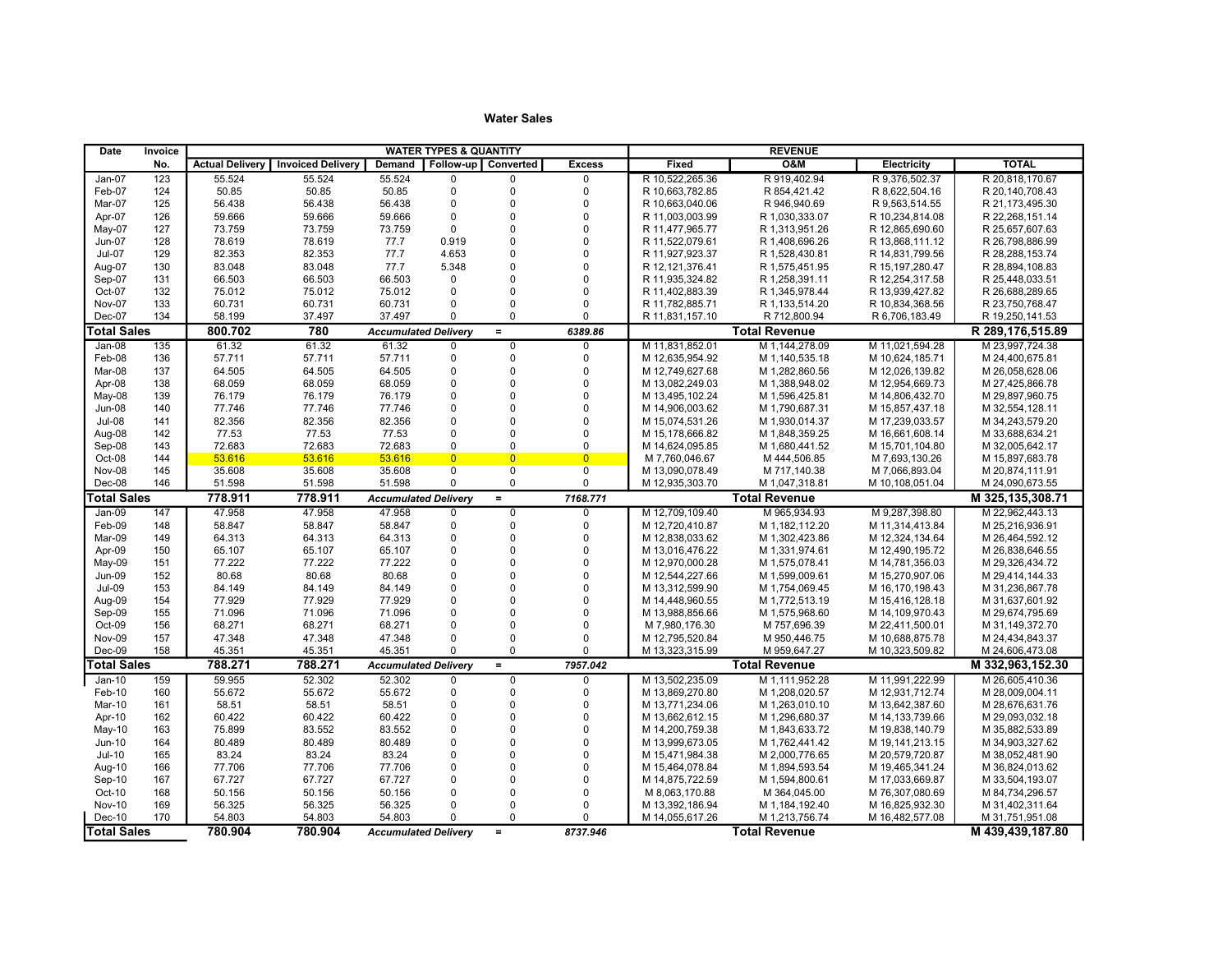| <b>TOTAL</b><br>Follow-up   Converted<br><b>Excess</b><br>Fixed<br><b>O&amp;M</b><br>Electricity<br>No.<br><b>Actual Delivery</b><br><b>Invoiced Delivery</b><br>Demand<br>171<br>63.287<br>63.287<br>M 14, 139, 387.25<br>M 1,403,677.42<br>M 19,083,668.64<br>M 34,626,733.31<br>$Jan-11$<br>63.287<br>$\mathbf 0$<br>$\Omega$<br>$\Omega$<br>$\mathbf 0$<br>$\Omega$<br>$\overline{0}$<br>172<br>52.579<br>52.579<br>52.579<br>Feb-11<br>M 14,503,788.00<br>M 1,201,266.89<br>M 16,027,273.20<br>M 31,732,328.09<br>0.017<br>$\mathbf 0$<br>$\mathbf 0$<br>Mar-11<br>173<br>0.025<br>0.017<br>$\Omega$<br>M 14,974,954.52<br>M 63,675.83<br>M 5,259.01<br>M 15,043,889.36<br>14.007<br>14.007<br>$\mathbf 0$<br>$\Omega$<br>$\Omega$<br>M 19,715,395.08<br>174<br>14.007<br>M 14.977.711.67<br>M 367,363.37<br>M 4,370,320.04<br>Apr-11<br>$\mathbf 0$<br>$\Omega$<br>$\overline{0}$<br>175<br>88.565<br>88.565<br>88.565<br>May-11<br>M 15,044,114.69<br>M 2,048,854.39<br>M 27,882,212.07<br>M 44,975,181.15<br>176<br>91.81<br>91.81<br>91.81<br>$\mathbf 0$<br>$\Omega$<br>$\Omega$<br>M 14,978,678.54<br>M 29,032,908.42<br>Jun-11<br>M 2,118,758.47<br>M 46,130,345.43<br>$\Omega$<br>177<br>92.739<br>92.739<br>92.739<br>$\mathbf 0$<br>$\Omega$<br>M 16,825,207.34<br>M 49,799,880.54<br>$Jul-11$<br>M 2,343,936.63<br>M 30,630,736.57<br>$\Omega$<br>$\mathbf 0$<br>Aug-11<br>178<br>90.461<br>90.461<br>90.461<br>$\mathbf 0$<br>M 17,352,270.31<br>M 2,457,821.05<br>M 30,698,082.87<br>M 50,508,174.23<br>$\mathbf 0$<br>$\Omega$<br>$\mathbf 0$<br>Sep-11<br>179<br>77.421<br>77.421<br>77.421<br>M 16,739,814.25<br>M 2,057,757.17<br>M 45,336,626.05<br>M 26,539,054.63<br>$\mathbf 0$<br>$\mathbf 0$<br>Oct-11<br>180<br>59.812<br>59.812<br>59.812<br>$\Omega$<br>M 9,571,632.89<br>M 630,082.46<br>M 118,485,378.15<br>M 128,687,093.50<br>$\Omega$<br><b>Nov-11</b><br>181<br>58.655<br>58.655<br>58.655<br>$\Omega$<br>$\Omega$<br>M 14,992,463.88<br>M 1,381,091.65<br>M 23,205,956.00<br>M 39,579,511.53<br>Dec-11<br>182<br>91.665<br>91.665<br>91.665<br>$\Omega$<br>$\Omega$<br>$\Omega$<br>M 15,385,434.88<br>M 2,217,871.83<br>M 36,351,593.84<br>M 53,954,900.55<br><b>Total Sales</b><br>781.026<br>781.018<br>9518.964<br><b>Total Revenue</b><br>M 560,090,058.82<br><b>Accumulated Delivery</b><br>$=$<br>68.639<br>183<br>68.639<br>68.639<br>$\overline{0}$<br>M 15,382,149.54<br>M 1,659,531.29<br>M 27,207,332.11<br>M 44,249,012.94<br>Jan-12<br>$\mathbf 0$<br>$\mathbf 0$<br>Feb-12<br>184<br>69.813<br>69.813<br>69.813<br>$\mathbf 0$<br>$\Omega$<br>$\mathbf 0$<br>M 15,511,368.51<br>M 1,702,619.95<br>M 44,965,030.09<br>M 27,751,041.63<br>72.679<br>72.679<br>$\mathbf 0$<br>Mar-12<br>185<br>72.679<br>$\mathbf 0$<br>$\Omega$<br>M 15,896,101.07<br>M 1,822,751.50<br>M 29,148,605.17<br>M 46,867,457.74<br>73.71<br>73.71<br>73.71<br>$\mathbf 0$<br>$\Omega$<br>$\Omega$<br>Apr-12<br>186<br>M 15,642,556.54<br>M 1,813,687.15<br>M 29,520,732.68<br>M 46,976,976.37<br>$\overline{0}$<br>85.191<br>85.191<br>85.191<br>$\mathbf 0$<br>$\Omega$<br>May-12<br>187<br>M 15,673,403.40<br>M 2,097,511.69<br>M 34,230,405.73<br>M 52,001,320.82<br>$\Omega$<br>$Jun-12$<br>188<br>85.291<br>79.682<br>79.682<br>$\mathbf 0$<br>$\Omega$<br>M 1,987,561.35<br>M 50,027,897.52<br>M 15,874,435.22<br>M 32,165,900.95<br>$\Omega$<br><b>Jul-12</b><br>88.262<br>88.262<br>88.262<br>$\mathbf 0$<br>$\Omega$<br>189<br>M 17,878,167.77<br>M 2,459,804.30<br>M 37,214,460.68<br>M 57,552,432.75<br>92.235<br>$\mathbf 0$<br>Aug-12<br>190<br>86.626<br>92.235<br>$\mathbf 0$<br>$\Omega$<br>M 17,931,164.27<br>M 2,577,321.25<br>M 60,019,236.82<br>M 39,510,751.30<br>73.254<br>$\mathbf 0$<br>$\Omega$<br>$\mathbf 0$<br>Sep-12<br>191<br>73.254<br>73.254<br>M 17,265,793.97<br>M 2,001,931.64<br>M 31,585,396.08<br>M 50,853,121.69<br>Oct-12<br>$\Omega$<br>192<br>$\mathbf 0$<br>$\Omega$<br>$\Omega$<br>$\Omega$<br>$\Omega$<br>M 9,237,704.19<br>M-867,167.91<br>M 103,444,548.54<br>M 111,815,084.82<br>$\mathbf 0$<br>$\Omega$<br><b>Nov-12</b><br>193<br>1.14<br>$\Omega$<br>$\Omega$<br>$\Omega$<br>M 15,894,451.61<br>M-7,373.03<br>M 0.00<br>M 15,887,078.58<br>194<br>77.378<br>78.518<br>$\mathbf 0$<br>$\Omega$<br>M 37,527,966.02<br>Dec-12<br>78.518<br>$\Omega$<br>M 16,344,822.22<br>M 2,002,124.99<br>M 55,874,913.23<br>781.983<br><b>Total Sales</b><br>781.983<br>$=$<br>10300.947<br><b>Total Revenue</b><br>M 637,089,563.37<br><b>Accumulated Delivery</b><br>53.197<br>M 16,168,017.76<br>195<br>53.197<br>53.197<br>M 1,344,664.98<br>M 25,402,908.11<br>M 42,915,590.85<br>$Jan-13$<br>$\mathbf 0$<br>$\Omega$<br>$\mathbf 0$<br>Feb-13<br>196<br>53.704<br>53.704<br>53.704<br>$\mathbf 0$<br>$\Omega$<br>$\mathbf 0$<br>M 16.404.257.75<br>M 1.373.272.16<br>M 25.770.500.36<br>M43.548.030.27<br>52.214<br>52.214<br>$\mathbf 0$<br>$\Omega$<br>M 1,372,710.69<br>Mar-13<br>197<br>52.214<br>$\Omega$<br>M 16,641,022.10<br>M 25,201,886.99<br>M 43,215,619.78<br>Apr-13<br>58.123<br>58.123<br>58.123<br>$\mathbf 0$<br>$\Omega$<br>$\Omega$<br>M 1,542,427.73<br>198<br>M 16,891,131.70<br>M 28,298,376.10<br>M 46,731,935.53<br>$\mathbf 0$<br>$\Omega$<br>$\overline{0}$<br>199<br>75.747<br>75.747<br>75.747<br>$May-13$<br>M 16,866,648.83<br>M 1,996,348.27<br>M 37,020,552.42<br>M 55,883,549.52<br>$\Omega$<br>79.685<br>79.685<br>$\mathbf 0$<br>$\Omega$<br>$Jun-13$<br>200<br>79.685<br>M 16,779,884.59<br>M 2,094,114.47<br>M 39,056,906.17<br>M 57,930,905.23<br>$Jul-13$<br>201<br>85.121<br>85.121<br>85.121<br>$\mathbf 0$<br>$\Omega$<br>$\Omega$<br>M 2,271,260.52<br>M 17,050,126.70<br>M 42,039,493.77<br>M 61,360,880.99<br>$\overline{0}$<br>$\mathbf 0$<br>$\Omega$<br>Aug-13<br>202<br>81.979<br>81.979<br>81.979<br>M 17,218,641.31<br>M 2,217,260.46<br>M 40,755,855.85<br>M 60, 191, 757.62<br>$\Omega$<br>Sep-13<br>203<br>68.005<br>68.005<br>68.005<br>$\Omega$<br>$\Omega$<br>M 17.365.579.43<br>M 1.868.876.28<br>M 53.297.338.77<br>M 34,062,883.06<br>$\Omega$<br>Oct-13<br>204<br>58.62<br>58.62<br>58.62<br>$\Omega$<br>$\Omega$<br>M 17,304,257.39<br>M 1,610,126.17<br>M 127,833,775.55<br>M 146,748,159.11<br>$\Omega$<br><b>Nov-13</b><br>205<br>59.653<br>59.653<br>59.653<br>$\mathbf 0$<br>$\Omega$<br>M 17,346,294.00<br>M 1,636,759.45<br>M 33,258,712.89<br>M 52,241,766.34<br>206<br>55.395<br>55.395<br>55.395<br>$\Omega$<br>$\Omega$<br>$Dec-13$<br>$\mathbf 0$<br>M 17,306,128.68<br>M 1,512,621.94<br>M 30,941,864.35<br>M 49,760,614.97<br><b>Total Sales</b><br>781.443<br>781.443<br>$=$<br>11082.39<br><b>Total Revenue</b><br>M 713,826,148.98<br><b>Accumulated Delivery</b><br>48.93<br>48.93<br>207<br>48.93<br>M 17,429,038.95<br>M 1,347,327.13<br>M 27,456,904.03<br>M 46,233,270.11<br>$Jan-14$<br>$\mathbf 0$<br>0<br>$\Omega$<br>208<br>52.501<br>52.501<br>52.501<br>$\mathbf 0$<br>$\Omega$<br>$\Omega$<br>Feb-14<br>M 17.859.927.68<br>M 1.480.349.67<br>M 49.098.892.88<br>M 29.758.615.53<br>$\mathbf 0$<br>$\mathbf 0$<br>209<br>59.958<br>59.958<br>59.958<br>$\Omega$<br>M 18,263,688.24<br>M 1,714,485.32<br>M 54,396,500.58<br>Mar-14<br>M 34,418,327.02<br>$\Omega$<br>210<br>64.02<br>64.02<br>64.02<br>$\mathbf 0$<br>$\Omega$<br>M 18,555,144.07<br>M 1,853,570.55<br>M 57,621,059.76<br>Apr-14<br>M 37,212,345.14<br>$\overline{0}$<br>211<br>74.934<br>74.934<br>$\mathbf 0$<br>$\Omega$<br>May-14<br>74.934<br>M 18,657,600.51<br>M 2,178,518.99<br>M 43,981,357.77<br>M 64,817,477.27<br>$\Omega$<br>80.037<br>$\mathbf 0$<br>Jun-14<br>212<br>80.037<br>80.037<br>$\Omega$<br>M 18,312,283.81<br>M 2,296,115.97<br>M 47,059,044.79<br>M 67,667,444.57<br>85.609<br>85.609<br>$\mathbf 0$<br>$\Omega$<br>$\mathbf 0$<br>$Jul-14$<br>213<br>85.609<br>M 18,249,475.08<br>M 2,451,191.68<br>M 71,168,319.85<br>M 50,467,653.09<br>$\Omega$<br>214<br>79.993<br>79.993<br>79.993<br>$\Omega$<br>$\Omega$<br>Aug-14<br>M 18,449,028.10<br>M 2,320,068.39<br>M 47,404,488.82<br>M 68, 173, 585.31<br>$\Omega$<br>215<br>68.333<br>68.333<br>68.333<br>$\mathbf 0$<br>$\Omega$<br>M 1,972,524.30<br>M 60,768,670.17<br>Sep-14<br>M 18,301,465.90<br>M 40,494,679.97<br>$\Omega$<br>Oct-14<br>216<br>54.882<br>54.882<br>54.882<br>$\mathbf 0$<br>$\Omega$<br>M 18,252,158.48<br>M 1,582,929.33<br>M 32,551,816.18<br>M 52,386,903.99<br>217<br>55.093<br>55.093<br>$\mathbf 0$<br>$\Omega$<br><b>Nov-14</b><br>55.093<br>$\Omega$<br>M 18,373,398.39<br>M 1,600,481.12<br>M 32,762,209.54<br>M 52,736,089.05<br>218<br>55.809<br>$\Omega$<br>$\Omega$<br>Dec-14<br>55.809<br>55.809<br>$\mathbf 0$<br>M 18,309,507.86<br>M 1,610,350.75<br>M 53, 107, 852.59<br>M 33,187,993.98<br><b>Total Sales</b><br><b>Accumulated Delivery</b> | Date | Invoice |         | <b>WATER TYPES &amp; QUANTITY</b><br><b>REVENUE</b> |  |  |          |           |  |                      |  |                  |
|----------------------------------------------------------------------------------------------------------------------------------------------------------------------------------------------------------------------------------------------------------------------------------------------------------------------------------------------------------------------------------------------------------------------------------------------------------------------------------------------------------------------------------------------------------------------------------------------------------------------------------------------------------------------------------------------------------------------------------------------------------------------------------------------------------------------------------------------------------------------------------------------------------------------------------------------------------------------------------------------------------------------------------------------------------------------------------------------------------------------------------------------------------------------------------------------------------------------------------------------------------------------------------------------------------------------------------------------------------------------------------------------------------------------------------------------------------------------------------------------------------------------------------------------------------------------------------------------------------------------------------------------------------------------------------------------------------------------------------------------------------------------------------------------------------------------------------------------------------------------------------------------------------------------------------------------------------------------------------------------------------------------------------------------------------------------------------------------------------------------------------------------------------------------------------------------------------------------------------------------------------------------------------------------------------------------------------------------------------------------------------------------------------------------------------------------------------------------------------------------------------------------------------------------------------------------------------------------------------------------------------------------------------------------------------------------------------------------------------------------------------------------------------------------------------------------------------------------------------------------------------------------------------------------------------------------------------------------------------------------------------------------------------------------------------------------------------------------------------------------------------------------------------------------------------------------------------------------------------------------------------------------------------------------------------------------------------------------------------------------------------------------------------------------------------------------------------------------------------------------------------------------------------------------------------------------------------------------------------------------------------------------------------------------------------------------------------------------------------------------------------------------------------------------------------------------------------------------------------------------------------------------------------------------------------------------------------------------------------------------------------------------------------------------------------------------------------------------------------------------------------------------------------------------------------------------------------------------------------------------------------------------------------------------------------------------------------------------------------------------------------------------------------------------------------------------------------------------------------------------------------------------------------------------------------------------------------------------------------------------------------------------------------------------------------------------------------------------------------------------------------------------------------------------------------------------------------------------------------------------------------------------------------------------------------------------------------------------------------------------------------------------------------------------------------------------------------------------------------------------------------------------------------------------------------------------------------------------------------------------------------------------------------------------------------------------------------------------------------------------------------------------------------------------------------------------------------------------------------------------------------------------------------------------------------------------------------------------------------------------------------------------------------------------------------------------------------------------------------------------------------------------------------------------------------------------------------------------------------------------------------------------------------------------------------------------------------------------------------------------------------------------------------------------------------------------------------------------------------------------------------------------------------------------------------------------------------------------------------------------------------------------------------------------------------------------------------------------------------------------------------------------------------------------------------------------------------------------------------------------------------------------------------------------------------------------------------------------------------------------------------------------------------------------------------------------------------------------------------------------------------------------------------------------------------------------------------------------------------------------------------------------------------------------------------------------------------------------------------------------------------------------------------------------------------------------------------------------------------------------------------------------------------------------------------------------------------------------------------------------------------------------------------------------------------------------------------------------------------------------------------------------------------------------------------------------------------------------------------------------------------------------------------------------------------------------------------------------------------------------------------------------------------------------------------------------------------------------------------------------------------------------------------------------------------------------------------------------------------------------------------------------------------------------------------------------------------------------------------------------------------------------------------------------------------------------------------------------------------------------------------------------------------------------------------------------------------------------------------------------------------------------------------------------------------------------------------------------------------------------------------------------------------------------------------------------------------------------------------------------------------------------------------------------------------------------------------------------------------------------------------------------------------------------------------------------------------------------------------------------------------------------------------------------------|------|---------|---------|-----------------------------------------------------|--|--|----------|-----------|--|----------------------|--|------------------|
|                                                                                                                                                                                                                                                                                                                                                                                                                                                                                                                                                                                                                                                                                                                                                                                                                                                                                                                                                                                                                                                                                                                                                                                                                                                                                                                                                                                                                                                                                                                                                                                                                                                                                                                                                                                                                                                                                                                                                                                                                                                                                                                                                                                                                                                                                                                                                                                                                                                                                                                                                                                                                                                                                                                                                                                                                                                                                                                                                                                                                                                                                                                                                                                                                                                                                                                                                                                                                                                                                                                                                                                                                                                                                                                                                                                                                                                                                                                                                                                                                                                                                                                                                                                                                                                                                                                                                                                                                                                                                                                                                                                                                                                                                                                                                                                                                                                                                                                                                                                                                                                                                                                                                                                                                                                                                                                                                                                                                                                                                                                                                                                                                                                                                                                                                                                                                                                                                                                                                                                                                                                                                                                                                                                                                                                                                                                                                                                                                                                                                                                                                                                                                                                                                                                                                                                                                                                                                                                                                                                                                                                                                                                                                                                                                                                                                                                                                                                                                                                                                                                                                                                                                                                                                                                                                                                                                                                                                                                                                                                                                                                                                                                                                                                                                                                                                                                                                                                                                                                                                                                                                                                                                                                                                                                                                                                                    |      |         |         |                                                     |  |  |          |           |  |                      |  |                  |
|                                                                                                                                                                                                                                                                                                                                                                                                                                                                                                                                                                                                                                                                                                                                                                                                                                                                                                                                                                                                                                                                                                                                                                                                                                                                                                                                                                                                                                                                                                                                                                                                                                                                                                                                                                                                                                                                                                                                                                                                                                                                                                                                                                                                                                                                                                                                                                                                                                                                                                                                                                                                                                                                                                                                                                                                                                                                                                                                                                                                                                                                                                                                                                                                                                                                                                                                                                                                                                                                                                                                                                                                                                                                                                                                                                                                                                                                                                                                                                                                                                                                                                                                                                                                                                                                                                                                                                                                                                                                                                                                                                                                                                                                                                                                                                                                                                                                                                                                                                                                                                                                                                                                                                                                                                                                                                                                                                                                                                                                                                                                                                                                                                                                                                                                                                                                                                                                                                                                                                                                                                                                                                                                                                                                                                                                                                                                                                                                                                                                                                                                                                                                                                                                                                                                                                                                                                                                                                                                                                                                                                                                                                                                                                                                                                                                                                                                                                                                                                                                                                                                                                                                                                                                                                                                                                                                                                                                                                                                                                                                                                                                                                                                                                                                                                                                                                                                                                                                                                                                                                                                                                                                                                                                                                                                                                                                    |      |         |         |                                                     |  |  |          |           |  |                      |  |                  |
|                                                                                                                                                                                                                                                                                                                                                                                                                                                                                                                                                                                                                                                                                                                                                                                                                                                                                                                                                                                                                                                                                                                                                                                                                                                                                                                                                                                                                                                                                                                                                                                                                                                                                                                                                                                                                                                                                                                                                                                                                                                                                                                                                                                                                                                                                                                                                                                                                                                                                                                                                                                                                                                                                                                                                                                                                                                                                                                                                                                                                                                                                                                                                                                                                                                                                                                                                                                                                                                                                                                                                                                                                                                                                                                                                                                                                                                                                                                                                                                                                                                                                                                                                                                                                                                                                                                                                                                                                                                                                                                                                                                                                                                                                                                                                                                                                                                                                                                                                                                                                                                                                                                                                                                                                                                                                                                                                                                                                                                                                                                                                                                                                                                                                                                                                                                                                                                                                                                                                                                                                                                                                                                                                                                                                                                                                                                                                                                                                                                                                                                                                                                                                                                                                                                                                                                                                                                                                                                                                                                                                                                                                                                                                                                                                                                                                                                                                                                                                                                                                                                                                                                                                                                                                                                                                                                                                                                                                                                                                                                                                                                                                                                                                                                                                                                                                                                                                                                                                                                                                                                                                                                                                                                                                                                                                                                                    |      |         |         |                                                     |  |  |          |           |  |                      |  |                  |
|                                                                                                                                                                                                                                                                                                                                                                                                                                                                                                                                                                                                                                                                                                                                                                                                                                                                                                                                                                                                                                                                                                                                                                                                                                                                                                                                                                                                                                                                                                                                                                                                                                                                                                                                                                                                                                                                                                                                                                                                                                                                                                                                                                                                                                                                                                                                                                                                                                                                                                                                                                                                                                                                                                                                                                                                                                                                                                                                                                                                                                                                                                                                                                                                                                                                                                                                                                                                                                                                                                                                                                                                                                                                                                                                                                                                                                                                                                                                                                                                                                                                                                                                                                                                                                                                                                                                                                                                                                                                                                                                                                                                                                                                                                                                                                                                                                                                                                                                                                                                                                                                                                                                                                                                                                                                                                                                                                                                                                                                                                                                                                                                                                                                                                                                                                                                                                                                                                                                                                                                                                                                                                                                                                                                                                                                                                                                                                                                                                                                                                                                                                                                                                                                                                                                                                                                                                                                                                                                                                                                                                                                                                                                                                                                                                                                                                                                                                                                                                                                                                                                                                                                                                                                                                                                                                                                                                                                                                                                                                                                                                                                                                                                                                                                                                                                                                                                                                                                                                                                                                                                                                                                                                                                                                                                                                                                    |      |         |         |                                                     |  |  |          |           |  |                      |  |                  |
|                                                                                                                                                                                                                                                                                                                                                                                                                                                                                                                                                                                                                                                                                                                                                                                                                                                                                                                                                                                                                                                                                                                                                                                                                                                                                                                                                                                                                                                                                                                                                                                                                                                                                                                                                                                                                                                                                                                                                                                                                                                                                                                                                                                                                                                                                                                                                                                                                                                                                                                                                                                                                                                                                                                                                                                                                                                                                                                                                                                                                                                                                                                                                                                                                                                                                                                                                                                                                                                                                                                                                                                                                                                                                                                                                                                                                                                                                                                                                                                                                                                                                                                                                                                                                                                                                                                                                                                                                                                                                                                                                                                                                                                                                                                                                                                                                                                                                                                                                                                                                                                                                                                                                                                                                                                                                                                                                                                                                                                                                                                                                                                                                                                                                                                                                                                                                                                                                                                                                                                                                                                                                                                                                                                                                                                                                                                                                                                                                                                                                                                                                                                                                                                                                                                                                                                                                                                                                                                                                                                                                                                                                                                                                                                                                                                                                                                                                                                                                                                                                                                                                                                                                                                                                                                                                                                                                                                                                                                                                                                                                                                                                                                                                                                                                                                                                                                                                                                                                                                                                                                                                                                                                                                                                                                                                                                                    |      |         |         |                                                     |  |  |          |           |  |                      |  |                  |
|                                                                                                                                                                                                                                                                                                                                                                                                                                                                                                                                                                                                                                                                                                                                                                                                                                                                                                                                                                                                                                                                                                                                                                                                                                                                                                                                                                                                                                                                                                                                                                                                                                                                                                                                                                                                                                                                                                                                                                                                                                                                                                                                                                                                                                                                                                                                                                                                                                                                                                                                                                                                                                                                                                                                                                                                                                                                                                                                                                                                                                                                                                                                                                                                                                                                                                                                                                                                                                                                                                                                                                                                                                                                                                                                                                                                                                                                                                                                                                                                                                                                                                                                                                                                                                                                                                                                                                                                                                                                                                                                                                                                                                                                                                                                                                                                                                                                                                                                                                                                                                                                                                                                                                                                                                                                                                                                                                                                                                                                                                                                                                                                                                                                                                                                                                                                                                                                                                                                                                                                                                                                                                                                                                                                                                                                                                                                                                                                                                                                                                                                                                                                                                                                                                                                                                                                                                                                                                                                                                                                                                                                                                                                                                                                                                                                                                                                                                                                                                                                                                                                                                                                                                                                                                                                                                                                                                                                                                                                                                                                                                                                                                                                                                                                                                                                                                                                                                                                                                                                                                                                                                                                                                                                                                                                                                                                    |      |         |         |                                                     |  |  |          |           |  |                      |  |                  |
|                                                                                                                                                                                                                                                                                                                                                                                                                                                                                                                                                                                                                                                                                                                                                                                                                                                                                                                                                                                                                                                                                                                                                                                                                                                                                                                                                                                                                                                                                                                                                                                                                                                                                                                                                                                                                                                                                                                                                                                                                                                                                                                                                                                                                                                                                                                                                                                                                                                                                                                                                                                                                                                                                                                                                                                                                                                                                                                                                                                                                                                                                                                                                                                                                                                                                                                                                                                                                                                                                                                                                                                                                                                                                                                                                                                                                                                                                                                                                                                                                                                                                                                                                                                                                                                                                                                                                                                                                                                                                                                                                                                                                                                                                                                                                                                                                                                                                                                                                                                                                                                                                                                                                                                                                                                                                                                                                                                                                                                                                                                                                                                                                                                                                                                                                                                                                                                                                                                                                                                                                                                                                                                                                                                                                                                                                                                                                                                                                                                                                                                                                                                                                                                                                                                                                                                                                                                                                                                                                                                                                                                                                                                                                                                                                                                                                                                                                                                                                                                                                                                                                                                                                                                                                                                                                                                                                                                                                                                                                                                                                                                                                                                                                                                                                                                                                                                                                                                                                                                                                                                                                                                                                                                                                                                                                                                                    |      |         |         |                                                     |  |  |          |           |  |                      |  |                  |
|                                                                                                                                                                                                                                                                                                                                                                                                                                                                                                                                                                                                                                                                                                                                                                                                                                                                                                                                                                                                                                                                                                                                                                                                                                                                                                                                                                                                                                                                                                                                                                                                                                                                                                                                                                                                                                                                                                                                                                                                                                                                                                                                                                                                                                                                                                                                                                                                                                                                                                                                                                                                                                                                                                                                                                                                                                                                                                                                                                                                                                                                                                                                                                                                                                                                                                                                                                                                                                                                                                                                                                                                                                                                                                                                                                                                                                                                                                                                                                                                                                                                                                                                                                                                                                                                                                                                                                                                                                                                                                                                                                                                                                                                                                                                                                                                                                                                                                                                                                                                                                                                                                                                                                                                                                                                                                                                                                                                                                                                                                                                                                                                                                                                                                                                                                                                                                                                                                                                                                                                                                                                                                                                                                                                                                                                                                                                                                                                                                                                                                                                                                                                                                                                                                                                                                                                                                                                                                                                                                                                                                                                                                                                                                                                                                                                                                                                                                                                                                                                                                                                                                                                                                                                                                                                                                                                                                                                                                                                                                                                                                                                                                                                                                                                                                                                                                                                                                                                                                                                                                                                                                                                                                                                                                                                                                                                    |      |         |         |                                                     |  |  |          |           |  |                      |  |                  |
|                                                                                                                                                                                                                                                                                                                                                                                                                                                                                                                                                                                                                                                                                                                                                                                                                                                                                                                                                                                                                                                                                                                                                                                                                                                                                                                                                                                                                                                                                                                                                                                                                                                                                                                                                                                                                                                                                                                                                                                                                                                                                                                                                                                                                                                                                                                                                                                                                                                                                                                                                                                                                                                                                                                                                                                                                                                                                                                                                                                                                                                                                                                                                                                                                                                                                                                                                                                                                                                                                                                                                                                                                                                                                                                                                                                                                                                                                                                                                                                                                                                                                                                                                                                                                                                                                                                                                                                                                                                                                                                                                                                                                                                                                                                                                                                                                                                                                                                                                                                                                                                                                                                                                                                                                                                                                                                                                                                                                                                                                                                                                                                                                                                                                                                                                                                                                                                                                                                                                                                                                                                                                                                                                                                                                                                                                                                                                                                                                                                                                                                                                                                                                                                                                                                                                                                                                                                                                                                                                                                                                                                                                                                                                                                                                                                                                                                                                                                                                                                                                                                                                                                                                                                                                                                                                                                                                                                                                                                                                                                                                                                                                                                                                                                                                                                                                                                                                                                                                                                                                                                                                                                                                                                                                                                                                                                                    |      |         |         |                                                     |  |  |          |           |  |                      |  |                  |
|                                                                                                                                                                                                                                                                                                                                                                                                                                                                                                                                                                                                                                                                                                                                                                                                                                                                                                                                                                                                                                                                                                                                                                                                                                                                                                                                                                                                                                                                                                                                                                                                                                                                                                                                                                                                                                                                                                                                                                                                                                                                                                                                                                                                                                                                                                                                                                                                                                                                                                                                                                                                                                                                                                                                                                                                                                                                                                                                                                                                                                                                                                                                                                                                                                                                                                                                                                                                                                                                                                                                                                                                                                                                                                                                                                                                                                                                                                                                                                                                                                                                                                                                                                                                                                                                                                                                                                                                                                                                                                                                                                                                                                                                                                                                                                                                                                                                                                                                                                                                                                                                                                                                                                                                                                                                                                                                                                                                                                                                                                                                                                                                                                                                                                                                                                                                                                                                                                                                                                                                                                                                                                                                                                                                                                                                                                                                                                                                                                                                                                                                                                                                                                                                                                                                                                                                                                                                                                                                                                                                                                                                                                                                                                                                                                                                                                                                                                                                                                                                                                                                                                                                                                                                                                                                                                                                                                                                                                                                                                                                                                                                                                                                                                                                                                                                                                                                                                                                                                                                                                                                                                                                                                                                                                                                                                                                    |      |         |         |                                                     |  |  |          |           |  |                      |  |                  |
|                                                                                                                                                                                                                                                                                                                                                                                                                                                                                                                                                                                                                                                                                                                                                                                                                                                                                                                                                                                                                                                                                                                                                                                                                                                                                                                                                                                                                                                                                                                                                                                                                                                                                                                                                                                                                                                                                                                                                                                                                                                                                                                                                                                                                                                                                                                                                                                                                                                                                                                                                                                                                                                                                                                                                                                                                                                                                                                                                                                                                                                                                                                                                                                                                                                                                                                                                                                                                                                                                                                                                                                                                                                                                                                                                                                                                                                                                                                                                                                                                                                                                                                                                                                                                                                                                                                                                                                                                                                                                                                                                                                                                                                                                                                                                                                                                                                                                                                                                                                                                                                                                                                                                                                                                                                                                                                                                                                                                                                                                                                                                                                                                                                                                                                                                                                                                                                                                                                                                                                                                                                                                                                                                                                                                                                                                                                                                                                                                                                                                                                                                                                                                                                                                                                                                                                                                                                                                                                                                                                                                                                                                                                                                                                                                                                                                                                                                                                                                                                                                                                                                                                                                                                                                                                                                                                                                                                                                                                                                                                                                                                                                                                                                                                                                                                                                                                                                                                                                                                                                                                                                                                                                                                                                                                                                                                                    |      |         |         |                                                     |  |  |          |           |  |                      |  |                  |
|                                                                                                                                                                                                                                                                                                                                                                                                                                                                                                                                                                                                                                                                                                                                                                                                                                                                                                                                                                                                                                                                                                                                                                                                                                                                                                                                                                                                                                                                                                                                                                                                                                                                                                                                                                                                                                                                                                                                                                                                                                                                                                                                                                                                                                                                                                                                                                                                                                                                                                                                                                                                                                                                                                                                                                                                                                                                                                                                                                                                                                                                                                                                                                                                                                                                                                                                                                                                                                                                                                                                                                                                                                                                                                                                                                                                                                                                                                                                                                                                                                                                                                                                                                                                                                                                                                                                                                                                                                                                                                                                                                                                                                                                                                                                                                                                                                                                                                                                                                                                                                                                                                                                                                                                                                                                                                                                                                                                                                                                                                                                                                                                                                                                                                                                                                                                                                                                                                                                                                                                                                                                                                                                                                                                                                                                                                                                                                                                                                                                                                                                                                                                                                                                                                                                                                                                                                                                                                                                                                                                                                                                                                                                                                                                                                                                                                                                                                                                                                                                                                                                                                                                                                                                                                                                                                                                                                                                                                                                                                                                                                                                                                                                                                                                                                                                                                                                                                                                                                                                                                                                                                                                                                                                                                                                                                                                    |      |         |         |                                                     |  |  |          |           |  |                      |  |                  |
|                                                                                                                                                                                                                                                                                                                                                                                                                                                                                                                                                                                                                                                                                                                                                                                                                                                                                                                                                                                                                                                                                                                                                                                                                                                                                                                                                                                                                                                                                                                                                                                                                                                                                                                                                                                                                                                                                                                                                                                                                                                                                                                                                                                                                                                                                                                                                                                                                                                                                                                                                                                                                                                                                                                                                                                                                                                                                                                                                                                                                                                                                                                                                                                                                                                                                                                                                                                                                                                                                                                                                                                                                                                                                                                                                                                                                                                                                                                                                                                                                                                                                                                                                                                                                                                                                                                                                                                                                                                                                                                                                                                                                                                                                                                                                                                                                                                                                                                                                                                                                                                                                                                                                                                                                                                                                                                                                                                                                                                                                                                                                                                                                                                                                                                                                                                                                                                                                                                                                                                                                                                                                                                                                                                                                                                                                                                                                                                                                                                                                                                                                                                                                                                                                                                                                                                                                                                                                                                                                                                                                                                                                                                                                                                                                                                                                                                                                                                                                                                                                                                                                                                                                                                                                                                                                                                                                                                                                                                                                                                                                                                                                                                                                                                                                                                                                                                                                                                                                                                                                                                                                                                                                                                                                                                                                                                                    |      |         |         |                                                     |  |  |          |           |  |                      |  |                  |
|                                                                                                                                                                                                                                                                                                                                                                                                                                                                                                                                                                                                                                                                                                                                                                                                                                                                                                                                                                                                                                                                                                                                                                                                                                                                                                                                                                                                                                                                                                                                                                                                                                                                                                                                                                                                                                                                                                                                                                                                                                                                                                                                                                                                                                                                                                                                                                                                                                                                                                                                                                                                                                                                                                                                                                                                                                                                                                                                                                                                                                                                                                                                                                                                                                                                                                                                                                                                                                                                                                                                                                                                                                                                                                                                                                                                                                                                                                                                                                                                                                                                                                                                                                                                                                                                                                                                                                                                                                                                                                                                                                                                                                                                                                                                                                                                                                                                                                                                                                                                                                                                                                                                                                                                                                                                                                                                                                                                                                                                                                                                                                                                                                                                                                                                                                                                                                                                                                                                                                                                                                                                                                                                                                                                                                                                                                                                                                                                                                                                                                                                                                                                                                                                                                                                                                                                                                                                                                                                                                                                                                                                                                                                                                                                                                                                                                                                                                                                                                                                                                                                                                                                                                                                                                                                                                                                                                                                                                                                                                                                                                                                                                                                                                                                                                                                                                                                                                                                                                                                                                                                                                                                                                                                                                                                                                                                    |      |         |         |                                                     |  |  |          |           |  |                      |  |                  |
|                                                                                                                                                                                                                                                                                                                                                                                                                                                                                                                                                                                                                                                                                                                                                                                                                                                                                                                                                                                                                                                                                                                                                                                                                                                                                                                                                                                                                                                                                                                                                                                                                                                                                                                                                                                                                                                                                                                                                                                                                                                                                                                                                                                                                                                                                                                                                                                                                                                                                                                                                                                                                                                                                                                                                                                                                                                                                                                                                                                                                                                                                                                                                                                                                                                                                                                                                                                                                                                                                                                                                                                                                                                                                                                                                                                                                                                                                                                                                                                                                                                                                                                                                                                                                                                                                                                                                                                                                                                                                                                                                                                                                                                                                                                                                                                                                                                                                                                                                                                                                                                                                                                                                                                                                                                                                                                                                                                                                                                                                                                                                                                                                                                                                                                                                                                                                                                                                                                                                                                                                                                                                                                                                                                                                                                                                                                                                                                                                                                                                                                                                                                                                                                                                                                                                                                                                                                                                                                                                                                                                                                                                                                                                                                                                                                                                                                                                                                                                                                                                                                                                                                                                                                                                                                                                                                                                                                                                                                                                                                                                                                                                                                                                                                                                                                                                                                                                                                                                                                                                                                                                                                                                                                                                                                                                                                                    |      |         |         |                                                     |  |  |          |           |  |                      |  |                  |
|                                                                                                                                                                                                                                                                                                                                                                                                                                                                                                                                                                                                                                                                                                                                                                                                                                                                                                                                                                                                                                                                                                                                                                                                                                                                                                                                                                                                                                                                                                                                                                                                                                                                                                                                                                                                                                                                                                                                                                                                                                                                                                                                                                                                                                                                                                                                                                                                                                                                                                                                                                                                                                                                                                                                                                                                                                                                                                                                                                                                                                                                                                                                                                                                                                                                                                                                                                                                                                                                                                                                                                                                                                                                                                                                                                                                                                                                                                                                                                                                                                                                                                                                                                                                                                                                                                                                                                                                                                                                                                                                                                                                                                                                                                                                                                                                                                                                                                                                                                                                                                                                                                                                                                                                                                                                                                                                                                                                                                                                                                                                                                                                                                                                                                                                                                                                                                                                                                                                                                                                                                                                                                                                                                                                                                                                                                                                                                                                                                                                                                                                                                                                                                                                                                                                                                                                                                                                                                                                                                                                                                                                                                                                                                                                                                                                                                                                                                                                                                                                                                                                                                                                                                                                                                                                                                                                                                                                                                                                                                                                                                                                                                                                                                                                                                                                                                                                                                                                                                                                                                                                                                                                                                                                                                                                                                                                    |      |         |         |                                                     |  |  |          |           |  |                      |  |                  |
|                                                                                                                                                                                                                                                                                                                                                                                                                                                                                                                                                                                                                                                                                                                                                                                                                                                                                                                                                                                                                                                                                                                                                                                                                                                                                                                                                                                                                                                                                                                                                                                                                                                                                                                                                                                                                                                                                                                                                                                                                                                                                                                                                                                                                                                                                                                                                                                                                                                                                                                                                                                                                                                                                                                                                                                                                                                                                                                                                                                                                                                                                                                                                                                                                                                                                                                                                                                                                                                                                                                                                                                                                                                                                                                                                                                                                                                                                                                                                                                                                                                                                                                                                                                                                                                                                                                                                                                                                                                                                                                                                                                                                                                                                                                                                                                                                                                                                                                                                                                                                                                                                                                                                                                                                                                                                                                                                                                                                                                                                                                                                                                                                                                                                                                                                                                                                                                                                                                                                                                                                                                                                                                                                                                                                                                                                                                                                                                                                                                                                                                                                                                                                                                                                                                                                                                                                                                                                                                                                                                                                                                                                                                                                                                                                                                                                                                                                                                                                                                                                                                                                                                                                                                                                                                                                                                                                                                                                                                                                                                                                                                                                                                                                                                                                                                                                                                                                                                                                                                                                                                                                                                                                                                                                                                                                                                                    |      |         |         |                                                     |  |  |          |           |  |                      |  |                  |
|                                                                                                                                                                                                                                                                                                                                                                                                                                                                                                                                                                                                                                                                                                                                                                                                                                                                                                                                                                                                                                                                                                                                                                                                                                                                                                                                                                                                                                                                                                                                                                                                                                                                                                                                                                                                                                                                                                                                                                                                                                                                                                                                                                                                                                                                                                                                                                                                                                                                                                                                                                                                                                                                                                                                                                                                                                                                                                                                                                                                                                                                                                                                                                                                                                                                                                                                                                                                                                                                                                                                                                                                                                                                                                                                                                                                                                                                                                                                                                                                                                                                                                                                                                                                                                                                                                                                                                                                                                                                                                                                                                                                                                                                                                                                                                                                                                                                                                                                                                                                                                                                                                                                                                                                                                                                                                                                                                                                                                                                                                                                                                                                                                                                                                                                                                                                                                                                                                                                                                                                                                                                                                                                                                                                                                                                                                                                                                                                                                                                                                                                                                                                                                                                                                                                                                                                                                                                                                                                                                                                                                                                                                                                                                                                                                                                                                                                                                                                                                                                                                                                                                                                                                                                                                                                                                                                                                                                                                                                                                                                                                                                                                                                                                                                                                                                                                                                                                                                                                                                                                                                                                                                                                                                                                                                                                                                    |      |         |         |                                                     |  |  |          |           |  |                      |  |                  |
|                                                                                                                                                                                                                                                                                                                                                                                                                                                                                                                                                                                                                                                                                                                                                                                                                                                                                                                                                                                                                                                                                                                                                                                                                                                                                                                                                                                                                                                                                                                                                                                                                                                                                                                                                                                                                                                                                                                                                                                                                                                                                                                                                                                                                                                                                                                                                                                                                                                                                                                                                                                                                                                                                                                                                                                                                                                                                                                                                                                                                                                                                                                                                                                                                                                                                                                                                                                                                                                                                                                                                                                                                                                                                                                                                                                                                                                                                                                                                                                                                                                                                                                                                                                                                                                                                                                                                                                                                                                                                                                                                                                                                                                                                                                                                                                                                                                                                                                                                                                                                                                                                                                                                                                                                                                                                                                                                                                                                                                                                                                                                                                                                                                                                                                                                                                                                                                                                                                                                                                                                                                                                                                                                                                                                                                                                                                                                                                                                                                                                                                                                                                                                                                                                                                                                                                                                                                                                                                                                                                                                                                                                                                                                                                                                                                                                                                                                                                                                                                                                                                                                                                                                                                                                                                                                                                                                                                                                                                                                                                                                                                                                                                                                                                                                                                                                                                                                                                                                                                                                                                                                                                                                                                                                                                                                                                                    |      |         |         |                                                     |  |  |          |           |  |                      |  |                  |
|                                                                                                                                                                                                                                                                                                                                                                                                                                                                                                                                                                                                                                                                                                                                                                                                                                                                                                                                                                                                                                                                                                                                                                                                                                                                                                                                                                                                                                                                                                                                                                                                                                                                                                                                                                                                                                                                                                                                                                                                                                                                                                                                                                                                                                                                                                                                                                                                                                                                                                                                                                                                                                                                                                                                                                                                                                                                                                                                                                                                                                                                                                                                                                                                                                                                                                                                                                                                                                                                                                                                                                                                                                                                                                                                                                                                                                                                                                                                                                                                                                                                                                                                                                                                                                                                                                                                                                                                                                                                                                                                                                                                                                                                                                                                                                                                                                                                                                                                                                                                                                                                                                                                                                                                                                                                                                                                                                                                                                                                                                                                                                                                                                                                                                                                                                                                                                                                                                                                                                                                                                                                                                                                                                                                                                                                                                                                                                                                                                                                                                                                                                                                                                                                                                                                                                                                                                                                                                                                                                                                                                                                                                                                                                                                                                                                                                                                                                                                                                                                                                                                                                                                                                                                                                                                                                                                                                                                                                                                                                                                                                                                                                                                                                                                                                                                                                                                                                                                                                                                                                                                                                                                                                                                                                                                                                                                    |      |         |         |                                                     |  |  |          |           |  |                      |  |                  |
|                                                                                                                                                                                                                                                                                                                                                                                                                                                                                                                                                                                                                                                                                                                                                                                                                                                                                                                                                                                                                                                                                                                                                                                                                                                                                                                                                                                                                                                                                                                                                                                                                                                                                                                                                                                                                                                                                                                                                                                                                                                                                                                                                                                                                                                                                                                                                                                                                                                                                                                                                                                                                                                                                                                                                                                                                                                                                                                                                                                                                                                                                                                                                                                                                                                                                                                                                                                                                                                                                                                                                                                                                                                                                                                                                                                                                                                                                                                                                                                                                                                                                                                                                                                                                                                                                                                                                                                                                                                                                                                                                                                                                                                                                                                                                                                                                                                                                                                                                                                                                                                                                                                                                                                                                                                                                                                                                                                                                                                                                                                                                                                                                                                                                                                                                                                                                                                                                                                                                                                                                                                                                                                                                                                                                                                                                                                                                                                                                                                                                                                                                                                                                                                                                                                                                                                                                                                                                                                                                                                                                                                                                                                                                                                                                                                                                                                                                                                                                                                                                                                                                                                                                                                                                                                                                                                                                                                                                                                                                                                                                                                                                                                                                                                                                                                                                                                                                                                                                                                                                                                                                                                                                                                                                                                                                                                                    |      |         |         |                                                     |  |  |          |           |  |                      |  |                  |
|                                                                                                                                                                                                                                                                                                                                                                                                                                                                                                                                                                                                                                                                                                                                                                                                                                                                                                                                                                                                                                                                                                                                                                                                                                                                                                                                                                                                                                                                                                                                                                                                                                                                                                                                                                                                                                                                                                                                                                                                                                                                                                                                                                                                                                                                                                                                                                                                                                                                                                                                                                                                                                                                                                                                                                                                                                                                                                                                                                                                                                                                                                                                                                                                                                                                                                                                                                                                                                                                                                                                                                                                                                                                                                                                                                                                                                                                                                                                                                                                                                                                                                                                                                                                                                                                                                                                                                                                                                                                                                                                                                                                                                                                                                                                                                                                                                                                                                                                                                                                                                                                                                                                                                                                                                                                                                                                                                                                                                                                                                                                                                                                                                                                                                                                                                                                                                                                                                                                                                                                                                                                                                                                                                                                                                                                                                                                                                                                                                                                                                                                                                                                                                                                                                                                                                                                                                                                                                                                                                                                                                                                                                                                                                                                                                                                                                                                                                                                                                                                                                                                                                                                                                                                                                                                                                                                                                                                                                                                                                                                                                                                                                                                                                                                                                                                                                                                                                                                                                                                                                                                                                                                                                                                                                                                                                                                    |      |         |         |                                                     |  |  |          |           |  |                      |  |                  |
|                                                                                                                                                                                                                                                                                                                                                                                                                                                                                                                                                                                                                                                                                                                                                                                                                                                                                                                                                                                                                                                                                                                                                                                                                                                                                                                                                                                                                                                                                                                                                                                                                                                                                                                                                                                                                                                                                                                                                                                                                                                                                                                                                                                                                                                                                                                                                                                                                                                                                                                                                                                                                                                                                                                                                                                                                                                                                                                                                                                                                                                                                                                                                                                                                                                                                                                                                                                                                                                                                                                                                                                                                                                                                                                                                                                                                                                                                                                                                                                                                                                                                                                                                                                                                                                                                                                                                                                                                                                                                                                                                                                                                                                                                                                                                                                                                                                                                                                                                                                                                                                                                                                                                                                                                                                                                                                                                                                                                                                                                                                                                                                                                                                                                                                                                                                                                                                                                                                                                                                                                                                                                                                                                                                                                                                                                                                                                                                                                                                                                                                                                                                                                                                                                                                                                                                                                                                                                                                                                                                                                                                                                                                                                                                                                                                                                                                                                                                                                                                                                                                                                                                                                                                                                                                                                                                                                                                                                                                                                                                                                                                                                                                                                                                                                                                                                                                                                                                                                                                                                                                                                                                                                                                                                                                                                                                                    |      |         |         |                                                     |  |  |          |           |  |                      |  |                  |
|                                                                                                                                                                                                                                                                                                                                                                                                                                                                                                                                                                                                                                                                                                                                                                                                                                                                                                                                                                                                                                                                                                                                                                                                                                                                                                                                                                                                                                                                                                                                                                                                                                                                                                                                                                                                                                                                                                                                                                                                                                                                                                                                                                                                                                                                                                                                                                                                                                                                                                                                                                                                                                                                                                                                                                                                                                                                                                                                                                                                                                                                                                                                                                                                                                                                                                                                                                                                                                                                                                                                                                                                                                                                                                                                                                                                                                                                                                                                                                                                                                                                                                                                                                                                                                                                                                                                                                                                                                                                                                                                                                                                                                                                                                                                                                                                                                                                                                                                                                                                                                                                                                                                                                                                                                                                                                                                                                                                                                                                                                                                                                                                                                                                                                                                                                                                                                                                                                                                                                                                                                                                                                                                                                                                                                                                                                                                                                                                                                                                                                                                                                                                                                                                                                                                                                                                                                                                                                                                                                                                                                                                                                                                                                                                                                                                                                                                                                                                                                                                                                                                                                                                                                                                                                                                                                                                                                                                                                                                                                                                                                                                                                                                                                                                                                                                                                                                                                                                                                                                                                                                                                                                                                                                                                                                                                                                    |      |         |         |                                                     |  |  |          |           |  |                      |  |                  |
|                                                                                                                                                                                                                                                                                                                                                                                                                                                                                                                                                                                                                                                                                                                                                                                                                                                                                                                                                                                                                                                                                                                                                                                                                                                                                                                                                                                                                                                                                                                                                                                                                                                                                                                                                                                                                                                                                                                                                                                                                                                                                                                                                                                                                                                                                                                                                                                                                                                                                                                                                                                                                                                                                                                                                                                                                                                                                                                                                                                                                                                                                                                                                                                                                                                                                                                                                                                                                                                                                                                                                                                                                                                                                                                                                                                                                                                                                                                                                                                                                                                                                                                                                                                                                                                                                                                                                                                                                                                                                                                                                                                                                                                                                                                                                                                                                                                                                                                                                                                                                                                                                                                                                                                                                                                                                                                                                                                                                                                                                                                                                                                                                                                                                                                                                                                                                                                                                                                                                                                                                                                                                                                                                                                                                                                                                                                                                                                                                                                                                                                                                                                                                                                                                                                                                                                                                                                                                                                                                                                                                                                                                                                                                                                                                                                                                                                                                                                                                                                                                                                                                                                                                                                                                                                                                                                                                                                                                                                                                                                                                                                                                                                                                                                                                                                                                                                                                                                                                                                                                                                                                                                                                                                                                                                                                                                                    |      |         |         |                                                     |  |  |          |           |  |                      |  |                  |
|                                                                                                                                                                                                                                                                                                                                                                                                                                                                                                                                                                                                                                                                                                                                                                                                                                                                                                                                                                                                                                                                                                                                                                                                                                                                                                                                                                                                                                                                                                                                                                                                                                                                                                                                                                                                                                                                                                                                                                                                                                                                                                                                                                                                                                                                                                                                                                                                                                                                                                                                                                                                                                                                                                                                                                                                                                                                                                                                                                                                                                                                                                                                                                                                                                                                                                                                                                                                                                                                                                                                                                                                                                                                                                                                                                                                                                                                                                                                                                                                                                                                                                                                                                                                                                                                                                                                                                                                                                                                                                                                                                                                                                                                                                                                                                                                                                                                                                                                                                                                                                                                                                                                                                                                                                                                                                                                                                                                                                                                                                                                                                                                                                                                                                                                                                                                                                                                                                                                                                                                                                                                                                                                                                                                                                                                                                                                                                                                                                                                                                                                                                                                                                                                                                                                                                                                                                                                                                                                                                                                                                                                                                                                                                                                                                                                                                                                                                                                                                                                                                                                                                                                                                                                                                                                                                                                                                                                                                                                                                                                                                                                                                                                                                                                                                                                                                                                                                                                                                                                                                                                                                                                                                                                                                                                                                                                    |      |         |         |                                                     |  |  |          |           |  |                      |  |                  |
|                                                                                                                                                                                                                                                                                                                                                                                                                                                                                                                                                                                                                                                                                                                                                                                                                                                                                                                                                                                                                                                                                                                                                                                                                                                                                                                                                                                                                                                                                                                                                                                                                                                                                                                                                                                                                                                                                                                                                                                                                                                                                                                                                                                                                                                                                                                                                                                                                                                                                                                                                                                                                                                                                                                                                                                                                                                                                                                                                                                                                                                                                                                                                                                                                                                                                                                                                                                                                                                                                                                                                                                                                                                                                                                                                                                                                                                                                                                                                                                                                                                                                                                                                                                                                                                                                                                                                                                                                                                                                                                                                                                                                                                                                                                                                                                                                                                                                                                                                                                                                                                                                                                                                                                                                                                                                                                                                                                                                                                                                                                                                                                                                                                                                                                                                                                                                                                                                                                                                                                                                                                                                                                                                                                                                                                                                                                                                                                                                                                                                                                                                                                                                                                                                                                                                                                                                                                                                                                                                                                                                                                                                                                                                                                                                                                                                                                                                                                                                                                                                                                                                                                                                                                                                                                                                                                                                                                                                                                                                                                                                                                                                                                                                                                                                                                                                                                                                                                                                                                                                                                                                                                                                                                                                                                                                                                                    |      |         |         |                                                     |  |  |          |           |  |                      |  |                  |
|                                                                                                                                                                                                                                                                                                                                                                                                                                                                                                                                                                                                                                                                                                                                                                                                                                                                                                                                                                                                                                                                                                                                                                                                                                                                                                                                                                                                                                                                                                                                                                                                                                                                                                                                                                                                                                                                                                                                                                                                                                                                                                                                                                                                                                                                                                                                                                                                                                                                                                                                                                                                                                                                                                                                                                                                                                                                                                                                                                                                                                                                                                                                                                                                                                                                                                                                                                                                                                                                                                                                                                                                                                                                                                                                                                                                                                                                                                                                                                                                                                                                                                                                                                                                                                                                                                                                                                                                                                                                                                                                                                                                                                                                                                                                                                                                                                                                                                                                                                                                                                                                                                                                                                                                                                                                                                                                                                                                                                                                                                                                                                                                                                                                                                                                                                                                                                                                                                                                                                                                                                                                                                                                                                                                                                                                                                                                                                                                                                                                                                                                                                                                                                                                                                                                                                                                                                                                                                                                                                                                                                                                                                                                                                                                                                                                                                                                                                                                                                                                                                                                                                                                                                                                                                                                                                                                                                                                                                                                                                                                                                                                                                                                                                                                                                                                                                                                                                                                                                                                                                                                                                                                                                                                                                                                                                                                    |      |         |         |                                                     |  |  |          |           |  |                      |  |                  |
|                                                                                                                                                                                                                                                                                                                                                                                                                                                                                                                                                                                                                                                                                                                                                                                                                                                                                                                                                                                                                                                                                                                                                                                                                                                                                                                                                                                                                                                                                                                                                                                                                                                                                                                                                                                                                                                                                                                                                                                                                                                                                                                                                                                                                                                                                                                                                                                                                                                                                                                                                                                                                                                                                                                                                                                                                                                                                                                                                                                                                                                                                                                                                                                                                                                                                                                                                                                                                                                                                                                                                                                                                                                                                                                                                                                                                                                                                                                                                                                                                                                                                                                                                                                                                                                                                                                                                                                                                                                                                                                                                                                                                                                                                                                                                                                                                                                                                                                                                                                                                                                                                                                                                                                                                                                                                                                                                                                                                                                                                                                                                                                                                                                                                                                                                                                                                                                                                                                                                                                                                                                                                                                                                                                                                                                                                                                                                                                                                                                                                                                                                                                                                                                                                                                                                                                                                                                                                                                                                                                                                                                                                                                                                                                                                                                                                                                                                                                                                                                                                                                                                                                                                                                                                                                                                                                                                                                                                                                                                                                                                                                                                                                                                                                                                                                                                                                                                                                                                                                                                                                                                                                                                                                                                                                                                                                                    |      |         |         |                                                     |  |  |          |           |  |                      |  |                  |
|                                                                                                                                                                                                                                                                                                                                                                                                                                                                                                                                                                                                                                                                                                                                                                                                                                                                                                                                                                                                                                                                                                                                                                                                                                                                                                                                                                                                                                                                                                                                                                                                                                                                                                                                                                                                                                                                                                                                                                                                                                                                                                                                                                                                                                                                                                                                                                                                                                                                                                                                                                                                                                                                                                                                                                                                                                                                                                                                                                                                                                                                                                                                                                                                                                                                                                                                                                                                                                                                                                                                                                                                                                                                                                                                                                                                                                                                                                                                                                                                                                                                                                                                                                                                                                                                                                                                                                                                                                                                                                                                                                                                                                                                                                                                                                                                                                                                                                                                                                                                                                                                                                                                                                                                                                                                                                                                                                                                                                                                                                                                                                                                                                                                                                                                                                                                                                                                                                                                                                                                                                                                                                                                                                                                                                                                                                                                                                                                                                                                                                                                                                                                                                                                                                                                                                                                                                                                                                                                                                                                                                                                                                                                                                                                                                                                                                                                                                                                                                                                                                                                                                                                                                                                                                                                                                                                                                                                                                                                                                                                                                                                                                                                                                                                                                                                                                                                                                                                                                                                                                                                                                                                                                                                                                                                                                                                    |      |         |         |                                                     |  |  |          |           |  |                      |  |                  |
|                                                                                                                                                                                                                                                                                                                                                                                                                                                                                                                                                                                                                                                                                                                                                                                                                                                                                                                                                                                                                                                                                                                                                                                                                                                                                                                                                                                                                                                                                                                                                                                                                                                                                                                                                                                                                                                                                                                                                                                                                                                                                                                                                                                                                                                                                                                                                                                                                                                                                                                                                                                                                                                                                                                                                                                                                                                                                                                                                                                                                                                                                                                                                                                                                                                                                                                                                                                                                                                                                                                                                                                                                                                                                                                                                                                                                                                                                                                                                                                                                                                                                                                                                                                                                                                                                                                                                                                                                                                                                                                                                                                                                                                                                                                                                                                                                                                                                                                                                                                                                                                                                                                                                                                                                                                                                                                                                                                                                                                                                                                                                                                                                                                                                                                                                                                                                                                                                                                                                                                                                                                                                                                                                                                                                                                                                                                                                                                                                                                                                                                                                                                                                                                                                                                                                                                                                                                                                                                                                                                                                                                                                                                                                                                                                                                                                                                                                                                                                                                                                                                                                                                                                                                                                                                                                                                                                                                                                                                                                                                                                                                                                                                                                                                                                                                                                                                                                                                                                                                                                                                                                                                                                                                                                                                                                                                                    |      |         |         |                                                     |  |  |          |           |  |                      |  |                  |
|                                                                                                                                                                                                                                                                                                                                                                                                                                                                                                                                                                                                                                                                                                                                                                                                                                                                                                                                                                                                                                                                                                                                                                                                                                                                                                                                                                                                                                                                                                                                                                                                                                                                                                                                                                                                                                                                                                                                                                                                                                                                                                                                                                                                                                                                                                                                                                                                                                                                                                                                                                                                                                                                                                                                                                                                                                                                                                                                                                                                                                                                                                                                                                                                                                                                                                                                                                                                                                                                                                                                                                                                                                                                                                                                                                                                                                                                                                                                                                                                                                                                                                                                                                                                                                                                                                                                                                                                                                                                                                                                                                                                                                                                                                                                                                                                                                                                                                                                                                                                                                                                                                                                                                                                                                                                                                                                                                                                                                                                                                                                                                                                                                                                                                                                                                                                                                                                                                                                                                                                                                                                                                                                                                                                                                                                                                                                                                                                                                                                                                                                                                                                                                                                                                                                                                                                                                                                                                                                                                                                                                                                                                                                                                                                                                                                                                                                                                                                                                                                                                                                                                                                                                                                                                                                                                                                                                                                                                                                                                                                                                                                                                                                                                                                                                                                                                                                                                                                                                                                                                                                                                                                                                                                                                                                                                                                    |      |         |         |                                                     |  |  |          |           |  |                      |  |                  |
|                                                                                                                                                                                                                                                                                                                                                                                                                                                                                                                                                                                                                                                                                                                                                                                                                                                                                                                                                                                                                                                                                                                                                                                                                                                                                                                                                                                                                                                                                                                                                                                                                                                                                                                                                                                                                                                                                                                                                                                                                                                                                                                                                                                                                                                                                                                                                                                                                                                                                                                                                                                                                                                                                                                                                                                                                                                                                                                                                                                                                                                                                                                                                                                                                                                                                                                                                                                                                                                                                                                                                                                                                                                                                                                                                                                                                                                                                                                                                                                                                                                                                                                                                                                                                                                                                                                                                                                                                                                                                                                                                                                                                                                                                                                                                                                                                                                                                                                                                                                                                                                                                                                                                                                                                                                                                                                                                                                                                                                                                                                                                                                                                                                                                                                                                                                                                                                                                                                                                                                                                                                                                                                                                                                                                                                                                                                                                                                                                                                                                                                                                                                                                                                                                                                                                                                                                                                                                                                                                                                                                                                                                                                                                                                                                                                                                                                                                                                                                                                                                                                                                                                                                                                                                                                                                                                                                                                                                                                                                                                                                                                                                                                                                                                                                                                                                                                                                                                                                                                                                                                                                                                                                                                                                                                                                                                                    |      |         |         |                                                     |  |  |          |           |  |                      |  |                  |
|                                                                                                                                                                                                                                                                                                                                                                                                                                                                                                                                                                                                                                                                                                                                                                                                                                                                                                                                                                                                                                                                                                                                                                                                                                                                                                                                                                                                                                                                                                                                                                                                                                                                                                                                                                                                                                                                                                                                                                                                                                                                                                                                                                                                                                                                                                                                                                                                                                                                                                                                                                                                                                                                                                                                                                                                                                                                                                                                                                                                                                                                                                                                                                                                                                                                                                                                                                                                                                                                                                                                                                                                                                                                                                                                                                                                                                                                                                                                                                                                                                                                                                                                                                                                                                                                                                                                                                                                                                                                                                                                                                                                                                                                                                                                                                                                                                                                                                                                                                                                                                                                                                                                                                                                                                                                                                                                                                                                                                                                                                                                                                                                                                                                                                                                                                                                                                                                                                                                                                                                                                                                                                                                                                                                                                                                                                                                                                                                                                                                                                                                                                                                                                                                                                                                                                                                                                                                                                                                                                                                                                                                                                                                                                                                                                                                                                                                                                                                                                                                                                                                                                                                                                                                                                                                                                                                                                                                                                                                                                                                                                                                                                                                                                                                                                                                                                                                                                                                                                                                                                                                                                                                                                                                                                                                                                                                    |      |         |         |                                                     |  |  |          |           |  |                      |  |                  |
|                                                                                                                                                                                                                                                                                                                                                                                                                                                                                                                                                                                                                                                                                                                                                                                                                                                                                                                                                                                                                                                                                                                                                                                                                                                                                                                                                                                                                                                                                                                                                                                                                                                                                                                                                                                                                                                                                                                                                                                                                                                                                                                                                                                                                                                                                                                                                                                                                                                                                                                                                                                                                                                                                                                                                                                                                                                                                                                                                                                                                                                                                                                                                                                                                                                                                                                                                                                                                                                                                                                                                                                                                                                                                                                                                                                                                                                                                                                                                                                                                                                                                                                                                                                                                                                                                                                                                                                                                                                                                                                                                                                                                                                                                                                                                                                                                                                                                                                                                                                                                                                                                                                                                                                                                                                                                                                                                                                                                                                                                                                                                                                                                                                                                                                                                                                                                                                                                                                                                                                                                                                                                                                                                                                                                                                                                                                                                                                                                                                                                                                                                                                                                                                                                                                                                                                                                                                                                                                                                                                                                                                                                                                                                                                                                                                                                                                                                                                                                                                                                                                                                                                                                                                                                                                                                                                                                                                                                                                                                                                                                                                                                                                                                                                                                                                                                                                                                                                                                                                                                                                                                                                                                                                                                                                                                                                                    |      |         |         |                                                     |  |  |          |           |  |                      |  |                  |
|                                                                                                                                                                                                                                                                                                                                                                                                                                                                                                                                                                                                                                                                                                                                                                                                                                                                                                                                                                                                                                                                                                                                                                                                                                                                                                                                                                                                                                                                                                                                                                                                                                                                                                                                                                                                                                                                                                                                                                                                                                                                                                                                                                                                                                                                                                                                                                                                                                                                                                                                                                                                                                                                                                                                                                                                                                                                                                                                                                                                                                                                                                                                                                                                                                                                                                                                                                                                                                                                                                                                                                                                                                                                                                                                                                                                                                                                                                                                                                                                                                                                                                                                                                                                                                                                                                                                                                                                                                                                                                                                                                                                                                                                                                                                                                                                                                                                                                                                                                                                                                                                                                                                                                                                                                                                                                                                                                                                                                                                                                                                                                                                                                                                                                                                                                                                                                                                                                                                                                                                                                                                                                                                                                                                                                                                                                                                                                                                                                                                                                                                                                                                                                                                                                                                                                                                                                                                                                                                                                                                                                                                                                                                                                                                                                                                                                                                                                                                                                                                                                                                                                                                                                                                                                                                                                                                                                                                                                                                                                                                                                                                                                                                                                                                                                                                                                                                                                                                                                                                                                                                                                                                                                                                                                                                                                                                    |      |         |         |                                                     |  |  |          |           |  |                      |  |                  |
|                                                                                                                                                                                                                                                                                                                                                                                                                                                                                                                                                                                                                                                                                                                                                                                                                                                                                                                                                                                                                                                                                                                                                                                                                                                                                                                                                                                                                                                                                                                                                                                                                                                                                                                                                                                                                                                                                                                                                                                                                                                                                                                                                                                                                                                                                                                                                                                                                                                                                                                                                                                                                                                                                                                                                                                                                                                                                                                                                                                                                                                                                                                                                                                                                                                                                                                                                                                                                                                                                                                                                                                                                                                                                                                                                                                                                                                                                                                                                                                                                                                                                                                                                                                                                                                                                                                                                                                                                                                                                                                                                                                                                                                                                                                                                                                                                                                                                                                                                                                                                                                                                                                                                                                                                                                                                                                                                                                                                                                                                                                                                                                                                                                                                                                                                                                                                                                                                                                                                                                                                                                                                                                                                                                                                                                                                                                                                                                                                                                                                                                                                                                                                                                                                                                                                                                                                                                                                                                                                                                                                                                                                                                                                                                                                                                                                                                                                                                                                                                                                                                                                                                                                                                                                                                                                                                                                                                                                                                                                                                                                                                                                                                                                                                                                                                                                                                                                                                                                                                                                                                                                                                                                                                                                                                                                                                                    |      |         |         |                                                     |  |  |          |           |  |                      |  |                  |
|                                                                                                                                                                                                                                                                                                                                                                                                                                                                                                                                                                                                                                                                                                                                                                                                                                                                                                                                                                                                                                                                                                                                                                                                                                                                                                                                                                                                                                                                                                                                                                                                                                                                                                                                                                                                                                                                                                                                                                                                                                                                                                                                                                                                                                                                                                                                                                                                                                                                                                                                                                                                                                                                                                                                                                                                                                                                                                                                                                                                                                                                                                                                                                                                                                                                                                                                                                                                                                                                                                                                                                                                                                                                                                                                                                                                                                                                                                                                                                                                                                                                                                                                                                                                                                                                                                                                                                                                                                                                                                                                                                                                                                                                                                                                                                                                                                                                                                                                                                                                                                                                                                                                                                                                                                                                                                                                                                                                                                                                                                                                                                                                                                                                                                                                                                                                                                                                                                                                                                                                                                                                                                                                                                                                                                                                                                                                                                                                                                                                                                                                                                                                                                                                                                                                                                                                                                                                                                                                                                                                                                                                                                                                                                                                                                                                                                                                                                                                                                                                                                                                                                                                                                                                                                                                                                                                                                                                                                                                                                                                                                                                                                                                                                                                                                                                                                                                                                                                                                                                                                                                                                                                                                                                                                                                                                                                    |      |         |         |                                                     |  |  |          |           |  |                      |  |                  |
|                                                                                                                                                                                                                                                                                                                                                                                                                                                                                                                                                                                                                                                                                                                                                                                                                                                                                                                                                                                                                                                                                                                                                                                                                                                                                                                                                                                                                                                                                                                                                                                                                                                                                                                                                                                                                                                                                                                                                                                                                                                                                                                                                                                                                                                                                                                                                                                                                                                                                                                                                                                                                                                                                                                                                                                                                                                                                                                                                                                                                                                                                                                                                                                                                                                                                                                                                                                                                                                                                                                                                                                                                                                                                                                                                                                                                                                                                                                                                                                                                                                                                                                                                                                                                                                                                                                                                                                                                                                                                                                                                                                                                                                                                                                                                                                                                                                                                                                                                                                                                                                                                                                                                                                                                                                                                                                                                                                                                                                                                                                                                                                                                                                                                                                                                                                                                                                                                                                                                                                                                                                                                                                                                                                                                                                                                                                                                                                                                                                                                                                                                                                                                                                                                                                                                                                                                                                                                                                                                                                                                                                                                                                                                                                                                                                                                                                                                                                                                                                                                                                                                                                                                                                                                                                                                                                                                                                                                                                                                                                                                                                                                                                                                                                                                                                                                                                                                                                                                                                                                                                                                                                                                                                                                                                                                                                                    |      |         |         |                                                     |  |  |          |           |  |                      |  |                  |
|                                                                                                                                                                                                                                                                                                                                                                                                                                                                                                                                                                                                                                                                                                                                                                                                                                                                                                                                                                                                                                                                                                                                                                                                                                                                                                                                                                                                                                                                                                                                                                                                                                                                                                                                                                                                                                                                                                                                                                                                                                                                                                                                                                                                                                                                                                                                                                                                                                                                                                                                                                                                                                                                                                                                                                                                                                                                                                                                                                                                                                                                                                                                                                                                                                                                                                                                                                                                                                                                                                                                                                                                                                                                                                                                                                                                                                                                                                                                                                                                                                                                                                                                                                                                                                                                                                                                                                                                                                                                                                                                                                                                                                                                                                                                                                                                                                                                                                                                                                                                                                                                                                                                                                                                                                                                                                                                                                                                                                                                                                                                                                                                                                                                                                                                                                                                                                                                                                                                                                                                                                                                                                                                                                                                                                                                                                                                                                                                                                                                                                                                                                                                                                                                                                                                                                                                                                                                                                                                                                                                                                                                                                                                                                                                                                                                                                                                                                                                                                                                                                                                                                                                                                                                                                                                                                                                                                                                                                                                                                                                                                                                                                                                                                                                                                                                                                                                                                                                                                                                                                                                                                                                                                                                                                                                                                                                    |      |         |         |                                                     |  |  |          |           |  |                      |  |                  |
|                                                                                                                                                                                                                                                                                                                                                                                                                                                                                                                                                                                                                                                                                                                                                                                                                                                                                                                                                                                                                                                                                                                                                                                                                                                                                                                                                                                                                                                                                                                                                                                                                                                                                                                                                                                                                                                                                                                                                                                                                                                                                                                                                                                                                                                                                                                                                                                                                                                                                                                                                                                                                                                                                                                                                                                                                                                                                                                                                                                                                                                                                                                                                                                                                                                                                                                                                                                                                                                                                                                                                                                                                                                                                                                                                                                                                                                                                                                                                                                                                                                                                                                                                                                                                                                                                                                                                                                                                                                                                                                                                                                                                                                                                                                                                                                                                                                                                                                                                                                                                                                                                                                                                                                                                                                                                                                                                                                                                                                                                                                                                                                                                                                                                                                                                                                                                                                                                                                                                                                                                                                                                                                                                                                                                                                                                                                                                                                                                                                                                                                                                                                                                                                                                                                                                                                                                                                                                                                                                                                                                                                                                                                                                                                                                                                                                                                                                                                                                                                                                                                                                                                                                                                                                                                                                                                                                                                                                                                                                                                                                                                                                                                                                                                                                                                                                                                                                                                                                                                                                                                                                                                                                                                                                                                                                                                                    |      |         |         |                                                     |  |  |          |           |  |                      |  |                  |
|                                                                                                                                                                                                                                                                                                                                                                                                                                                                                                                                                                                                                                                                                                                                                                                                                                                                                                                                                                                                                                                                                                                                                                                                                                                                                                                                                                                                                                                                                                                                                                                                                                                                                                                                                                                                                                                                                                                                                                                                                                                                                                                                                                                                                                                                                                                                                                                                                                                                                                                                                                                                                                                                                                                                                                                                                                                                                                                                                                                                                                                                                                                                                                                                                                                                                                                                                                                                                                                                                                                                                                                                                                                                                                                                                                                                                                                                                                                                                                                                                                                                                                                                                                                                                                                                                                                                                                                                                                                                                                                                                                                                                                                                                                                                                                                                                                                                                                                                                                                                                                                                                                                                                                                                                                                                                                                                                                                                                                                                                                                                                                                                                                                                                                                                                                                                                                                                                                                                                                                                                                                                                                                                                                                                                                                                                                                                                                                                                                                                                                                                                                                                                                                                                                                                                                                                                                                                                                                                                                                                                                                                                                                                                                                                                                                                                                                                                                                                                                                                                                                                                                                                                                                                                                                                                                                                                                                                                                                                                                                                                                                                                                                                                                                                                                                                                                                                                                                                                                                                                                                                                                                                                                                                                                                                                                                                    |      |         |         |                                                     |  |  |          |           |  |                      |  |                  |
|                                                                                                                                                                                                                                                                                                                                                                                                                                                                                                                                                                                                                                                                                                                                                                                                                                                                                                                                                                                                                                                                                                                                                                                                                                                                                                                                                                                                                                                                                                                                                                                                                                                                                                                                                                                                                                                                                                                                                                                                                                                                                                                                                                                                                                                                                                                                                                                                                                                                                                                                                                                                                                                                                                                                                                                                                                                                                                                                                                                                                                                                                                                                                                                                                                                                                                                                                                                                                                                                                                                                                                                                                                                                                                                                                                                                                                                                                                                                                                                                                                                                                                                                                                                                                                                                                                                                                                                                                                                                                                                                                                                                                                                                                                                                                                                                                                                                                                                                                                                                                                                                                                                                                                                                                                                                                                                                                                                                                                                                                                                                                                                                                                                                                                                                                                                                                                                                                                                                                                                                                                                                                                                                                                                                                                                                                                                                                                                                                                                                                                                                                                                                                                                                                                                                                                                                                                                                                                                                                                                                                                                                                                                                                                                                                                                                                                                                                                                                                                                                                                                                                                                                                                                                                                                                                                                                                                                                                                                                                                                                                                                                                                                                                                                                                                                                                                                                                                                                                                                                                                                                                                                                                                                                                                                                                                                                    |      |         |         |                                                     |  |  |          |           |  |                      |  |                  |
|                                                                                                                                                                                                                                                                                                                                                                                                                                                                                                                                                                                                                                                                                                                                                                                                                                                                                                                                                                                                                                                                                                                                                                                                                                                                                                                                                                                                                                                                                                                                                                                                                                                                                                                                                                                                                                                                                                                                                                                                                                                                                                                                                                                                                                                                                                                                                                                                                                                                                                                                                                                                                                                                                                                                                                                                                                                                                                                                                                                                                                                                                                                                                                                                                                                                                                                                                                                                                                                                                                                                                                                                                                                                                                                                                                                                                                                                                                                                                                                                                                                                                                                                                                                                                                                                                                                                                                                                                                                                                                                                                                                                                                                                                                                                                                                                                                                                                                                                                                                                                                                                                                                                                                                                                                                                                                                                                                                                                                                                                                                                                                                                                                                                                                                                                                                                                                                                                                                                                                                                                                                                                                                                                                                                                                                                                                                                                                                                                                                                                                                                                                                                                                                                                                                                                                                                                                                                                                                                                                                                                                                                                                                                                                                                                                                                                                                                                                                                                                                                                                                                                                                                                                                                                                                                                                                                                                                                                                                                                                                                                                                                                                                                                                                                                                                                                                                                                                                                                                                                                                                                                                                                                                                                                                                                                                                                    |      |         |         |                                                     |  |  |          |           |  |                      |  |                  |
|                                                                                                                                                                                                                                                                                                                                                                                                                                                                                                                                                                                                                                                                                                                                                                                                                                                                                                                                                                                                                                                                                                                                                                                                                                                                                                                                                                                                                                                                                                                                                                                                                                                                                                                                                                                                                                                                                                                                                                                                                                                                                                                                                                                                                                                                                                                                                                                                                                                                                                                                                                                                                                                                                                                                                                                                                                                                                                                                                                                                                                                                                                                                                                                                                                                                                                                                                                                                                                                                                                                                                                                                                                                                                                                                                                                                                                                                                                                                                                                                                                                                                                                                                                                                                                                                                                                                                                                                                                                                                                                                                                                                                                                                                                                                                                                                                                                                                                                                                                                                                                                                                                                                                                                                                                                                                                                                                                                                                                                                                                                                                                                                                                                                                                                                                                                                                                                                                                                                                                                                                                                                                                                                                                                                                                                                                                                                                                                                                                                                                                                                                                                                                                                                                                                                                                                                                                                                                                                                                                                                                                                                                                                                                                                                                                                                                                                                                                                                                                                                                                                                                                                                                                                                                                                                                                                                                                                                                                                                                                                                                                                                                                                                                                                                                                                                                                                                                                                                                                                                                                                                                                                                                                                                                                                                                                                                    |      |         |         |                                                     |  |  |          |           |  |                      |  |                  |
|                                                                                                                                                                                                                                                                                                                                                                                                                                                                                                                                                                                                                                                                                                                                                                                                                                                                                                                                                                                                                                                                                                                                                                                                                                                                                                                                                                                                                                                                                                                                                                                                                                                                                                                                                                                                                                                                                                                                                                                                                                                                                                                                                                                                                                                                                                                                                                                                                                                                                                                                                                                                                                                                                                                                                                                                                                                                                                                                                                                                                                                                                                                                                                                                                                                                                                                                                                                                                                                                                                                                                                                                                                                                                                                                                                                                                                                                                                                                                                                                                                                                                                                                                                                                                                                                                                                                                                                                                                                                                                                                                                                                                                                                                                                                                                                                                                                                                                                                                                                                                                                                                                                                                                                                                                                                                                                                                                                                                                                                                                                                                                                                                                                                                                                                                                                                                                                                                                                                                                                                                                                                                                                                                                                                                                                                                                                                                                                                                                                                                                                                                                                                                                                                                                                                                                                                                                                                                                                                                                                                                                                                                                                                                                                                                                                                                                                                                                                                                                                                                                                                                                                                                                                                                                                                                                                                                                                                                                                                                                                                                                                                                                                                                                                                                                                                                                                                                                                                                                                                                                                                                                                                                                                                                                                                                                                                    |      |         |         |                                                     |  |  |          |           |  |                      |  |                  |
|                                                                                                                                                                                                                                                                                                                                                                                                                                                                                                                                                                                                                                                                                                                                                                                                                                                                                                                                                                                                                                                                                                                                                                                                                                                                                                                                                                                                                                                                                                                                                                                                                                                                                                                                                                                                                                                                                                                                                                                                                                                                                                                                                                                                                                                                                                                                                                                                                                                                                                                                                                                                                                                                                                                                                                                                                                                                                                                                                                                                                                                                                                                                                                                                                                                                                                                                                                                                                                                                                                                                                                                                                                                                                                                                                                                                                                                                                                                                                                                                                                                                                                                                                                                                                                                                                                                                                                                                                                                                                                                                                                                                                                                                                                                                                                                                                                                                                                                                                                                                                                                                                                                                                                                                                                                                                                                                                                                                                                                                                                                                                                                                                                                                                                                                                                                                                                                                                                                                                                                                                                                                                                                                                                                                                                                                                                                                                                                                                                                                                                                                                                                                                                                                                                                                                                                                                                                                                                                                                                                                                                                                                                                                                                                                                                                                                                                                                                                                                                                                                                                                                                                                                                                                                                                                                                                                                                                                                                                                                                                                                                                                                                                                                                                                                                                                                                                                                                                                                                                                                                                                                                                                                                                                                                                                                                                                    |      |         |         |                                                     |  |  |          |           |  |                      |  |                  |
|                                                                                                                                                                                                                                                                                                                                                                                                                                                                                                                                                                                                                                                                                                                                                                                                                                                                                                                                                                                                                                                                                                                                                                                                                                                                                                                                                                                                                                                                                                                                                                                                                                                                                                                                                                                                                                                                                                                                                                                                                                                                                                                                                                                                                                                                                                                                                                                                                                                                                                                                                                                                                                                                                                                                                                                                                                                                                                                                                                                                                                                                                                                                                                                                                                                                                                                                                                                                                                                                                                                                                                                                                                                                                                                                                                                                                                                                                                                                                                                                                                                                                                                                                                                                                                                                                                                                                                                                                                                                                                                                                                                                                                                                                                                                                                                                                                                                                                                                                                                                                                                                                                                                                                                                                                                                                                                                                                                                                                                                                                                                                                                                                                                                                                                                                                                                                                                                                                                                                                                                                                                                                                                                                                                                                                                                                                                                                                                                                                                                                                                                                                                                                                                                                                                                                                                                                                                                                                                                                                                                                                                                                                                                                                                                                                                                                                                                                                                                                                                                                                                                                                                                                                                                                                                                                                                                                                                                                                                                                                                                                                                                                                                                                                                                                                                                                                                                                                                                                                                                                                                                                                                                                                                                                                                                                                                                    |      |         |         |                                                     |  |  |          |           |  |                      |  |                  |
|                                                                                                                                                                                                                                                                                                                                                                                                                                                                                                                                                                                                                                                                                                                                                                                                                                                                                                                                                                                                                                                                                                                                                                                                                                                                                                                                                                                                                                                                                                                                                                                                                                                                                                                                                                                                                                                                                                                                                                                                                                                                                                                                                                                                                                                                                                                                                                                                                                                                                                                                                                                                                                                                                                                                                                                                                                                                                                                                                                                                                                                                                                                                                                                                                                                                                                                                                                                                                                                                                                                                                                                                                                                                                                                                                                                                                                                                                                                                                                                                                                                                                                                                                                                                                                                                                                                                                                                                                                                                                                                                                                                                                                                                                                                                                                                                                                                                                                                                                                                                                                                                                                                                                                                                                                                                                                                                                                                                                                                                                                                                                                                                                                                                                                                                                                                                                                                                                                                                                                                                                                                                                                                                                                                                                                                                                                                                                                                                                                                                                                                                                                                                                                                                                                                                                                                                                                                                                                                                                                                                                                                                                                                                                                                                                                                                                                                                                                                                                                                                                                                                                                                                                                                                                                                                                                                                                                                                                                                                                                                                                                                                                                                                                                                                                                                                                                                                                                                                                                                                                                                                                                                                                                                                                                                                                                                                    |      |         |         |                                                     |  |  |          |           |  |                      |  |                  |
|                                                                                                                                                                                                                                                                                                                                                                                                                                                                                                                                                                                                                                                                                                                                                                                                                                                                                                                                                                                                                                                                                                                                                                                                                                                                                                                                                                                                                                                                                                                                                                                                                                                                                                                                                                                                                                                                                                                                                                                                                                                                                                                                                                                                                                                                                                                                                                                                                                                                                                                                                                                                                                                                                                                                                                                                                                                                                                                                                                                                                                                                                                                                                                                                                                                                                                                                                                                                                                                                                                                                                                                                                                                                                                                                                                                                                                                                                                                                                                                                                                                                                                                                                                                                                                                                                                                                                                                                                                                                                                                                                                                                                                                                                                                                                                                                                                                                                                                                                                                                                                                                                                                                                                                                                                                                                                                                                                                                                                                                                                                                                                                                                                                                                                                                                                                                                                                                                                                                                                                                                                                                                                                                                                                                                                                                                                                                                                                                                                                                                                                                                                                                                                                                                                                                                                                                                                                                                                                                                                                                                                                                                                                                                                                                                                                                                                                                                                                                                                                                                                                                                                                                                                                                                                                                                                                                                                                                                                                                                                                                                                                                                                                                                                                                                                                                                                                                                                                                                                                                                                                                                                                                                                                                                                                                                                                                    |      |         |         |                                                     |  |  |          |           |  |                      |  |                  |
|                                                                                                                                                                                                                                                                                                                                                                                                                                                                                                                                                                                                                                                                                                                                                                                                                                                                                                                                                                                                                                                                                                                                                                                                                                                                                                                                                                                                                                                                                                                                                                                                                                                                                                                                                                                                                                                                                                                                                                                                                                                                                                                                                                                                                                                                                                                                                                                                                                                                                                                                                                                                                                                                                                                                                                                                                                                                                                                                                                                                                                                                                                                                                                                                                                                                                                                                                                                                                                                                                                                                                                                                                                                                                                                                                                                                                                                                                                                                                                                                                                                                                                                                                                                                                                                                                                                                                                                                                                                                                                                                                                                                                                                                                                                                                                                                                                                                                                                                                                                                                                                                                                                                                                                                                                                                                                                                                                                                                                                                                                                                                                                                                                                                                                                                                                                                                                                                                                                                                                                                                                                                                                                                                                                                                                                                                                                                                                                                                                                                                                                                                                                                                                                                                                                                                                                                                                                                                                                                                                                                                                                                                                                                                                                                                                                                                                                                                                                                                                                                                                                                                                                                                                                                                                                                                                                                                                                                                                                                                                                                                                                                                                                                                                                                                                                                                                                                                                                                                                                                                                                                                                                                                                                                                                                                                                                                    |      |         |         |                                                     |  |  |          |           |  |                      |  |                  |
|                                                                                                                                                                                                                                                                                                                                                                                                                                                                                                                                                                                                                                                                                                                                                                                                                                                                                                                                                                                                                                                                                                                                                                                                                                                                                                                                                                                                                                                                                                                                                                                                                                                                                                                                                                                                                                                                                                                                                                                                                                                                                                                                                                                                                                                                                                                                                                                                                                                                                                                                                                                                                                                                                                                                                                                                                                                                                                                                                                                                                                                                                                                                                                                                                                                                                                                                                                                                                                                                                                                                                                                                                                                                                                                                                                                                                                                                                                                                                                                                                                                                                                                                                                                                                                                                                                                                                                                                                                                                                                                                                                                                                                                                                                                                                                                                                                                                                                                                                                                                                                                                                                                                                                                                                                                                                                                                                                                                                                                                                                                                                                                                                                                                                                                                                                                                                                                                                                                                                                                                                                                                                                                                                                                                                                                                                                                                                                                                                                                                                                                                                                                                                                                                                                                                                                                                                                                                                                                                                                                                                                                                                                                                                                                                                                                                                                                                                                                                                                                                                                                                                                                                                                                                                                                                                                                                                                                                                                                                                                                                                                                                                                                                                                                                                                                                                                                                                                                                                                                                                                                                                                                                                                                                                                                                                                                                    |      |         | 780.099 | 780.099                                             |  |  | $\equiv$ | 11862.489 |  | <b>Total Revenue</b> |  | M 698,176,066.13 |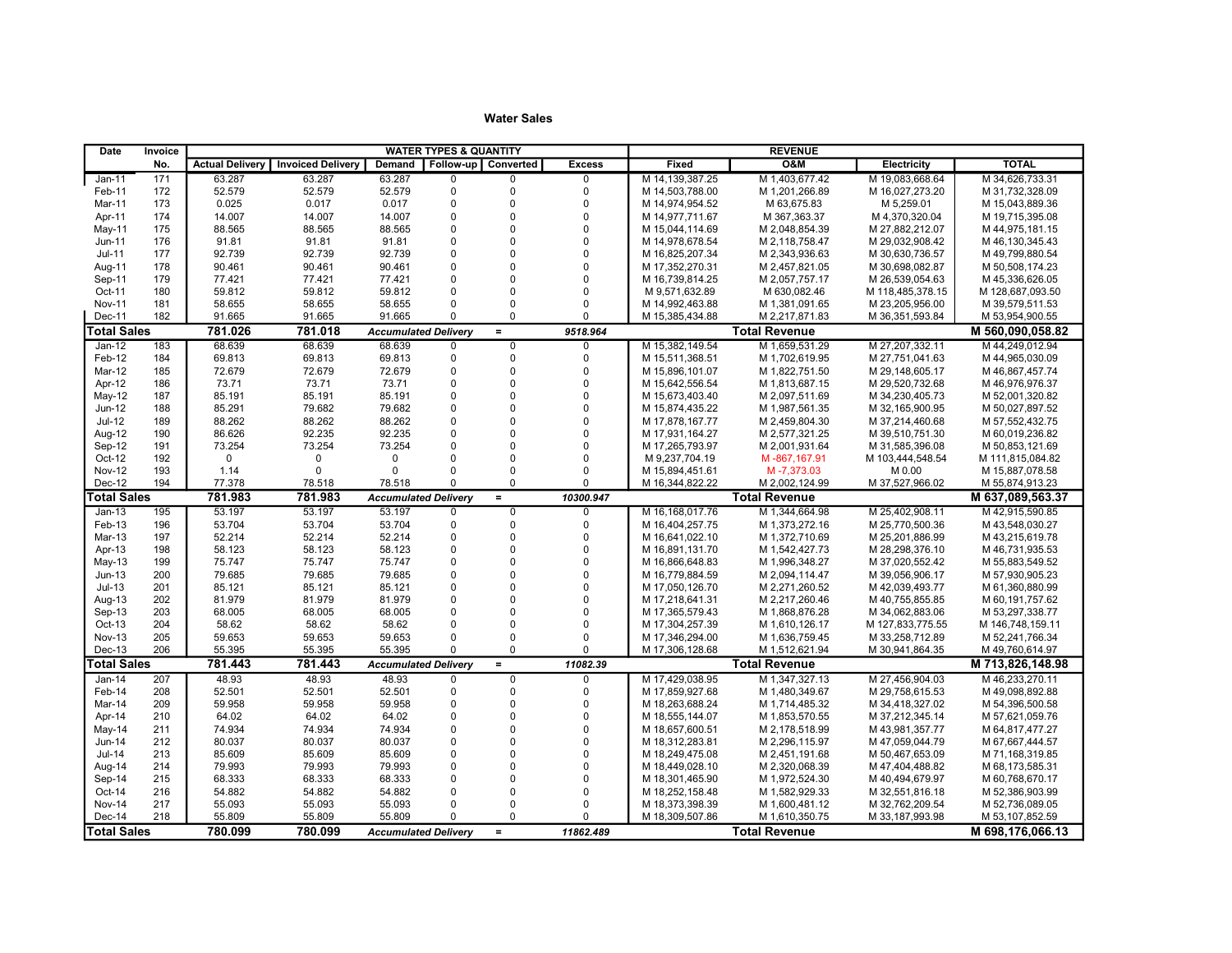| Date               | Invoice    | <b>WATER TYPES &amp; QUANTITY</b> |                                            |                             |                            |                         |                         | <b>REVENUE</b>                     |                                  |                                    |                                    |  |
|--------------------|------------|-----------------------------------|--------------------------------------------|-----------------------------|----------------------------|-------------------------|-------------------------|------------------------------------|----------------------------------|------------------------------------|------------------------------------|--|
|                    | No.        |                                   | <b>Actual Delivery   Invoiced Delivery</b> | Demand                      | Follow-up Converted        |                         | <b>Excess</b>           | Fixed                              | <b>O&amp;M</b>                   | <b>Electricity</b>                 | <b>TOTAL</b>                       |  |
| $Jan-15$           | 219        | 47.417                            | 47.417                                     | 47.417                      | $\mathbf 0$                | $\Omega$                | $\mathbf 0$             | M 18, 163, 258.34                  | M 1,356,251.71                   | M 68,595,598.29                    | M 88,115,108.34                    |  |
| Feb-15             | 220        | 48.192                            | 48.192                                     | 48.192                      | $\pmb{0}$                  | $\Omega$                | $\mathbf 0$             | M 17.563.798.94                    | M 1.326.951.10                   | M 27.416.319.92                    | M 46.307.069.96                    |  |
| Mar-15             | 221        | 58.553                            | 58.553                                     | 58.553                      | $\mathbf 0$                | $\Omega$                | $\Omega$                | M 18,002,275.60                    | M 1,660,802.48                   | M 33,427,754.35                    | M 53,090,832.43                    |  |
| Apr-15             | 222        | 62.65                             | 62.65                                      | 62.65                       | $\mathbf 0$                | $\Omega$                | $\mathbf 0$             | M 19,098,143.50                    | M 1,864,869.54                   | M 36,393,108.33                    | M 57,356,121.37                    |  |
| May-15             | 223        | 72.914                            | 72.914                                     | 65                          | 7.914                      | $\Omega$                | $\pmb{0}$               | M 19,235,126.62                    | M 2,184,438.09                   | M 42,719,925.09                    | M 64,139,489.80                    |  |
| <b>Jun-15</b>      | 224        | 77.683                            | 77.683                                     | 65                          | 12.683                     | $\Omega$                | $\mathbf{0}$            | M 19,152,904.26                    | M 2,326,268.79                   | M 45,863,567.52                    | M 67,342,740.57                    |  |
| <b>Jul-15</b>      | 225        | 80.842                            | 80.842                                     | 65                          | 15.842                     | $\Omega$                | $\mathbf 0$             | M 19,065,839.38                    | M 2,416,925.75                   | M 47,890,276.71                    | M 69,373,041.84                    |  |
| Aug-15             | 226        | 75.643                            | 75.643                                     | 65                          | 10.643                     | $\Omega$                | $\mathbf 0$             | M 18,934,257.93                    | M 2,253,114.85                   | M 44,886,052.21                    | M 66,073,424.99                    |  |
| Sep-15             | 227        | 63.767                            | 63.767                                     | 63.767                      | $\mathbf 0$                | $\Omega$                | $\mathbf 0$             | M 18,885,194.89                    | M 1,899,039.60                   | M 37,870,790.71                    | M 58,655,025.20                    |  |
| Oct-15             | 228        | 64.427                            | 64.427                                     | 64.427                      | $\mathbf 0$                | $\Omega$                | $\Omega$                | M 18,979,069.57                    | M 1,929,390.71                   | M 63,539,953.58                    | M 84,448,413.86                    |  |
| <b>Nov-15</b>      | 229        | 62.822                            | 62.822                                     | 62.822                      | $\Omega$                   | $\Omega$                | $\mathbf 0$             | M 19,442,557.36                    | M 1,928,818.08                   | M 39,624,027.98                    | M 60,995,403.42                    |  |
| Dec-15             | 230        | 65.055                            | 65.055                                     | 65                          | 0.055                      | $\Omega$                | $\Omega$                | M 19,277,402.05                    | M 1,973,668.45                   | M 41,066,595.85                    | M 62,317,666.35                    |  |
| <b>Total Sales</b> |            | 779.965                           | 779.965                                    | <b>Accumulated Delivery</b> |                            | $\equiv$                | 12642.454               |                                    | <b>Total Revenue</b>             |                                    | M 778.214.338.13                   |  |
| $Jan-16$           | 231        | 46.99                             | 46.99                                      | 46.99                       | $\overline{0}$             | $\overline{0}$          | $\overline{0}$          | M 19,213,724.20                    | M 1.426.848.91                   | M 29,736,862.75                    | M 50,377,435.86                    |  |
| Feb-16             | 232        | 47.257                            | 47.257                                     | 47.257                      | $\pmb{0}$                  | $\Omega$                | $\mathbf 0$             | M 20,078,760.58                    | M 1,514,027.47                   | M 30,376,982.59                    | M 51,969,770.64                    |  |
| Mar-16             | 233        | 50.859                            | 50.859                                     | 50.859                      | $\mathbf 0$                | $\Omega$                | $\mathbf 0$             | M 20,211,003.20                    | M 1,621,706.65                   | M 32,959,238.56                    | M 54,791,948.41                    |  |
| Apr-16             | 234        | 62.992                            | 62.992                                     | 62.992                      | $\Omega$                   | $\Omega$                | $\mathbf 0$             | M 20, 164, 628.79                  | M 1,985,978.04                   | M 41,119,532.98                    | M 63,270,139.81                    |  |
| May-16             | 235        | 74.258                            | 74.258                                     | 65                          | 9.258                      | $\mathbf 0$             | $\pmb{0}$               | M 20,354,321.98                    | M 2,354,976.29                   | M 48,863,343.47                    | M 71,572,641.74                    |  |
| <b>Jun-16</b>      | 236        | 74.931                            | 74.931                                     | 65                          | 9.931                      | $\Omega$                | $\mathbf 0$             | M 20,228,624.84                    | M 2,373,665.94                   | M 49,463,468.32                    | M 72,065,759.10                    |  |
| <b>Jul-16</b>      | 237        | 84.631                            | 84.631                                     | 65                          | 19.631                     | $\mathbf 0$             | $\pmb{0}$               | M 20,345,539.94                    | M 2,697,422.96                   | M 56,177,498.08                    | M 79,220,460.98                    |  |
| Aug-16             | 238        | 83.82                             | 83.82                                      | 65                          | 18.82                      | $\mathbf 0$             | $\pmb{0}$               | M 20,634,287.93                    | M 2,712,862.81                   | M 56,078,996.93                    | M 79,426,147.67                    |  |
| Sep-16             | 239        | 68.742                            | 68.742                                     | 65                          | 3.742                      | $\Omega$                | $\mathbf 0$             | M 20,317,533.06                    | M 2,202,517.75                   | M 45,955,128.74                    | M 68,475,179.55                    |  |
| Oct-16             | 240        | 71.037                            | 71.037                                     | 65                          | 0.304                      | $\mathbf 0$             | 5.733                   | M 19,969,071.71                    | M 2,141,490.76                   | M 96,092,715.67                    | M 118,203,278.14                   |  |
| Nov-16             | 241        | 63.668                            | 63.668                                     | 63.668                      | 0                          | 1.332                   | $-1.332$                | M 20,552,051.35                    | M 2,089,810.84                   | M 45,374,443.57                    | M 68,016,305.76                    |  |
| Dec-16             | 242        | 50.705                            | 50.705                                     | 50.705                      | $\mathbf 0$                | 4.401                   | $-4.401$                | M 20,720,271.46                    | M 1,737,467.16                   | M 37,459,624.51                    | M 59,917,363.13                    |  |
| <b>Total Sales</b> |            | 779.89                            | 779.89                                     | <b>Accumulated Delivery</b> |                            | $\equiv$                | 13422.344               |                                    | <b>Total Revenue</b>             |                                    | M 837.306.430.79                   |  |
| $Jan-17$           | 243        | 49.872                            | 49.872                                     | 49.872                      | $\overline{0}$             | $\overline{0}$          | $\mathbf 0$             | M 20.739.708.96                    | M 1.638.164.25                   | M 35.476.513.02                    | M 57.854.386.23                    |  |
| Feb-17             | 244        | 52.949                            | 52.949                                     | 52.949                      | $\mathbf 0$                | $\Omega$                | $\mathbf 0$             | M 20,826,100.82                    | M 1,739,722.21                   | M 37,816,011.56                    | M 60,381,834.59                    |  |
| Mar-17             | 245        | 56.4                              | 56.4                                       | 56.4                        | $\mathbf{0}$               | $\Omega$                | $\mathbf 0$             | M 21,010,928.41                    | M 1,862,214.05                   | M 40,521,426.40                    | M 63,394,568.86                    |  |
| Apr-17             | 246        | 67.118                            | 67.118                                     | 65                          | 2.118                      | $\Omega$                | $\Omega$                | M 20,973,779.59                    | M 2,206,664.58                   | M 48,365,167.81                    | M 71,545,611.98                    |  |
| May-17             | 247        | 65.499                            | 65.499                                     | 65                          | 0.499                      | $\Omega$                | $\pmb{0}$               | M 21,001,771.24                    | M 2,158,843.67                   | M 47,338,296.37                    | M 70,498,911.28                    |  |
| Jun-17             | 248        | 72.895                            | 72.895                                     | 65                          | 7.895                      | $\Omega$                | $\Omega$                | M 21, 167, 749.44                  | M 2,420,581.60                   | M 52,942,900.34                    | M 76,531,231.38                    |  |
| <b>Jul-17</b>      | 249        | 75.077                            | 75.077                                     | 65                          | 10.077                     | $\Omega$                | $\Omega$                | M 20,818,181.40                    | M 2,458,024.87                   | M 54,367,446.43                    | M 77,643,652.70                    |  |
| Aug-17             | 250        | 74.577                            | 74.577                                     | 65                          | 9.577                      | $\mathbf 0$             | $\pmb{0}$               | M 21,062,953.94                    | M 2,468,869.82                   | M 54,270,620.82                    | M 77,802,444.58                    |  |
| Sep-17             | 251        | 71.34                             | 71.34                                      | 65                          | 6.34                       | $\Omega$                | $\mathbf 0$             | M 21,301,867.70                    | M 2,392,721.47                   | M 52,118,006.47                    | M 75,812,595.64                    |  |
| Oct-17             | 252        | 71.111                            | 71.111                                     | 65                          | 6.111                      | $\Omega$                | $\mathbf 0$             | M 21,539,947.06                    | M 2,413,320.01                   | M 104,371,855.42                   | M 128,325,122.49                   |  |
| Nov-17             | 253        | 71.231                            | 71.231                                     | 65                          | 3.056                      | $\mathbf 0$             | 3.175                   | M 21,755,681.69                    | M 2,387,463.85                   | M 54,023,182.48                    | M 78,166,328.02                    |  |
| Dec-17             | 254        | 51.834                            | 51.834                                     | 51.834                      | $\mathbf 0$                | 3.175                   | $-3.175$                | M 21,774,952.12                    | M 1,844,678.03                   | M 41,638,646.99                    | M 65,258,277.14                    |  |
| <b>Total Sales</b> |            | 779.903                           | 779.903                                    | <b>Accumulated Delivery</b> |                            | $\equiv$                | 14202.247               |                                    | <b>Total Revenue</b>             |                                    | M 903.214.964.89                   |  |
| $Jan-18$           | 255        | 59.024                            | 59.024                                     | 59.024                      | $\overline{0}$             | $\overline{0}$          | $\overline{0}$          | M 21.878.287.97                    | M 2.040.809.03                   | M46.269.331.40                     | M 70.188.428.40                    |  |
| Feb-18             | 256        | 56.649                            | 56.649                                     | 56.649                      | $\mathbf 0$<br>9.611       | $\Omega$<br>$\mathbf 0$ | $\Omega$<br>$\mathbf 0$ | M 21.850.907.37                    | M 1,951,390.27                   | M 44,534,189.61                    | M 68,336,487.25                    |  |
| Mar-18             | 257        | 74.611                            | 74.611                                     | 65<br>65                    |                            | $\mathbf 0$             |                         | M 21,468,325.19                    | M 2,519,003.61                   | M 58,488,091.03                    | M 82,475,419.83                    |  |
| Apr-18             | 258        | 79.047                            | 79.047                                     |                             | 14.047                     | $\Omega$                | $\mathbf{0}$            | M 21,324,408.03                    | M 2,654,376.74                   | M 61,847,697.71                    | M 85,826,482.48                    |  |
| <b>May-18</b>      | 259        | 75.773                            | 75.773                                     | 65<br>65                    | 0.66                       | $\mathbf 0$             | 10.113                  | M 22,157,997.61                    | M 2,458,612.83                   | M 55,909,420.13                    | M 80,526,030.57                    |  |
| <b>Jun-18</b>      | 260        | 72.072                            | 72.072                                     | 65                          | $\mathbf 0$<br>$\mathbf 0$ | $\Omega$                | 7.072<br>10.182         | M 22,384,972.36                    | M 2,422,023.80                   | M 54,542,978.82                    | M 79,349,974.98                    |  |
| <b>Jul-18</b>      | 261        | 75.182                            | 75.182                                     | 65                          |                            | $\mathbf 0$             |                         | M 22,633,688.39                    | M 2,501,528.45                   | M 56,302,783.15                    | M 81,437,999.99                    |  |
| Aug-18             | 262        | 66.004                            | 66.004                                     |                             | $\mathbf 0$                |                         | 1.004                   | M 22,720,124.75                    | M 2,346,655.54                   | M 52,958,191.43                    | M 78,024,971.72                    |  |
| Sep-18<br>Oct-18   | 263<br>264 | 60.736<br>55.63                   | 60.736<br>55.63                            | 60.736<br>55.63             | $\mathbf 0$<br>$\mathbf 0$ | 4.264<br>9.37           | $-4.264$<br>$-9.37$     | M 22,811,402.39                    | M 2,263,204.73                   | M 51,156,536.00<br>M 66,439,359.47 | M 76,231,143.12                    |  |
| <b>Nov-18</b>      | 265        |                                   |                                            | 53.633                      | $\pmb{0}$                  |                         |                         | M 22,874,473.06                    | M 2,177,588.84<br>M 2,205,855.42 | M 47,931,051.11                    | M 91,491,421.37                    |  |
| Dec-18             | 266        | 53.633<br>51.559                  | 53.633<br>51.559                           | 51.559                      | $\mathbf 0$                | 11.367<br>3.37          | $-11.367$<br>$-3.37$    | M 23,548,493.85<br>M 23,361,492.34 | M 1,965,844.04                   | M 43,178,755.32                    | M 73,685,400.38<br>M 68,506,091.70 |  |
|                    |            |                                   |                                            |                             |                            |                         |                         |                                    |                                  |                                    |                                    |  |
| <b>Total Sales</b> |            | 779.92                            | 779.92                                     | <b>Accumulated Delivery</b> |                            | $\equiv$                | 14982.167               |                                    | <b>Total Revenue</b>             |                                    | M 936,079,851.79                   |  |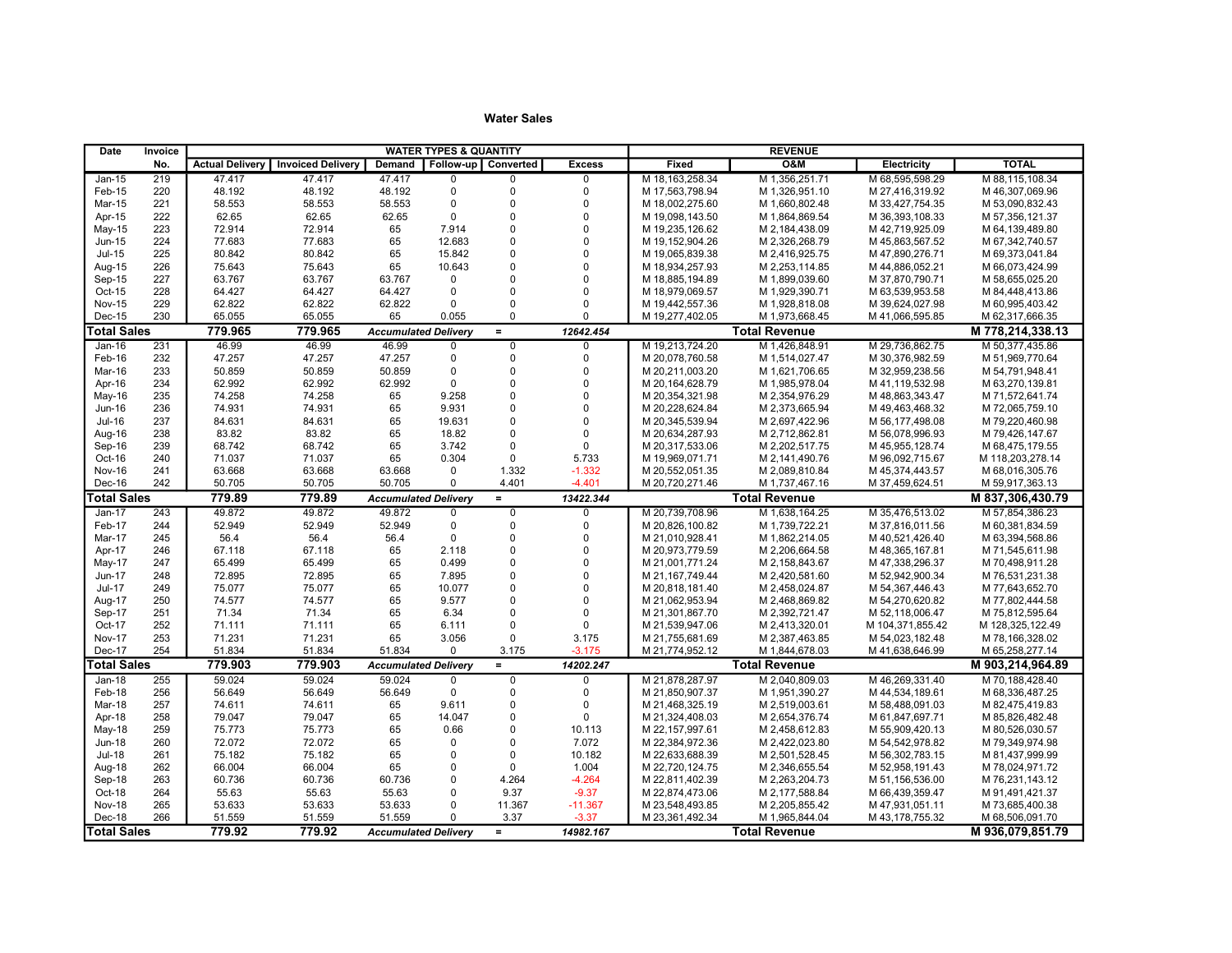| Date               | Invoice    | <b>WATER TYPES &amp; QUANTITY</b> |                          |                             |                            |                          |                            | <b>REVENUE</b>   |                      |                    |                    |
|--------------------|------------|-----------------------------------|--------------------------|-----------------------------|----------------------------|--------------------------|----------------------------|------------------|----------------------|--------------------|--------------------|
|                    | No.        | <b>Actual Delivery</b>            | <b>Invoiced Delivery</b> | Demand                      |                            | Follow-up   Converted    | <b>Excess</b>              | Fixed            | <b>O&amp;M</b>       | <b>Electricity</b> | <b>TOTAL</b>       |
| $Jan-19$           | 267        | 52.615                            | 52.615                   | 52.615                      | $\overline{0}$             | $\overline{0}$           | $\mathbf 0$                | M 22,317,221.97  | M 1,845,568.15       | M 42,286,668.08    | M 66,449,458.20    |
| Feb-19             | 268        | 63.38                             | 63.371                   | 58.33                       | 5.041                      | $\pmb{0}$                | $\mathbf 0$                | M 21.870.443.11  | M 2,187,719.05       | M 50.517.188.46    | M 74.575.350.62    |
| Mar-19             | 269        | 72.042                            | 72.042                   | 58.33                       | 10.745                     | $\mathbf 0$              | 2.967                      | M 22,459,110.04  | M 2,492,630.89       | M 56,400,496.85    | M 81,352,237.78    |
| Apr-19             | 270        | 70.293                            | 70.293                   | 58.33                       | 0                          | $\pmb{0}$                | 11.963                     | M 23,441,702.90  | M 2,364,325.99       | M 52,060,672.97    | M 77,866,701.86    |
| May-19             | 271        | 71.83                             | 71.83                    | 58.33                       | $\mathbf 0$                | $\mathbf 0$              | 13.5                       | M 24,085,279.10  | M 2,468,790.22       | M 53,391,516.81    | M 79,945,586.13    |
| Jun-19             | 272        | 69.043                            | 69.043                   | 58.33                       | $\mathbf 0$                | $\mathbf 0$              | 10.713                     | M 23,825,430.38  | M 2,390,830.06       | M 52,525,716.43    | M 78,741,976.87    |
| <b>Jul-19</b>      | 273        | 71.826                            | 71.826                   | 58.33                       | $\mathbf 0$                | $\mathbf 0$              | 13.496                     | M 23,650,974.99  | M 2,422,284.20       | M 53,862,352.79    | M 79,935,611.98    |
| Aug-19             | 274        | 49.015                            | 49.015                   | 49.015                      | $\mathbf 0$                | 9.315                    | $-9.315$                   | M 23,291,234.82  | M 1.969.693.23       | M 44.344.560.81    | M 69.605.488.86    |
| Sep-19             | 275        | 49.192                            | 49.192                   | 49.192                      | $\mathbf 0$                | 9.138                    | $-9.138$                   | M 23,441,007.98  | M 1,986,908.25       | M 44,534,774.13    | M 69,962,690.36    |
| Oct-19             | 276        | $\mathbf 0$                       | $\mathbf 0$              | $\mathbf 0$                 | $\mathbf 0$                | 34.186                   | $-34.186$                  | M 23,544,799.14  | M 653,306.78         | M 17,284,213.65    | M 41,482,319.57    |
| <b>Nov-19</b>      | 277        | 0.838                             | 0.838                    | 0.838                       | $\Omega$                   | $\mathbf 0$              | $\mathbf 0$                | M 23,617,474.67  | M 56,623.07          | M 692,751.11       | M 24,366,848.85    |
| Dec-19             | 278        | 69.089                            | 69.089                   | 58.37                       | 10.719                     | $\mathbf 0$              | $\mathbf 0$                | M 23,329,199.67  | M 2,534,689.96       | M 56,964,426.86    | M 82,828,316.49    |
| <b>Total Sales</b> |            | 639.163                           | 639.154                  | <b>Accumulated Delivery</b> |                            | $\equiv$                 | 15621.321                  |                  | <b>Total Revenue</b> |                    | M 827, 112, 587.57 |
| Jan-20             | 279        | 53.564                            | 53.564                   | 53.564                      | $\mathbf 0$                | $\mathbf 0$              | 0                          | M 23,444,227.21  | M 1,969,629.09       | M 44,241,218.82    | M 69,655,075.12    |
| Feb-20             | 280        | 63.559                            | 63.559                   | 63.559                      | $\mathbf 0$                | $\mathbf 0$              | $\mathbf 0$                | M 23,667,869.14  | M 2,348,561.28       | M 52,634,140.91    | M 78,650,571.33    |
| Mar-20             | 281        | 72.312                            | 72.312                   | 65                          | 7.312                      | $\pmb{0}$                | $\mathbf 0$                | M 23,736,678.51  | M 2,694,584.92       | M 60,039,116.40    | M 86,470,379.83    |
| Apr-20             | 282        | 69.991                            | 69.991                   | 65                          | 4.991                      | $\mathbf{0}$             | $\mathbf 0$                | M 23,418,898.04  | M 2,579,548.32       | M 58,112,039.44    | M 84,110,485.80    |
| May-20             | 283        | 72.039                            | 72.039                   | 65                          | 7.039                      | $\mathbf{0}$             | $\mathbf 0$                | M 23,677,880.36  | M 2,679,185.06       | M 59,864,415.95    | M 86,221,481.37    |
| <b>Jun-20</b>      | 284        | 71.983                            | 71.983                   | 65                          | 6.983                      | $\Omega$                 | $\mathbf 0$                | M 23,093,214.24  | M 2,616,727.65       | M 59,402,478.00    | M 85,112,419.89    |
| <b>Jul-20</b>      | 285        | 70.145                            | 70.145                   | 65                          | 5.145                      | $\mathbf{0}$             | $\mathbf 0$                | M 23,260,185.18  | M 2,567,477.66       | M 57,986,905.39    | M 83,814,568.23    |
| Aug-20             | 286        | 69.104                            | 69.104                   | 65                          | 4.104                      | $\mathbf{0}$             | $\mathbf 0$                | M 24,373,652.93  | M 2,653,947.21       | M 57,824,218.35    | M 84,851,818.49    |
| Sep-20             | 287        | 63.006                            | 63.006                   | 63.006                      | $\mathbf 0$                | $\Omega$                 | $\mathbf 0$                | M 24,616,865.18  | M 2,451,646.86       | M 53,085,186.39    | M 80,153,698.43    |
| Oct-20             | 288        | 62.004                            | 62.004                   | 62.004                      | $\mathbf 0$                | $\Omega$                 | $\mathbf 0$                | M 24,379,607.93  | M 2,385,620.14       | M 101,335,566.07   | M 128,100,794.14   |
| <b>Nov-20</b>      | 289        | 58.14                             | 58.14                    | 58.14                       | $\mathbf 0$                | $\mathbf 0$              | $\mathbf 0$                | M 24,385,446.29  | M 2,237,145.63       | M 55, 177, 931.34  | M 81,800,523.26    |
| Dec-20             | 290        | 54.145                            | 54.145                   | 54.145                      | $\Omega$                   | $\mathbf 0$              | $\Omega$                   | M 24,204,261.84  | M 2,066,201.22       | M 51,386,465.29    | M 77,656,928.35    |
| <b>Total Sales</b> |            | 779.992                           | 779.992                  | <b>Accumulated Deliverv</b> |                            | $=$                      | 16401.313                  |                  | <b>Total Revenue</b> |                    | M 1.026.598.744.24 |
| $Jan-21$           | 291        | 67.749                            | 67.749                   | 65                          | 2.749                      | $\overline{0}$           | $\overline{0}$             | M 24,213,992.04  | M 2.579.538.28       | M 64,406,636.34    | M 91.200.166.66    |
| Feb-21             | 292        | 71.339                            | 71.339                   | 65                          | 6.339                      | $\pmb{0}$                | $\mathbf 0$                | M 24,761,816.48  | M 2,766,866.55       | M 68,362,069.33    | M 95,890,752.36    |
| Mar-21             | 293        | 69.465                            | 69.465                   | 65                          | 4.465                      | $\mathbf{0}$             | $\mathbf 0$                | M 25,053,677.86  | M 2,729,903.72       | M 67,028,535.92    | M 94,812,117.50    |
| Apr-21             | 294        | 70.272                            | 70.272                   | 65                          | 5.272                      | $\mathbf{0}$             | $\mathbf 0$                | M 25,617,314.68  | M 2,830,389.04       | M 68,675,697.63    | M 97, 123, 401.35  |
| May-21             | 295        | 71.766                            | 71.766                   | 65                          | 6.766                      | $\pmb{0}$                | $\mathbf 0$                | M 25,675,817.01  | M 2,897,248.79       | M 70,613,337.98    | M 99,186,403.78    |
| Jun-21             | 296        | 71.807                            | 71.807                   | 65                          | 0.742                      | $\mathbf{0}$             | 6.065                      | M 25,430,320.90  | M 2,753,233.48       | M 67,931,411.77    | M 96,114,966.15    |
| $Jul-21$           | 297        | 79.191                            | 79.191                   | 65                          | 0                          | $\mathbf 0$              | 14.191                     | M 25,781,099.46  | M 2,923,755.49       | M 71,760,010.04    | M 100,464,864.99   |
| Aug-21             | 298        | 80.042                            | 80.042                   | 65                          | $\mathbf 0$                | $\pmb{0}$                | 15.042                     | M 26,060,462.85  | M 2,971,350.18       | M 72,666,132.41    | M 101,697,945.44   |
| Sep-21             | 299        | 80.233                            | 80.233                   | 65                          | $\Omega$                   | $\Omega$                 | 15.233                     | M 26,235,158.20  | M 2,995,790.37       | M 73,314,095.45    | M 102,545,044.02   |
| $Oct-21$           | 300        | 80.047                            | 80.047                   | 65                          | $\Omega$                   | $\mathbf{0}$             | 15.047                     | M 26,605,217.95  | M 3,035,789.29       | M 157,899,157.38   | M 187,540,164.62   |
| <b>Nov-21</b>      | 301        | 69.345                            | 69.345                   | 65                          | $\mathbf{0}$               | $\mathbf{0}$             | 4.345                      | M 26,636,123.88  | M 2,822,075.15       | M 70,418,754.06    | M 99,876,953.09    |
| Dec-21             | 302        | 90.614                            | 90.614                   | 65                          | $\Omega$                   | $\mathbf 0$              | 25.614                     | M 27,352,055.01  | M 3,340,006.81       | M 82,701,116.48    | M 113,393,178.30   |
| <b>Total Sales</b> |            | 901.87                            | 901.87                   | <b>Accumulated Delivery</b> |                            | $=$                      | 17303.183                  |                  | <b>Total Revenue</b> |                    | M 1,279,845,958.26 |
| Jan-22             | 303        | 66.908                            | 66.908                   | 65                          | $\overline{0}$             | $\overline{0}$           | 1.908                      | M 27,845,637.94  | M 2,897,560.83       | M 70,999,661.86    | M 101,742,860.63   |
| Feb-22             | 304        | 62.995                            | 62.995                   | 62.995                      | $\mathbf 0$                | 1.908                    | $-1.908$                   | M 27,243,214.20  | M 2,751,629.01       | M 68,965,536.10    | M 98,960,379.31    |
| Mar-22             | 305        | 70.335                            | 70.335                   | 65                          | 0.097                      | $\mathbf 0$              | 5.238                      | M 27,745,094.97  | M 2,962,570.46       | M 73,817,534.10    | M 104,525,199.53   |
| Apr-22             | 306        | 0<br>$\Omega$                     | 0                        | $\mathbf 0$                 | $\mathbf 0$                | $\Omega$                 | $\mathbf 0$                | M 0.00           | M 0.00               | M 0.00             | M 0.00             |
| May-22             | 307        |                                   | 0<br>$\Omega$            | $\Omega$                    | $\mathbf 0$                | $\Omega$                 | $\mathbf 0$                | M 0.00           | M 0.00               | M 0.00             | M 0.00             |
| <b>Jun-22</b>      | 308<br>309 | $\Omega$<br>$\Omega$              | $\Omega$                 | $\Omega$<br>$\Omega$        | $\Omega$<br>$\mathbf 0$    | $\Omega$<br>$\Omega$     | $\Omega$<br>$\mathbf 0$    | M 0.00           | M 0.00               | M 0.00             | M 0.00             |
| <b>Jul-22</b>      |            | $\Omega$                          | $\Omega$                 | $\Omega$                    |                            |                          |                            | M 0.00           | M 0.00               | M 0.00             | M 0.00             |
| Aug-22             | 310        | $\Omega$                          | $\Omega$                 | $\Omega$                    | $\mathbf 0$<br>$\mathbf 0$ | $\mathbf{0}$<br>$\Omega$ | $\mathbf 0$<br>$\mathbf 0$ | M 0.00           | M 0.00               | M 0.00             | M 0.00             |
| Sep-22<br>Oct-22   | 311        | $\Omega$                          | $\Omega$                 | $\Omega$                    | $\mathbf 0$                | $\Omega$                 | $\mathbf 0$                | M 0.00           | M 0.00               | M 0.00             | M 0.00             |
| <b>Nov-22</b>      | 312<br>313 | $\Omega$                          | $\Omega$                 | $\Omega$                    | $\mathbf 0$                | $\Omega$                 | $\mathbf 0$                | M 0.00           | M 0.00<br>M 0.00     | M 0.00             | M 0.00             |
| Dec-22             | 314        | $\Omega$                          | $\Omega$                 | $\Omega$                    | $\Omega$                   | $\Omega$                 | $\Omega$                   | M 0.00<br>M 0.00 | M 0.00               | M 0.00<br>M 0.00   | M 0.00<br>M 0.00   |
|                    |            |                                   |                          |                             |                            |                          |                            |                  |                      |                    |                    |
| <b>Total Sales</b> |            | 200.238                           | 200.238                  | <b>Accumulated Delivery</b> |                            | $\equiv$                 | 17503.421                  |                  | <b>Total Revenue</b> |                    | M 305,228,439.47   |